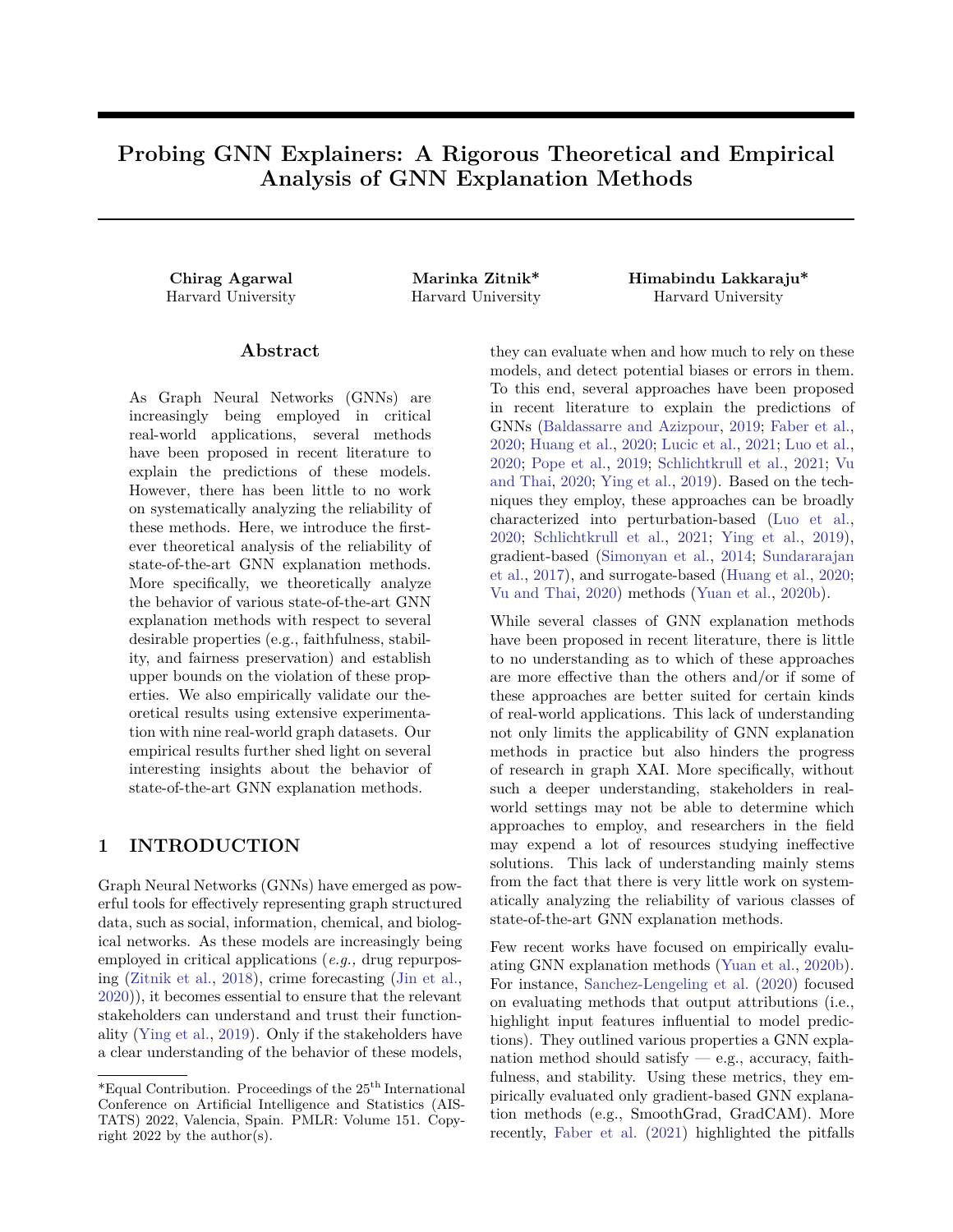of using arbitrary ground truth patterns in the data when evaluating GNN explanations as there may be a mismatch between these patterns and the GNN itself. They introduced three benchmark datasets to alleviate the aforementioned pitfalls. While these works make initial attempts at empirically evaluating GNN explanations, the metrics outlined are neither generalizable nor exhaustive. For example, most of the proposed metrics rely on the availability of ground truth explanations, thus severely limiting the kinds of datasets that can be used during evaluation. Those metrics do not account for fairness properties of explanations which are critical to applications like crime forecasting [\(Aivodji et al.,](#page-8-1) [2019\)](#page-8-1). Further, these works do not focus on theoretically analyzing the reliability or effectiveness of state-of-the-art GNN explanation methods.

**Present work.** In this work, we introduce the first ever theoretical analysis of the reliability of state-ofthe-art GNN explanation methods. More specifically, we analyze the behavior of various GNN explanation methods w.r.t. several key desirable properties such as faithfulness (i.e., faithfully mimicking the predictions of the underlying model), stability (to small changes in the input), and *fairness preservation* (i.e., preserving the (un)fairness of the underlying model). While we leverage existing notions of faithfulness and stability outlined in prior literature, we introduce the notion of fairness preservation for GNN explanations for the first time in this work. As GNNs are increasingly being deployed in domains such as criminal justice and financial lending, it becomes critical to ensure that the GNN explanations preserve the fairness properties of the underlying GNN models. For instance, if a GNN model is biased against a protected group (e.g., violates the notion of statistical parity), then the corresponding explanation should reflect that.

We formalize the above properties such that they do not rely on the availability of ground truth explanations and are therefore more generalizable to different domains and datasets. We then leverage these formalisms to establish theoretical upper bounds on the violation of the aforementioned properties for various state-of-the-art GNN explanation methods (Sec. [3\)](#page-2-0). To carry out our theoretical analysis, we leverage the notion of Lipschitz continuity (Theorems 2-7) and employ concepts from information theory and probability theory such as data processing inequalities (Theorems 1-8) and total variation distance (Theorem 8). We also perform an extensive empirical evaluation with GNN explanation methods on nine real-world datasets and multiple learning tasks (i.e., node classification, link prediction and graph classification). Our empirical results validate our theoretical bounds and also unearth some critical insights about the behavior of state-ofthe-art GNN explanation methods, 1) Gradient-based methods exhibit poor performance *w.r.t.* faithfulness and stability, but perform quite well *w.r.t.* counterfactual fairness; perturbation-based methods, on the other hand, exhibit the best performance at preserving group fairness (Fig. [5\)](#page-24-0), 2) Random baselines (particularly random edge baseline) perform either on par or sometimes even better than state-of-the-art GNN explanation methods (Fig. [6\)](#page-26-0) *w.r.t.* faithfulness and group fairness preservation, and 3) on average across all datasets and all our key properties, explanations comprising of graph structures perform slightly better than those that comprise of node features (Fig. [4\)](#page-23-0).

## **2 RELATED WORK**

This paper builds upon a wealth of previous research at the intersection of explanation methods, graph neural networks, and systematic evaluation of explanations.

**Explanation methods for GNNs.** GNNs specify non-linear transformation functions that map graph structures (nodes, edges or entire graphs) into compact vector embeddings [\(Li et al.,](#page-9-7) [2021\)](#page-9-7). A variety of GNN architectures have been designed [\(Pareja et al.,](#page-9-8) [2020;](#page-9-8) [Yun et al.,](#page-10-8) [2019;](#page-10-8) [Zitnik et al.,](#page-10-0) [2018\)](#page-10-0), and recent research has focused on developing methods to explain GNN predictions [\(Baldassarre and Azizpour,](#page-8-0) [2019;](#page-8-0) [Pope et al.,](#page-9-5) [2019;](#page-9-5) [Ying et al.,](#page-10-1) [2019;](#page-10-1) [Huang et al.,](#page-9-2) [2020;](#page-9-2) [Luo et al.,](#page-9-4) [2020;](#page-9-4) [Vu and Thai,](#page-10-3) [2020;](#page-10-3) [Schlichtkrull](#page-10-2) [et al.,](#page-10-2) [2021;](#page-10-2) [Chen et al.,](#page-8-2) [2021;](#page-8-2) [Han et al.,](#page-9-9) [2021\)](#page-9-9). Early methods developed graph analogs of *gradient-based methods* from computer vision literature, including gradient heatmaps [\(Simonyan et al.,](#page-10-4) [2014\)](#page-10-4) and integrated gradients [\(Sundararajan et al.,](#page-10-5) [2017\)](#page-10-5). Recently, *perturbation-based methods* [\(Ying et al.,](#page-10-1) [2019;](#page-10-1) [Luo](#page-9-4) [et al.,](#page-9-4) [2020;](#page-9-4) [Schlichtkrull et al.,](#page-10-2) [2021\)](#page-10-2) explain GNN predictions by observing the change in model predictions *w.r.t.* different input perturbations to study node and edge importance. Finally, *surrogate-based methods* [\(Huang et al.,](#page-9-2) [2020;](#page-9-2) [Vu and Thai,](#page-10-3) [2020\)](#page-10-3) fit an interpretable model to local neighborhoods of the node such that the model captures the GNN's behavior in the local vicinity of target nodes. See Appendix [A](#page-11-0) for a detailed overview of the explanation methods.

**Evaluation of GNN explanation methods.** Empirical studies of deep neural network explanations evaluated methods and designed benchmarks for image, text, audio, time series, and sensory datasets [\(Jeyakumar et al.,](#page-9-10) [2020;](#page-9-10) [Liu et al.,](#page-9-11) [2021;](#page-9-11) [Arya et al.,](#page-8-3) [2019;](#page-8-3) [Fauvel et al.,](#page-9-12) [2020;](#page-9-12) [DeYoung et al.,](#page-9-13) [2020;](#page-9-13) [Amparore et al.,](#page-8-4) [2021\)](#page-8-4). However, due to the relative infancy of GNN explainability as a field, rigorous analyses of GNN explanation methods are very [limited. While few works such as](#page-10-7) [Sanchez-Lengeling](#page-10-7)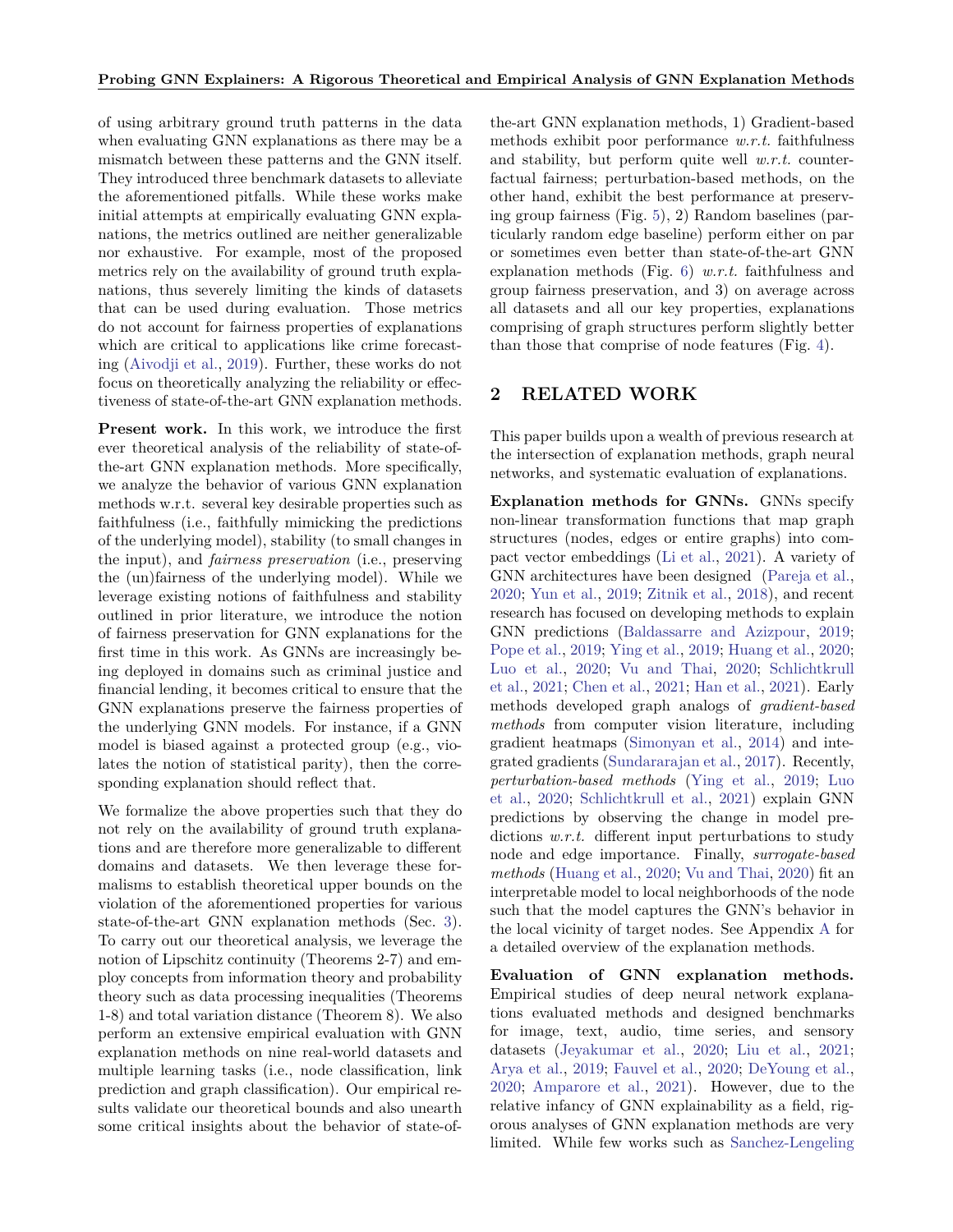[et al.](#page-10-7) [\(2020\)](#page-10-7); [Yuan et al.](#page-10-6) [\(2020b\)](#page-10-6); [Faber et al.](#page-9-6) [\(2021\)](#page-9-6) make initial attempts at empirically evaluating GNN explanation methods, the metrics outlined are neither generalizable nor exhaustive. For instance, most of the proposed metrics rely on the availability of ground truth explanations, thus severely limiting the kinds of datasets that can be used for evaluation. The proposed metrics also do not account for fairness properties of explanations which are critical to applications such as crime forecasting [\(Aivodji et al.,](#page-8-1) [2019\)](#page-8-1). Furthermore, despite few preliminary attempts at theoretical analysis of generic XAI techniques such as LIME and SmoothGrad [\(Chen et al.,](#page-8-5) [2018;](#page-8-5) [Agarwal et al.,](#page-8-6) [2021b;](#page-8-6) [Garreau and Luxburg,](#page-9-14) [2020\)](#page-9-14), no theoretical analysis of GNN explanation methods has been attempted.

# <span id="page-2-0"></span>**3 THEORETICAL ANALYSIS OF GNN EXPLANATION METHODS**

In this section, we theoretically analyze the reliability of various state-of-the-art GNN explanation methods. We first outline and formalize the key desirable properties that capture the reliability of a given GNN explanation, namely, *faithfulness*, *stability*, and *fairness preservation*. More specifically, we posit that a reliable GNN explanation should *faithfully* mimic the predictions of the underlying GNN model, preserve critical model characteristics such as *(un)fairness* of the underlying model, and exhibit *stability* to small input perturbations. While we adopt existing notions of faithfulness and stability outlined in prior literature, we introduce and define the notion of fairness preservation for GNN explanations for the first time in this work. We then leverage these formalisms to derive upper bounds on the violation of the aforementioned properties for several GNN explanation methods.

**Notation:** Graphs and GNNs. Let  $G=(V, \mathcal{E}, \mathbf{X})$ denote an undirected and unweighted graph comprising of a set of nodes  $V$ , a set of edges  $\mathcal{E}$ , and a set of node feature vectors  $\mathbf{X} = {\mathbf{x}_1, \dots, \mathbf{x}_N}$  corresponding to nodes in  $V$ , where  $\mathbf{x}_u \in \mathbb{R}^M$ . Let  $N = |V|$  denote the number of nodes in the graph and  $\mathbf{A} \in \mathbb{R}^{N \times N}$  be the adjacency matrix, where element  $A_{ij}=1$  if nodes *i* and *j* are connected by some edge in  $\mathcal{E}$ , and  $\mathbf{A}_{ij}=0$ otherwise. We use  $\mathcal{N}_u$  to denote the 1-hop neighbors of node *u* excluding itself. Without loss of generality, we focus on the node classification task and use *f* to denote a GNN model trained to predict node labels. Note that the metrics we consider in this work can also be applied to other graph machine learning tasks (e.g., link prediction and graph prediction) as we demonstrate in Sec. [4.](#page-6-0) The GNN model's prediction for node *u* is given by  $\hat{\mathbf{y}}_u = f(\mathcal{G}_u)$ , where  $\mathcal{G}_u$  is the computation graph for node *u* and  $\hat{\mathbf{y}}_u \in [0,1]^C$ . The

associated adjacency matrix and node attributes for  $\mathcal{G}_u$  are denoted by  $\mathbf{A}_u \in \{0,1\}^{N \times N}$  (an element in this matrix has the value 1 if it corresponds to an edge connecting node  $u$  and some node in  $\mathcal{N}_u$ ; otherwise it is set to 0) and  $\mathbf{X}_u = {\mathbf{x}_i | i \in \{u, \mathcal{N}_u\}}$  respectively. Also,  $\hat{y}_u = \arg \max_c \hat{\mathbf{y}}_u$  is the predicted label, where  $\hat{y}_u \in \{0, 1, \ldots, C - 1\}$  and *C* is the number of classes.

**Notation: GNN explanations.** In this work, we focus on instance level explanations which are the most popular class of explanations studied in GNN literature. Instance level explanations, as the name suggests, explain model predictions associated with individual entities (e.g., nodes) in the graph (and do not capture the global behavior of the entire GNN model). For instance, the explanation  $\mathbf{E}_u$  corresponding to node *u* comprises of a subset of node features and a subset of edges that influence the prediction of node  $u$ , i.e.,  $\hat{y}_u$ . In particular, the explanation  $\mathbf{E}_u$  consists of a discrete node feature mask  $\mathbf{r}_u \in \{0, 1\}^M$  and/or a discrete edge mask  $\mathbf{R}_u \in \{0, 1\}^{N \times N}$ . An element in  $\mathbf{r}_u$  or  $\mathbf{R}_u$  takes the value 1 if the corresponding node feature or edge (respectively) influences the prediction (and is therefore important), and is set to 0 otherwise. We use  $t(\mathbf{E}_u, \mathcal{G}_u)$  to denote a masking function which *zeroes out* all those node features and incident edges of *u* that are not deemed as important by the explanation  $\mathbf{E}_u$ , i.e.,  $t(\mathbf{E}_u, \mathcal{G}_u)$  updates the node attributes and adjacency matrix corresponding to  $\mathcal{G}_u$  as follows:  $\mathbf{X}_u = {\mathbf{x}_u \circ \mathbf{r}_u} \cup {\mathbf{x}_i | i \in \mathcal{N}_u}$  and  $\mathbf{A}_u = \mathbf{R}_u \circ \mathbf{A}_u$ . Finally, we use  $\hat{y}_u^E = f(t(\mathbf{E}_u, \mathcal{G}_u))$  to denote the prediction label output by *f* for node *u* when the masked subgraph is provided as the input.

#### <span id="page-2-1"></span>**3.1 Theoretical Guarantees on Faithfulness**

A reliable explanation should highlight the key node/edge features that the underlying GNN leverages to make a prediction. In a GNN's neural message-passing scheme, every node has access to a local view of the graph created by propagating neural messages (embeddings) along edges in the node's local neighborhood [\(Vignac et al.,](#page-10-9) [2020\)](#page-10-9). Following [Pope](#page-9-5) [et al.](#page-9-5) [\(2019\)](#page-9-5) and [Yuan et al.](#page-10-6) [\(2020b\)](#page-10-6), we evaluate the faithfulness of the explanation corresponding to any given node *u* by leveraging both its features as well as the incident edges. Formally, we say that an explanation  $\mathbf{E}_u$  corresponding to a node *u* is faithful if it accurately captures the behavior of the underlying model *f* in the local region around *u*. To operationalize this, we first generate the local region around *u* by constructing a set  $K$  of nodes comprising of node  $u$  and its perturbations. These perturbations are generated by making infinitesimally small changes to its node features and/or rewiring the edges incident on node *u* with a small probability. Next, we obtain the model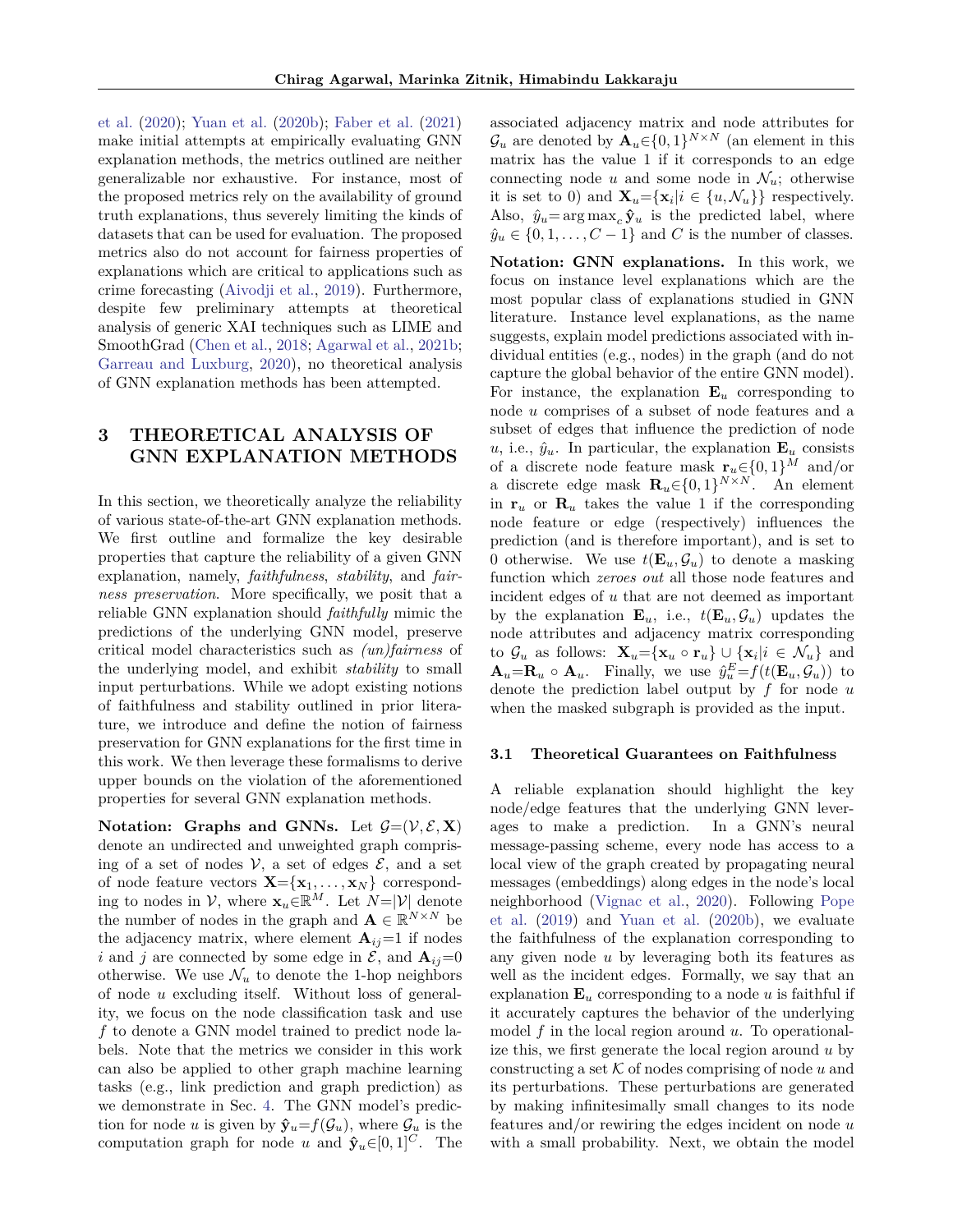predictions as well as explanation  $\mathbf{E}_u$ 's predictions for node *u* and all its perturbations. Note that the *explanation's predictions* can be obtained by first using the mapping function *t*, which takes an explanation mask and applies it to any given node and its subgraph (See Notation on GNN explanations above) to generate a new masked subgraph, which is then passed as input to the model *f* to obtain a prediction. The average difference between the model and explanation predictions for all the nodes in  $K$  will provide us with an estimate of how *unfaithful* the explanation  $\mathbf{E}_u$  is. The smaller this estimate, the more faithful the explanation  $\mathbf{E}_u$ .

**Definition 1 (Faithfulness).** *Given a set* K *comprising of a node u and its perturbations, an explanation* **E***<sup>u</sup> corresponding to node u is said to be faithful if:*

<span id="page-3-0"></span>
$$
\frac{1}{|\mathcal{K}|} \sum_{u' \in \mathcal{K}} ||f(\mathcal{G}_{u'}) - f(t(\mathbf{E}_u, \mathcal{G}_{u'}))||_2 \le \delta, \qquad (1)
$$

where  $\mathcal{G}_{u'}$  denotes a subgraph of node  $u'$  and  $\delta$  is an infinitesimally small constant. Note that the left hand side of Eqn. [1](#page-3-0) is a measure of unfaithfulness of the explanation **E***u*. So, higher values indicate higher degree of unfaithfulness.

Now we derive upper bounds on unfaithfulness of explanations output by GNN explanation methods.

**Theorem 1.** *Given a node u and a set* K *of node perturbations, the unfaithfulness (Sec. [3.1,](#page-2-1) Eqn. [1\)](#page-3-0) of its explanation* **E***<sup>u</sup> can be bounded as follows:*

<span id="page-3-1"></span>
$$
\frac{1}{|\mathcal{K}|} \sum_{u' \in \mathcal{K}} ||f(\mathcal{G}_{u'}) - f(t(\mathbf{E}_u, \mathcal{G}_{u'}))||_2 \leq \gamma \frac{(1+|\mathcal{K}|)}{|\mathcal{K}|} ||\Delta||_2,
$$

where  $f(\mathcal{G}_{u'})=\hat{\mathbf{y}}_{u'}$  are softmax predictions using original graph attributes,  $f(t(\mathbf{E}_u, \mathcal{G}_{u})) = \hat{\mathbf{y}}_{u'}^E$  are softmax predictions using important attributes identified by  $\mathbf{E}_u$ ,  $\gamma$  is the product of the Lipschitz constants for GNN's activation function and layer weights, and  $\Delta$ represents the embedding difference for node *u* when we exclude unnecessary nodes/node features/edges as identified by an explanation.

*Proof Sketch.* In Theorem 1, the bound estimates an explanation's unfaithfulness and is tight if the Lipschitz constant of the activation functions and  $\ell_p$ norm of the GNN weights are bounded. The theorem demonstrates that the bound is dependent not only on the output explanation but also on the weights of the GNN and is small when the difference between the embeddings using  $\mathbf{E}_u$  (see notations) is small or for GNN layers having smaller Lipschitz constant values.

We show that unfaithfulness of a node feature explanation (like GraphLIME) is bounded by  $\gamma_{11} \frac{1+|\mathcal{K}|}{|\mathcal{K}|} ||(1-\mathbf{r}_u) \circ \mathbf{x}_u||_2$ , where  $\gamma_{11}$  is the product of the Lipschitz constant for GNN's activation func-

tion, weights of the last classification layer and selfattention weight of node *u* across all GNN layers, and  $\Delta$  for GraphLIME is  $(1-\mathbf{r}_u) \circ \mathbf{x}_u$  representing the difference in node *u*'s features when we exclude the unimportant node features identified by the explanation. Similarly, for an edge-level explanations (like GraphMASK), the unfaithfulness is bounded by  $\gamma_{12} \frac{(1+|\mathcal{K}|)}{|\mathcal{K}|} ||\Delta_{\mathbf{x}_v}||_2$ , where  $\gamma_{12}$  is similar to  $\gamma_{11}$  but uses weights associated with *u*'s immediate neighbors instead of self-attention weight and  $\Delta_{\mathbf{x}_v}$  is the difference between embeddings of *u*'s neighbors where we exclude unnecessary edges as identified by the GraphMASK explanation. See Appendix [B.1](#page-13-0) for more details.

#### <span id="page-3-2"></span>**3.2 Theoretical Guarantees on Stability**

Another key trait of a reliable explanation is that it should exhibit stability, i.e., infinitesimally small perturbations to an instance (which do not affect its model prediction) should not change its explanation drastically [\(Lakkaraju et al.,](#page-9-15) [2020;](#page-9-15) [Yuan et al.,](#page-10-6) [2020b\)](#page-10-6). To this end, we use the definition of stability outlined in [Yuan et al.](#page-10-6) [\(2020b\)](#page-10-6). An explanation  $\mathbf{E}_u$  for node *u*'s prediction is considered stable if the explanations corresponding to  $u$  (*i.e.*,  $\mathbf{E}_u$ ) and its perturbation  $u'$ (denoted by  $\mathbf{E}_{u}$ ) are similar. Here, the perturbation  $u'$  is generated in the same way as above by rewiring the edges incident on *u* with a small probability and/or making small changes to its node features.

**Definition 2 (Stability).** *Given a node u and its*  $perturbation$   $u'$ , an explanation  $\mathbf{E}_u$  corresponding to *node u is said to be stable if:*

$$
\mathcal{D}(\mathbf{E}_u, \mathbf{E}_{u'}) \le \delta,\tag{2}
$$

where  $\mathbf{E}_{u'}$  is the explanation for  $u'$ ,  $\mathcal{D}(\cdot)$  computes distance between two explanations, and  $\delta$  is an infinitesimally small constant. The left side of Eqn. [2](#page-3-1) measures instability of the explanation  $\mathbf{E}_u$  and higher values indicate higher instability.

Now, we take a representative explanation method for each class of gradient-based (VanillaGrad [\(Si](#page-10-4)[monyan et al.,](#page-10-4) [2014\)](#page-10-4)), perturbation-based (Graph-MASK [\(Schlichtkrull et al.,](#page-10-2) [2021\)](#page-10-2)), and surrogatebased (GraphLIME [\(Huang et al.,](#page-9-2) [2020\)](#page-9-2)) methods and derive bounds on the instability of their explanations.

**Theorem 2 (VanillaGrad).** *Given a non-linear ac-* $$ *stability (Sec. [3.2,](#page-3-2) Eqn. [2\)](#page-3-1) of explanation* **E***<sup>u</sup> returned by VanillaGrad method can be bounded as follows:*

<span id="page-3-3"></span>
$$
||\nabla_{\mathbf{x}_{u'}}f - \nabla_{\mathbf{x}_{u}}f||_{p} \leq \gamma_{3}||\mathbf{x}_{u'} - \mathbf{x}_{u}||_{p}, \qquad (3)
$$

where  $\gamma_3$  is the product of the  $\ell_p$ -norm of the prediction difference between the original and perturbed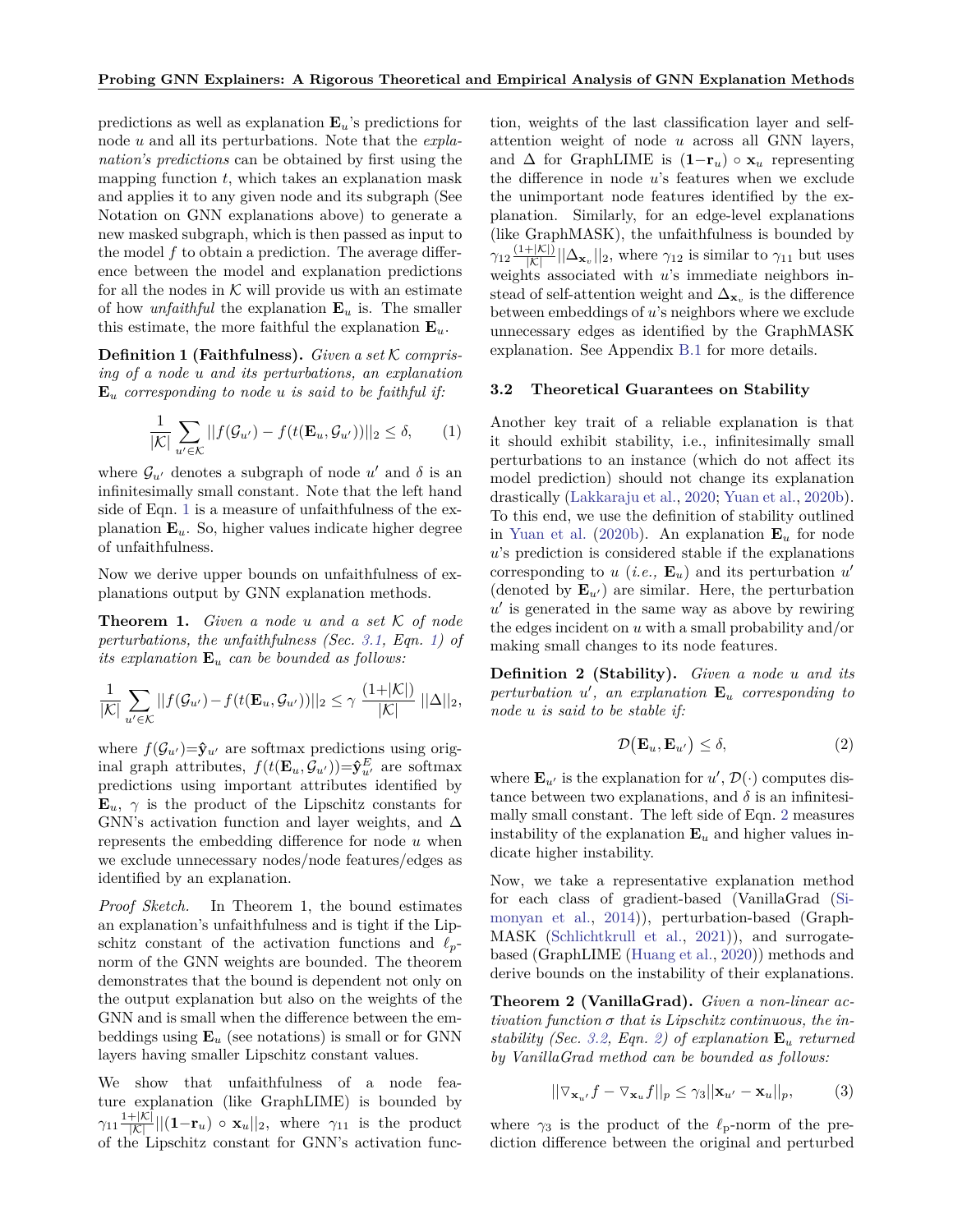node, the weight of the final classification layer, and GNN's weight matrices.

*Proof Sketch.* Using data processing inequalities, we prove that the  $\ell_p$ -norm of the difference between the gradient explanations generated using the original and perturbed node features is Lipschitz continuous. In Theorem 2, we demonstrate that the instability of a VanillaGrad explanation is upper bounded by the instability of the underlying GNN model, e.g., Vanilla-Grad explanation has higher instability for GNNs with higher  $\ell_p$ -norm layer weights. See Appendix [B.2.1](#page-15-0) for more details.

**Theorem 3 (GraphMASK).** *Given concatenated embeddings of node u and v, the instability (Sec. [3.2,](#page-3-2) Eqn. [2\)](#page-3-1) of explanation* **E***<sup>u</sup> returned by GraphMASK method can be bounded as follows:*

$$
||\mathbf{z}_{u',v}^l - \mathbf{z}_{u,v}^l||_2 \leq \gamma_4^l ||\mathbf{q}_{u',v}^l - \mathbf{q}_{u,v}^l||_2, \qquad (4)
$$

where  $\mathbf{z}_{u,v}^l$  is the GraphMASK explanation indicating whether an edge connecting node  $u$  and  $v \in \mathcal{N}_u$  in layer *l* can be dropped or not,  $q_{u,v}^l$  is the concatenated embeddings for node *u* and  $v \in \mathcal{N}_u$  at layer *l*, and  $\gamma_4^l$ denotes the Lipschitz constant which is a product of the  $\ell_2$ -norm of the weights in the *l*-th layer and the Lipschitz constants for the layer's normalization and softplus activation function.

*Proof Sketch.* We prove that a GraphMASK's explanation for an edge at layer *l* is Lipschitz continuous and  $\gamma_4^l$  is the product of the Lipschitz constants of the layer's normalization function and the  $\ell_2$ -norm of the weight matrices of the erasure function. Intuitively, the instability of GraphMASK explanation is bounded by the difference between the GNN's embedding for the original and perturbed node and the Lipschitz constant, i.e., GraphMASK explanation have higher instability if the  $\ell_2$  difference between the concatenated embeddings  $\mathbf{q}_{u,v}^l$  for the original and perturbed nodes is high. Details are in Appendix [B.2.2.](#page-16-0)

**Theorem 4 (GraphLIME).** *Given the centered Gram matrices for the original and perturbed node features, the instability (Sec. [3.2,](#page-3-2) Eqn. [2\)](#page-3-1) of explanation* **E***<sup>u</sup> returned by GraphLIME method can be bounded as:*

$$
||\beta'_{k} - \beta_{k}||_{F} \leq \gamma_{2} \cdot \text{tr}((\frac{1}{e^{T}W^{-1}e})^{-1} - I), \quad (5)
$$

where  $\beta'_{k}$  and  $\beta_{k}$  are attribute importance generated by GraphLIME for the perturbed and original node features,  $\gamma_2$  is the trace of the Gram matrix for the original graph and its predictions, **e** is an all-one vector, and **W** is a matrix comprising of the noise added to the graph.

*Proof Sketch.* We prove that GraphLIME's instability is bounded by the trace of the Gram matrix for the output label and the perturbed Gram matrix due to noise added in the input graph. In Theorem 4, we first derive the closed-form of the attribute importance coefficient  $\beta$  and then use it derive the upper bounds for the GraphLIME's instability. The theorem demonstrates that the bounds are tighter when the trace of the Gram matrix for the original and perturbed graphs are bounded, i.e., GraphLIME explanation have higher instability if the  $\ell_2$ -norm of the Gram matrix is high. Details are in Appendix [B.2.3.](#page-18-0)

## <span id="page-4-1"></span>**3.3 Theoretical Guarantees on Fairness Preservation**

As GNNs are increasingly employed in critical application domains, such as financial lending and criminal justice, it becomes crucial to ensure that the GNN explanations preserve the fairness properties and capture the biases of the underlying model. For instance, if a model is biased against a protected group, then its explanations should reflect that. This will help both model developers and practitioners in recognizing and addressing these prejudices. Analogously, if a model is fair, then its explanations should reflect that. To this end, we introduce and consider two notions of fairness for GNN explanation methods, namely, *counterfactual fairness preservation* and *group fairness preservation*.

**a) Counterfactual Fairness Preservation.** An explanation  $\mathbf{E}_u$  preserves counterfactual fairness if the explanations corresponding to  $u$  (*i.e.*,  $\mathbf{E}_u$ ) and its sensitive feature perturbation  $u^s$  (denoted by  $\mathbf{E}_{u^s}$ ) are similar (dissimilar) if their model predictions are similar (dissimilar). Note that the sensitive feature perturbation  $u^s$  is generated by flipping/modifying the sensitive feature *s* in the node feature vector of *u* (denoted by **x***u*) while keeping everything else constant.

**Definition 3 (Counterfactual Fairness Preservation).** *Given a node u and its sensitive feature perturbation u s , an explanation* **E***<sup>u</sup> is said to preserve counterfactual fairness if:*

<span id="page-4-0"></span>
$$
\mathcal{D}(\mathbf{E}_u, \mathbf{E}_{u^s}) \propto f(\mathcal{G}_u) - f(\mathcal{G}_{u^s}), \tag{6}
$$

where  $\mathbf{E}_{u^s}$  is explaining  $u^s$ 's prediction,  $\mathcal{G}_u$  and  $\mathcal{G}_{u^s}$  are subgraphs associated with *u* and *u s* , respectively. The left hand side of Eqn. [6](#page-4-0) is a measure of counterfactual fairness mismatch of the explanation  $\mathbf{E}_u$ .

Analogous to the stability analysis (Sec. [3.2\)](#page-3-2), we now derive the bounds for counterfactual fairness mismatch of VanillaGrad, GraphMASK, and GraphLIME explanation methods.

**Theorem 5 (VanillaGrad).** *Given a non-linear activation function σ that is Lipschitz continuous, the counterfactual fairness mismatch (Sec. [3.3,](#page-4-1) Eqn. [6\)](#page-4-0)*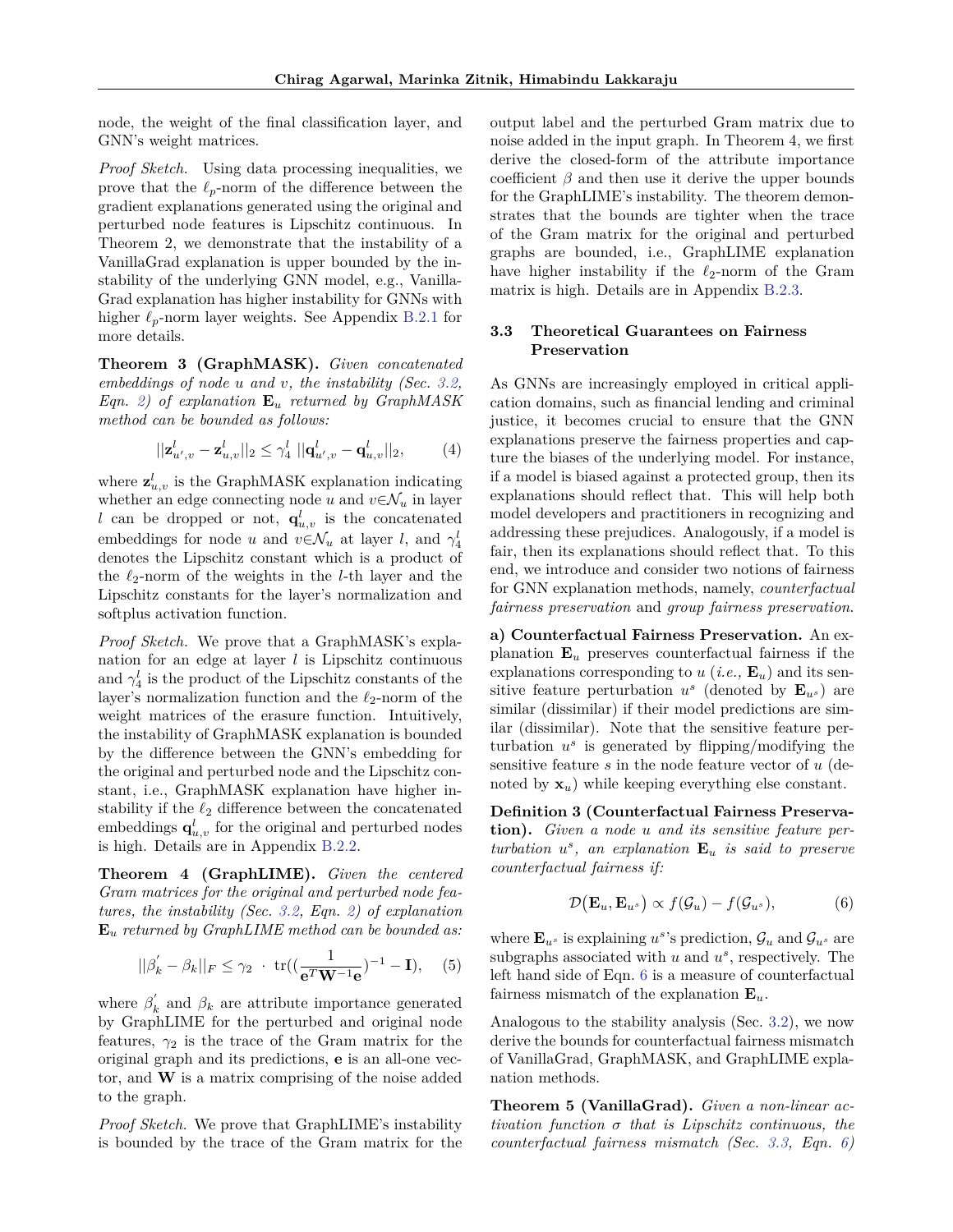*of an explanation* **E***<sup>u</sup> returned by VanillaGrad method can be bounded as follows:*

<span id="page-5-0"></span>
$$
||\nabla_{\mathbf{x}_{u^s}} f - \nabla_{\mathbf{x}_{u}} f||_p \le \gamma_3, \tag{7}
$$

where  $\mathbf{x}_u$  is node *u* features,  $\mathbf{x}_u$ <sup>*s*</sup> is the generated counterfactual by flipping  $\mathbf{x}_u$ 's sensitive feature, and  $\gamma_3$  is similar to that in Theorem 2.

*Proof Sketch.* The  $\ell_p$  distance between  $\mathbf{x}_{u^s}$  and  $\mathbf{x}_{u}$  is one in Eqn. [7](#page-5-0) as all the individual node attributes are the same except the sensitive attribute which is flipped (either from  $0\rightarrow 1$  or  $1\rightarrow 0$ ). The right term in Eqn. [7](#page-5-0) is similar to Eqn. [3.](#page-3-3) Hence, using  $||\mathbf{x}_{u} - \mathbf{x}_{u}||_{p} = 1$  in Eqn. [3,](#page-3-3) we derive the equation in Theorem 5. The theorem demonstrates that the counterfactual fairness mismatch for a VanillaGrad explanation is bounded by the  $\ell_p$ -norm of the weights of GNN layers and the prediction difference between the original and counterfactual node.

**Theorem 6 (GraphMASK).** *Given concatenated embeddings for node u and v, the counterfactual fair-ness mismatch (Sec. [3.3,](#page-4-1) Eqn. [6\)](#page-4-0) of an explanation*  $\mathbf{E}_u$ *returned by GraphMASK method can be bounded as:*

<span id="page-5-1"></span>
$$
||\mathbf{z}_{u^s,v}^l - \mathbf{z}_{u,v}^l||_2 \le \gamma_4^l ||\mathbf{q}_{u^s,v}^l - \mathbf{q}_{u,v}^l||_2, \qquad (8)
$$

where  $\mathbf{z}_{u^s, v}^l$  is the GraphMASK explanation indicating whether an edge between node  $u^s$  and  $v \in \mathcal{N}_{u^s}$  in layer *l* can be dropped or not,  $\mathbf{q}_{u^s,v}^l$  is the concatenated embeddings for node  $u^s$  and  $v \in \mathcal{N}_{u^s}$  at layer *l*, and  $\gamma_4^l$ is the same constant as defined in Theorem 3.

*Proof Sketch.* A counterfactual node *u s* is generated by flipping one sensitive attribute from  $x_u$ . The term  $\mathbf{q}_{u^s,v}^l$  denotes the concatenated embedding for node  $u^s$ and  $v \in \mathcal{N}_{u^s}$  at layer *l*. Note, for the first layer, the right term of Eqn. [8](#page-5-1) simplifies to just  $\gamma_4^l$  as the  $\ell_p$  between the  $\mathbf{x}_u$ <sup>*s*</sup> and  $\mathbf{x}_u$  is one, i.e.,  $||\mathbf{x}_u - \mathbf{x}_u||_p = 1$ . The Theorem states that GraphMASK explanation have higher counterfactual fairness mismatch if the product of the  $\ell_2$  difference between the concatenated embeddings  $\mathbf{q}_{u,v}^l$  and the Lipschitz constant is high.

**Theorem 7 (GraphLIME).** *Given the centered Gram matrices for the original and counterfactual node attributes, the counterfactual fairness mismatch (Sec.* [3.3,](#page-4-1) Eqn. [6\)](#page-4-0) of an explanation  $\mathbf{E}_u$  returned by *GraphLIME method can be bounded as follows:*

$$
||\beta_k^s - \beta_k||_F \le \gamma_2 \cdot \text{tr}((\frac{1}{\mathbf{e}^T \bar{\mathbf{W}}^{-1} \mathbf{e}})^{-1} - \mathbf{I}), \quad (9)
$$

where  $\beta_k^s$  and  $\beta_k$  are GraphLIME's attribute importance for the  $k$ -th feature of  $u^s$  and  $u$ , respectively, and  $\gamma_2$  is similar to that in Theorem 4.

*Proof Sketch.* Let us consider the *k*-th node feature as a binary sensitive attribute where  $s \in \{0, 1\}$ . In Theorem 7, we obtain a matrix **W** where  $\eta$  in **W** will be either 1 or  $-1$ , i.e.,  $\eta=1$  when flipping the sensitive attribute from  $0\rightarrow 1$ , and  $\eta=-1$  when flipping from  $1\rightarrow 0$ . This does not change the positive semidefinite and invertible property of **W** as all diagonal elements are still 1 (invertible) and the off-diagonal elements are exponential (always positive). We denote this modified matrix as **W**. The proof is similar to Theorem 4.

**b) Group Fairness Preservation.** The notion of group fairness preservation has been quantified using different metrics, such as statistical parity (SP) [\(Dwork et al.,](#page-9-16) [2012\)](#page-9-16), equality of opportunity [\(Hardt](#page-9-17) [et al.,](#page-9-17) [2016\)](#page-9-17) etc. Here, we focus on SP which ensures that the probability of a positive outcome is independent of the sensitive features. Formally, an explanation  $\mathbf{E}_u$  preserves group fairness if it accurately captures the SP of the underlying GNN *f* in the local region around *u*. To operationalize this, we first construct a set  $K$  of nodes comprising of the original node *u*, and its perturbations. Next, we obtain the model and explanation  $\mathbf{E}_u$ 's predictions for all nodes in set  $K$ . Note, the perturbations, the model and explanation predictions are obtained in the same way as described in Sec. [3.1.](#page-2-1) We denote the model predictions and explanation predictions using  $\mathbf{\hat{y}}_{\mathcal{K}}=\{\hat{y}_1,\hat{y}_2,\ldots,\hat{y}_{|\mathcal{K}|}\} \text{ and } \mathbf{\hat{y}}_{\mathcal{K}}^{\mathbf{E}_u}=\{\hat{y}_1^{\mathbf{E}_u},\hat{y}_2^{\mathbf{E}_u},\ldots,\hat{y}_{|\mathcal{K}|}^{\mathbf{E}_u}\}$ respectively. Now, if the SP computed using the two vectors  $\hat{\mathbf{y}}_{\mathcal{K}}$  and  $\hat{\mathbf{y}}_{\mathcal{K}}^{\mathbf{E}_u}$  are similar, then the explanation  $\mathbf{E}_u$  is said to preserve group fairness. The statistical parity estimates for  $\hat{\mathbf{y}}_k$  can be computed as  $\text{SP}(\hat{\mathbf{y}}_{\mathcal{K}})=|\Pr(\hat{y}_{u'}=1|s=0)-\Pr(\hat{y}_{u'}=1|s=1)|$ , where the probabilities are computed over all the nodes in  $K$ . Finally,  $\text{SP}(\hat{\mathbf{y}}_{\mathcal{K}}^{\mathbf{E}_u})$  estimate can be computed analogously using explanation **E***u*'s predictions.

**Definition 4 (Group Fairness Preservation).** *Given a set* K *of node u and its perturbations, an explanation* **E***<sup>u</sup> preserves group fairness if:*

<span id="page-5-2"></span>
$$
|\ \text{SP}(\hat{\mathbf{y}}_{\mathcal{K}}) - \text{SP}(\hat{\mathbf{y}}_{\mathcal{K}}^{\mathbf{E}_u}) \ | \leq \delta,
$$
 (10)

where the left hand side term of the inequality in Eqn. [10](#page-5-2) is a measure of group fairness mismatch of the explanation  $\mathbf{E}_u$ . So, higher values indicate that the explanation is not preserving group fairness. Next, we derive bounds for the graph fairness mismatch.

**Theorem 8.** *Given a node u, a sensitive feature s, and a set* K *comprising of node u and its perturbations, the group fairness mismatch (Sec. [3.3,](#page-4-1) Eqn. [10\)](#page-5-2) of an explanation* **E***<sup>u</sup> can be bounded as follows:*

$$
|\text{SP}(\hat{\mathbf{y}}_{\mathcal{K}}) - \text{SP}(\hat{\mathbf{y}}_{\mathcal{K}}^{\mathbf{E}_u})| \leq \sum_{s \in \{0,1\}} |\text{Err}_{D_s}(f(t(\mathbf{E}_u, \mathcal{G}_{u'})) - f(\mathcal{G}_{u'}))|,
$$

where  $\text{SP}(\hat{\mathbf{y}}_{\mathcal{K}})$  and  $\text{SP}(\hat{\mathbf{y}}_{\mathcal{K}}^{\mathbf{E}_u})$  are statistical parity estimates, *D* is the joint distribution over node features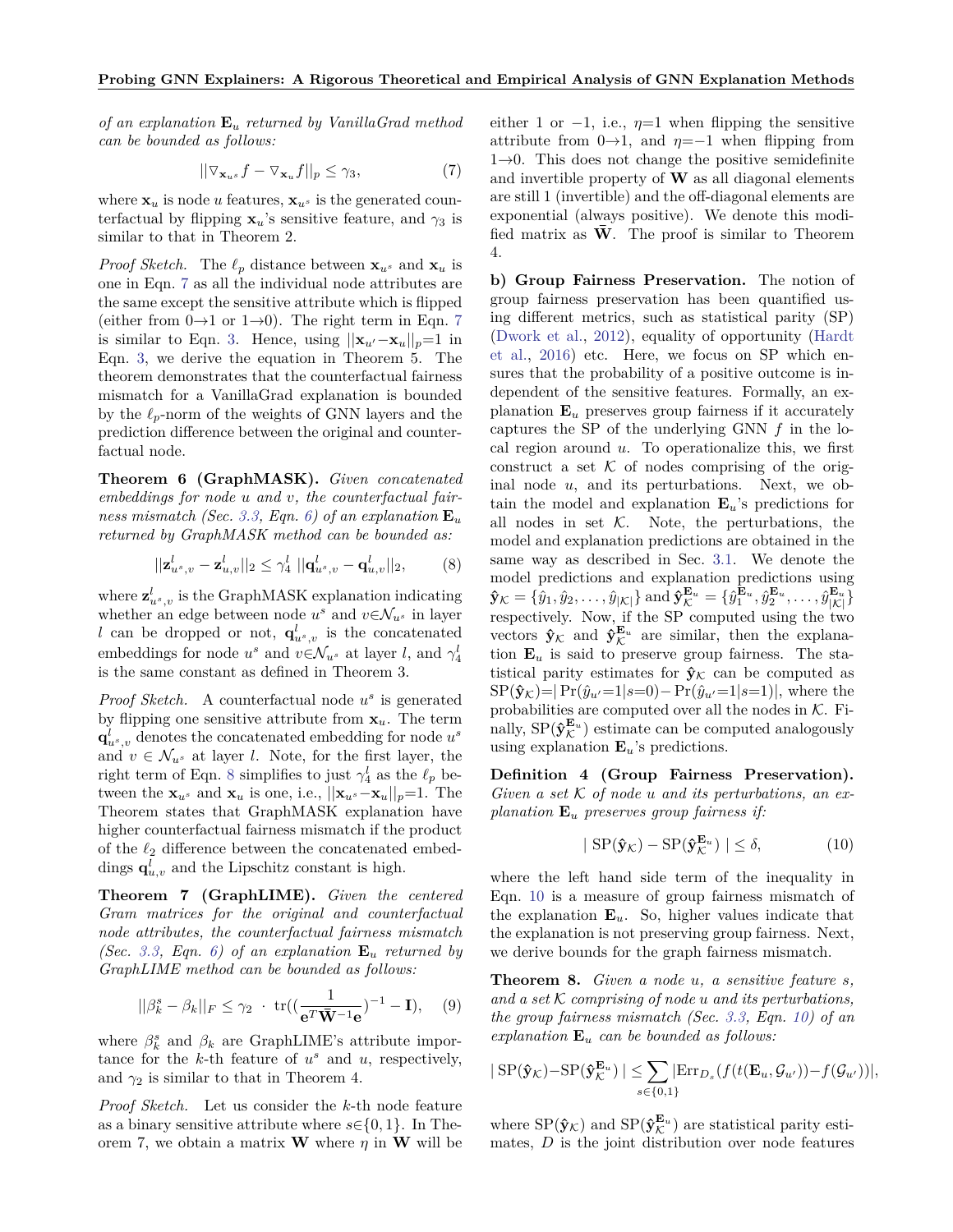**x**<sub>*u*</sub><sup> $\cdot$ </sup> in  $\mathcal{G}_{u}$ <sup> $\cdot$ </sup> and their respective labels **y**<sub>*u*</sub><sup> $\cdot$ </sup> for  $\forall u' \in \mathcal{K}$ ,  $D_s$  is  $D$  conditioned on the value of the sensitive feature *s*, and  $\text{Err}_{D_s}(\cdot)$  is the model error under  $D_s$ .

*Proof Sketch.* We show that group fairness mismatch of an explanation is bounded by the sum of the model errors  $\text{Err}_{D_s}(\cdot)$  under distribution  $D_s$ . For a set of  $\mathcal K$ nodes, the error is computed by taking the expectation of the difference between their true labels, set of model predictions using the original node features and incident edges, and their corresponding predictions using the explanation  $\mathbf{E}_u$ . In Theorem 8, the upper bound is the approximation error and reflects the error due to the prediction differences. The theorem shows that the ability of an explanation to preserve group fairness is quantified by the model error under the distribution  $D_s$ , i.e., an explanation obtains lower group fairness mismatch for smaller difference in model predictions when using only the important features identified by the explanation. Details are in Appendix [B.3.](#page-20-0)

# <span id="page-6-0"></span>**4 EMPIRICAL ANALYSIS OF GNN EXPLANATION METHODS**

Here, we present empirical analysis of state-of-the-art GNN explanation methods. Firstly, we verify the validity of our theoretical bounds by evaluating the faithfulness, stability, and fairness preservation properties of GNN explanation methods on node classification datasets. Next, we analyze the trade-offs between the aforementioned properties. Lastly, we evaluate the aforementioned properties on other downstream tasks such as link prediction and graph classification.

*Datasets.* We use 9 real world datasets to empirically analyze the behavior of GNN explanation methods w.r.t. key properties outlined in Sec. [3.](#page-2-0) We consider 6 benchmark datasets (Cora, PubMed, Citeseer, Ogbmag, Ogb-arxiv, MUTAG) and 3 datasets (German credit, Recidivism, Credit defaulter) with sensitive features (e.g., race, gender) from high-stakes domains. See Appendix [C](#page-21-0) for a detailed overview of datasets.

*Evaluation metrics.* We quantify the reliability of an explanation using properties from Sec. [3.](#page-2-0) In particular, we calculate unfaithfulness (Eqn. [1\)](#page-3-0) as:  $\frac{1}{|\mathcal{K}|}\sum_{u'\in\mathcal{K}}||f(\mathcal{G}_{u'})-f(t(E_u,\mathcal{G}_{u'}))||_2$ , where the difference is between predictions made using original and masked node features/edges; instability (Eqn. [2\)](#page-3-1) as:  $\mathcal{D}(E_u, E_{u'})$ , where  $\mathcal D$  is normalized  $\ell_1$  distance between explanations generated for the original and perturbed node; counterfactual fairness mismatch (Eqn. [6\)](#page-4-0) as:  $\mathcal{D}(E_u, E_{u^s})$ , where  $\mathcal D$  is normalized  $\ell_1$ distance between explanations (Note that an explanation consists of node feature masks and/or edge masks as defined in Section [3](#page-2-0) (Notation)) generated for the original and counterfactual node; and group fairness mismatch (Eqn. [10\)](#page-5-2) as:  $| \text{ SP}(\hat{\mathbf{y}}_{\mathcal{K}}) - \text{SP}(\hat{\mathbf{y}}_{\mathcal{K}}^{E_u}) |$ , where SP is the statistical parity metric calculated on the group  $K$  of predictions. For each node in the test set, we compute the above metrics and report their mean and standard errors for all explanation methods. While our theoretical analysis uses node classification as learning task, the metrics can also be used to evaluate explanations for other downstream tasks.

*Explanation methods.* We evaluate 9 explanation methods, including gradient-based: VanillaGrad [\(Si](#page-10-4)[monyan et al.,](#page-10-4) [2014\)](#page-10-4), Integrated Gradients [\(Sun](#page-10-5)[dararajan et al.,](#page-10-5) [2017\)](#page-10-5); perturbation-based: GNNExplainer [\(Ying et al.,](#page-10-1) [2019\)](#page-10-1), PGExplainer [\(Luo et al.,](#page-9-4) [2020\)](#page-9-4), GraphMASK [\(Schlichtkrull et al.,](#page-10-2) [2021\)](#page-10-2); and surrogate-based methods: GraphLIME [\(Huang et al.,](#page-9-2) [2020\)](#page-9-2), PGMExplainer [\(Vu and Thai,](#page-10-3) [2020\)](#page-10-3). As baselines, we consider two methods which produce random explanations: Random Node Features (a node feature mask drawn from an *M*-dimensional Gaussian vector) and Random Edges (an *N*×*N* edge mask drawn from a uniform distribution over *u*'s incident edges).

*Implementation details.* We follow the established approach of generating explanations [\(Huang et al.,](#page-9-2) [2020;](#page-9-2) [Ying et al.,](#page-10-1) [2019\)](#page-10-1) and use reference implementations of explanation methods. We select top- $p$  ( $p = 25\%$ ) node features/edges, and use them to generate explanations for all explanation methods. Details on hyperparameter selection, training of the GNN predictors, explanation methods, and training details for other downstream tasks are in Appendix [C.](#page-21-0)

**Empirically verifying our theoretical bounds.** We analytically evaluated our theoretical bounds by computing the LHS of Eqns. [1,](#page-3-0)[2](#page-3-1)[,6,](#page-4-0)[10](#page-5-2) for all the nine explanation methods. Fig. [1](#page-7-0) shows the empirical and theoretical bounds for the unfaithfulness of methods, empirically confirming that none of our theoretical bounds were violated. Not only are we introducing theoretical bounds (RHS of the Eqns. [1,](#page-3-0)[2,](#page-3-1)[6](#page-4-0)[,10\)](#page-5-2) for a broad range of explanation methods, but our bounds are also tight in the sense that their differences with empirical estimates are an order of magnitude smaller than those provided by the worst-case upper bounds (calculated using the maximum difference between the softmax scores of predictions made using original and masked node features/edges). For instance, the empirical estimate and the theoretical bound for the unfaithfulness of GNNExplainer match very closely (Fig. [1\)](#page-7-0). We also computed the Spearman's rank correlation between the rankings for each of nine methods based on the theoretical bounds vs. empirical estimates of unfaithfulness. The correlation is 0*.*72 (p-value=0*.*03) suggesting a strong correspondence between our theoretical bounds and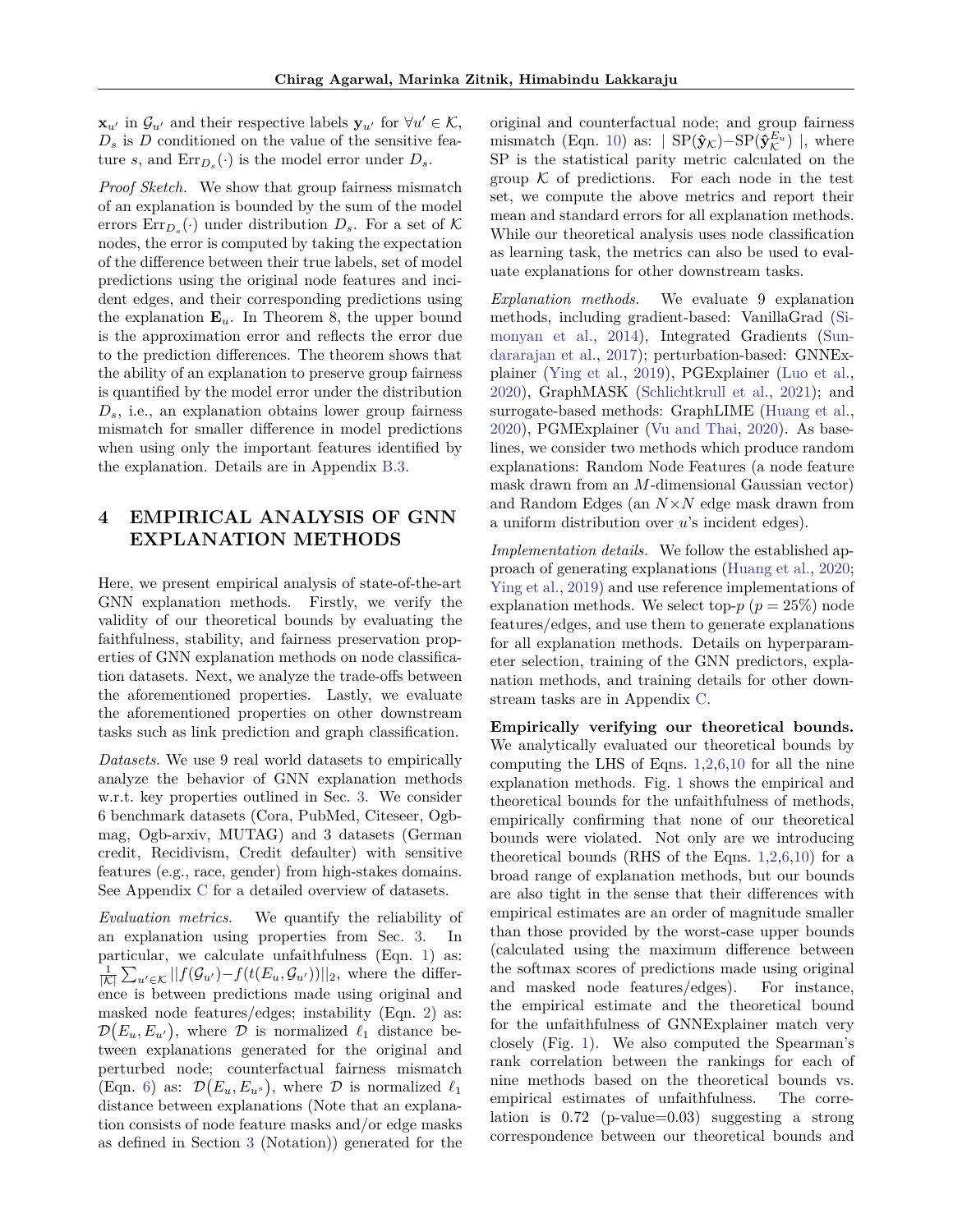<span id="page-7-0"></span>

Figure 1: Empirically calculated unfaithfulness (in red) and our theoretical bounds for unfaithfulness (in blue) across nine explanation methods. Results on the German credit graph dataset show no violations of our theoretical bounds. Results for stability, counterfactual fairness mismatch, and group fairness mismatch are shown in Appendix Figs. [2-](#page-21-1)[3.](#page-23-1)

<span id="page-7-1"></span>Table 1: Systematic evaluation of GNN explanation methods (random strategies (in grey), gradient- (in yellow), surrogate- (in purple), and perturbation-based (in red) methods) for node classification. Shown are average values and standard errors of evaluation metrics across all test set nodes. Arrows (↓) indicate the direction of better performance. Surrogatebased methods produce most reliable explanations across all datasets. Note that fairness does not apply to some datasets  $(i.e., N/A)$  as they do not contain sensitive features. See Table [3](#page-24-1)[-4](#page-25-0) for results on all 9 datasets.

|                              |                                                                                                                                                                   | Evaluation metrics                                                                                                                                                                      |                                                                                                                                                                                           |                                                                                                       |                                                                                                       |
|------------------------------|-------------------------------------------------------------------------------------------------------------------------------------------------------------------|-----------------------------------------------------------------------------------------------------------------------------------------------------------------------------------------|-------------------------------------------------------------------------------------------------------------------------------------------------------------------------------------------|-------------------------------------------------------------------------------------------------------|-------------------------------------------------------------------------------------------------------|
| Dataset                      | Method                                                                                                                                                            |                                                                                                                                                                                         | Unfaithfulness $(\downarrow)$ Instability $(\downarrow)$                                                                                                                                  | Fairness Mismatch $(\downarrow)$<br>Counterfactual                                                    | Group                                                                                                 |
| Credit<br>defaulter<br>graph | Random Node Features<br>Random Edges<br>VanillaGrad<br><b>Integrated Gradients</b>                                                                                | $0.098 \pm 0.002$<br>$0.020 \pm 0.001$<br>$0.092 \pm 0.002$<br>$0.147 \pm 0.003$                                                                                                        | $0.426 \pm 0.002$<br>$0.376 \pm 0.000$<br>$0.333 \pm 0.002$<br>$0.140 \pm 0.002$                                                                                                          | $0.424 \pm 0.002$<br>$0.376 \pm 0.000$<br>$0.171 \pm 0.002$<br>$0.069 \pm 0.001$                      | $0.045 \pm 0.002$<br>$0.017 \pm 0.001$<br>$0.042 \pm 0.002$<br>$0.053 \pm 0.002$                      |
|                              | GraphLIME<br>PGMExplainer<br><b>GraphMASK</b><br><b>GNNExplainer</b><br>PGExplainer                                                                               | $0.038 \pm 0.002$<br>$0.283 \pm 0.002$<br>$0.012 \pm 0.001$<br>$0.021 \pm 0.001$<br>$0.028 \pm 0.001$                                                                                   | $0.225 \pm 0.004$<br>$0.156 \pm 0.002$<br>$0.036 \pm 0.002$<br>$0.375 \pm 0.000$<br>$0.364 \pm 0.001$                                                                                     | $0.063 \pm 0.003$<br>$0.154 \pm 0.002$<br>$0.004 \pm 0.000$<br>$0.366 \pm 0.000$<br>$0.348 \pm 0.002$ | $0.018 \pm 0.001$<br>$0.161 \pm 0.003$<br>$0.010 \pm 0.001$<br>$0.019 \pm 0.001$<br>$0.022 \pm 0.001$ |
| $Ogbn-arxiv$                 | Random Node Features<br>Random Edges<br>$\rm VanillaGrad$<br>Integrated Gradients<br>GraphLIME<br>PGMExplainer<br>GraphMASK<br><b>GNNExplainer</b><br>PGExplainer | $0.529 + 0.002$<br>$0.431 \pm 0.002$<br>$0.528 \pm 0.002$<br>$0.528 \pm 0.002$<br>$0.260 \pm 0.003$<br>$0.413 \pm 0.002$<br>$0.586 \pm 0.001$<br>$0.430 \pm 0.002$<br>$0.338 \pm 0.002$ | $0.375 \pm 0.000$<br>$0.378 \pm 0.001$<br>$0.359 \pm 0.001$<br>$0.372 \pm 0.000$<br>$0.374 \pm 0.004$<br>$0.270 \pm 0.002$<br>$0.125 \pm 0.002$<br>$0.376 \pm 0.001$<br>$0.381 \pm 0.001$ | N/A<br>N/A<br>N/A<br>N/A<br>N/A<br>N/A<br>N/A<br>N/A<br>N/A                                           | N/A<br>N/A<br>N/A<br>N/A<br>N/A<br>N/A<br>N/A<br>N/A<br>N/A                                           |

empirical estimates. Results for stability and fairness preservation are shown in Figs. [2](#page-21-1)[-3](#page-23-1) in the Appendix.

**Evaluating the reliability of GNN explanation methods.** We compare the reliability of explanation methods by computing unfaithfulness (Eqn. [1\)](#page-3-0), insta-bility (Eqn. [2\)](#page-3-1), counterfactual (Eqn. [6\)](#page-4-0) and group fairness mismatch (Eqn. [10\)](#page-5-2) metrics as described above. Results in Table [1](#page-7-1)[,3,](#page-24-1)[4](#page-25-0) show that surrogate-based explanation methods produce more reliable explanations than gradient- and perturbation-based methods. We observe that while no explanation method simultaneously preserves all properties, on average across all node classification datasets (Fig. [5\)](#page-24-0), surrogatebased methods outperform other methods in instability  $(+55.1\%)$  and counterfactual fairness mismatch (+103.7%), whereas perturbation-based methods outperform other methods in unfaithfulness (+23.8%) and group fairness mismatch  $(+116.7\%)$ . Interestingly, we find that the Random Edge baselines, which output explanations that correspond to random sets of edges incident on the target node, achieves the lowest (best possible) unfaithfulness score on most datasets, highlighting the urgent need for further probing of the behavior of all the GNN explainers. Finally, across all datasets (Fig. [4\)](#page-23-0), explanations based on graph structure are slightly more faithful  $(+11.6\%)$ , stable  $(+6.2\%)$ , and counterfactually fair  $(+3.1\%)$ .

**Analyzing the trade-offs between faithfulness, stability, and fairness mismatch.** We explore the trade-offs and possible connections between different properties defined in Sec. [3.](#page-2-0) Results in Table [1](#page-7-1)[,3,](#page-24-1)[4](#page-25-0) (e.g., GNNExplainer on Recidivism and Credit defaulter graphs) indicate that methods with lower values of unfaithfulness (Eqn. [1\)](#page-3-0) also exhibit lower values of group fairness (Eqn. [10\)](#page-5-2) mismatch (and vice versa). To verify this connection, we compute the Pearson's and Spearman's rank correlation on the unfaithfulness and group fairness mismatch values and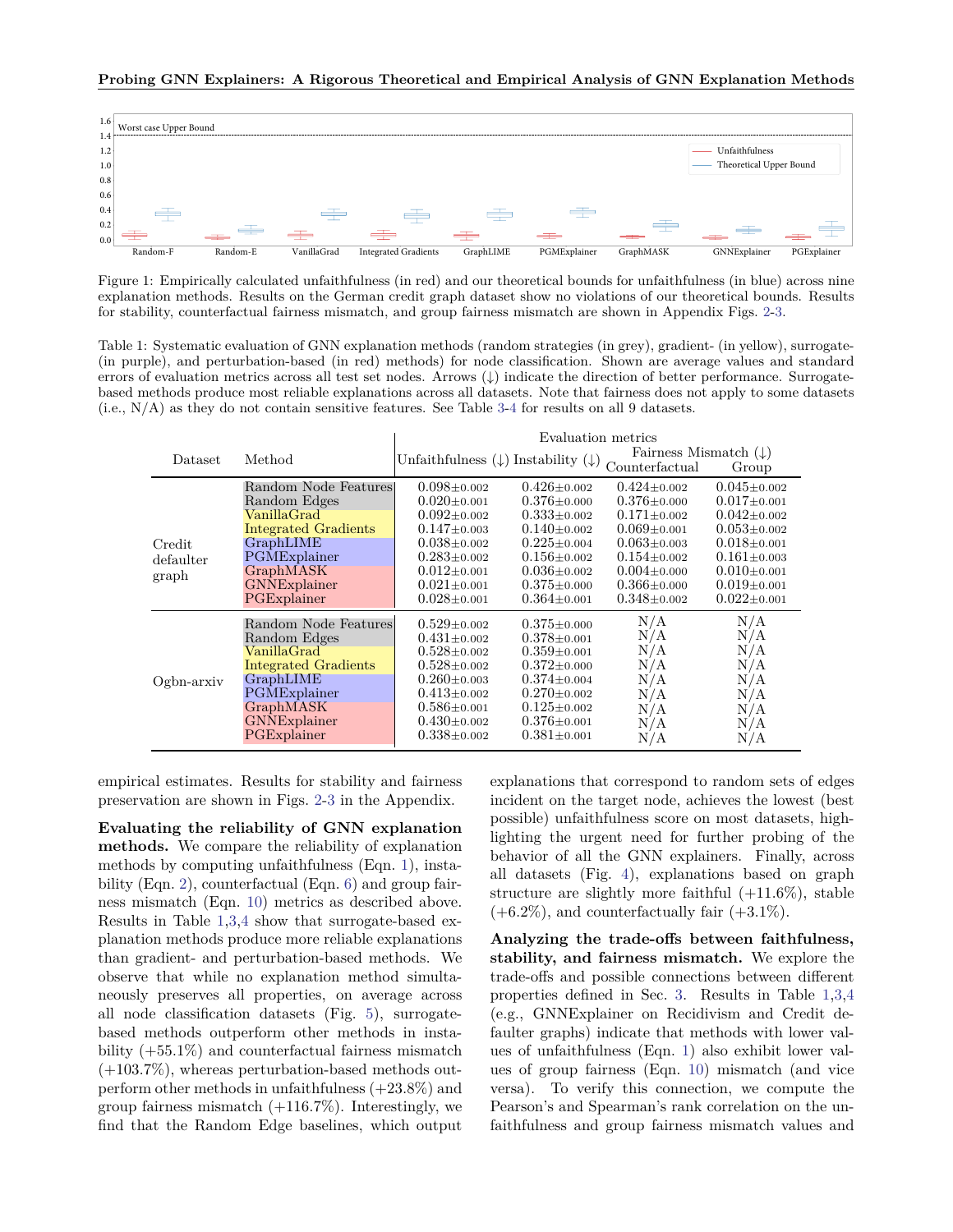observe a strong positive correlation between them (Pearson's *r*=0.87 with p-value=4.82e-09; Spearman's  $\rho$ =0.87 with p-value=2.67e-09). We also observe a connection between instability (Eqn. [2\)](#page-3-1) and counterfactual fairness mismatch (Eqn. [6\)](#page-4-0) metrics, where methods with lower values of instability (e.g., Graph-MASK on Credit defaulter graph) also exhibit lower values of counterfactual fairness mismatch (and vice versa). We further observe a strong positive correlation between instability and counterfactual fairness mismatch (Pearson's  $r=0.85$  with p-value=2.72e-08; Spearman's  $\rho$ =0.86 with p-value=6.13e-09).

**Other downstream tasks.** We also apply our framework to link prediction and graph classification. We extend some existing methods for these tasks as most GNN explanation methods were developed only for node classification. Explanations for these tasks also consist of a node feature mask and/or edge mask. We generate these node feature/edge masks as described in Sec. [3](#page-2-0) and evaluate all the properties. Similar to node classification, we observe that random baselines perform at least on par or better than the state-of-the-art GNN explanation methods (Table [5\)](#page-26-1).

## **5 CONCLUSIONS**

We introduce the first-ever theoretical analysis of the reliability of GNN explanation methods. To this end, we analyze the behavior of nine diverse state-of-the-art GNN explanation methods through the lens of various desirable properties such as faithfulness, stability, and fairness preservation. Specifically, we establish theoretical upper bounds on the violation of each of these properties. Our theoretical analyses rely on information and probability theory concepts including data processing inequalities and total variation distance, and Lipschitz continuity. Further, we carry out extensive empirical analysis with nine real world datasets to verify our theoretical guarantees, and examine tradeoffs between faithfulness, stability, and fairness preservation properties. These results yield critical insights on the behavior of state-of-the-art GNN explanation methods which can in turn inform the design and development of future explanation methods.

#### **Acknowledgements**

We would like to thank the anonymous reviewers for their insightful feedback. M.Z. is supported, in part by NSF under nos. IIS-2030459 and IIS-2033384, Harvard Data Science Initiative, Amazon Research Award, Bayer Early Excellence in Science Award, AstraZeneca Research, Roche Alliance with Distinguished Scientists (ROADS) Award, Department of the Air Force, and MIT Lincoln National Laboratory. H.L. is supported, in part by the NSF awards IIS-2008461 and IIS-2040989, and research awards from the Harvard Data Science Institute, Amazon, Bayer, and Google. H.L. would like to thank Mohan and Sujatha Lakkaraju, and Pracheer Gupta for all their inputs and support. The views expressed are those of the authors and do not reflect the official policy or position of the funding agencies.

### **References**

- <span id="page-8-7"></span>Chirag Agarwal, Himabindu Lakkaraju, and Marinka Zitnik. Towards a unified framework for fair and stable graph representation learning. In *UAI*, 2021a.
- <span id="page-8-6"></span>Sushant Agarwal, Shahin Jabbari, Chirag Agarwal, Sohini Upadhyay, Zhiwei Steven Wu, and Himabindu Lakkaraju. Towards the unification and robustness of perturbation and gradient based explanations. In *ICML*, 2021b.
- <span id="page-8-1"></span>Ulrich Aivodji, Hiromi Arai, Olivier Fortineau, Sébastien Gambs, Satoshi Hara, and Alain Tapp. Fairwashing: the risk of rationalization. In *International Conference on Machine Learning*, pages 161– 170, 2019.
- <span id="page-8-4"></span>Elvio Amparore, Alan Perotti, and Paolo Bajardi. To trust or not to trust an explanation: using LEAF to evaluate local linear XAI methods. *PeerJ Computer Science*, 7:e479, 2021.
- <span id="page-8-3"></span>Vijay Arya, Rachel KE Bellamy, Pin-Yu Chen, Amit Dhurandhar, Michael Hind, Samuel C Hoffman, Stephanie Houde, Q Vera Liao, Ronny Luss, Aleksandra Mojsilović, et al. One explanation does not fit all: A toolkit and taxonomy of AI explainability techniques. *arXiv:1909.03012*, 2019.
- <span id="page-8-0"></span>Federico Baldassarre and Hossein Azizpour. Explainability techniques for graph convolutional networks. In *ICML Workshop on Learning and Reasoning with Graph-Structured Data*, 2019.
- <span id="page-8-2"></span>Binghong Chen, Tianzhe Wang, Chengtao Li, Hanjun Dai, and Le Song. Molecule optimization by explainable evolution. In *International Conference on Learning Representations*, 2021.
- <span id="page-8-5"></span>Jianbo Chen, Le Song, Martin Wainwright, and Michael Jordan. Learning to explain: An information-theoretic perspective on model interpretation. In *International Conference on Machine Learning*, pages 883–892. PMLR, 2018.
- <span id="page-8-8"></span>Asim Kumar Debnath, Rosa L Lopez de Compadre, Gargi Debnath, Alan J Shusterman, and Corwin Hansch. Structure-activity relationship of mutagenic aromatic and heteroaromatic nitro compounds. correlation with molecular orbital energies and hydrophobicity. In *Journal of medicinal chemistry*, 1991.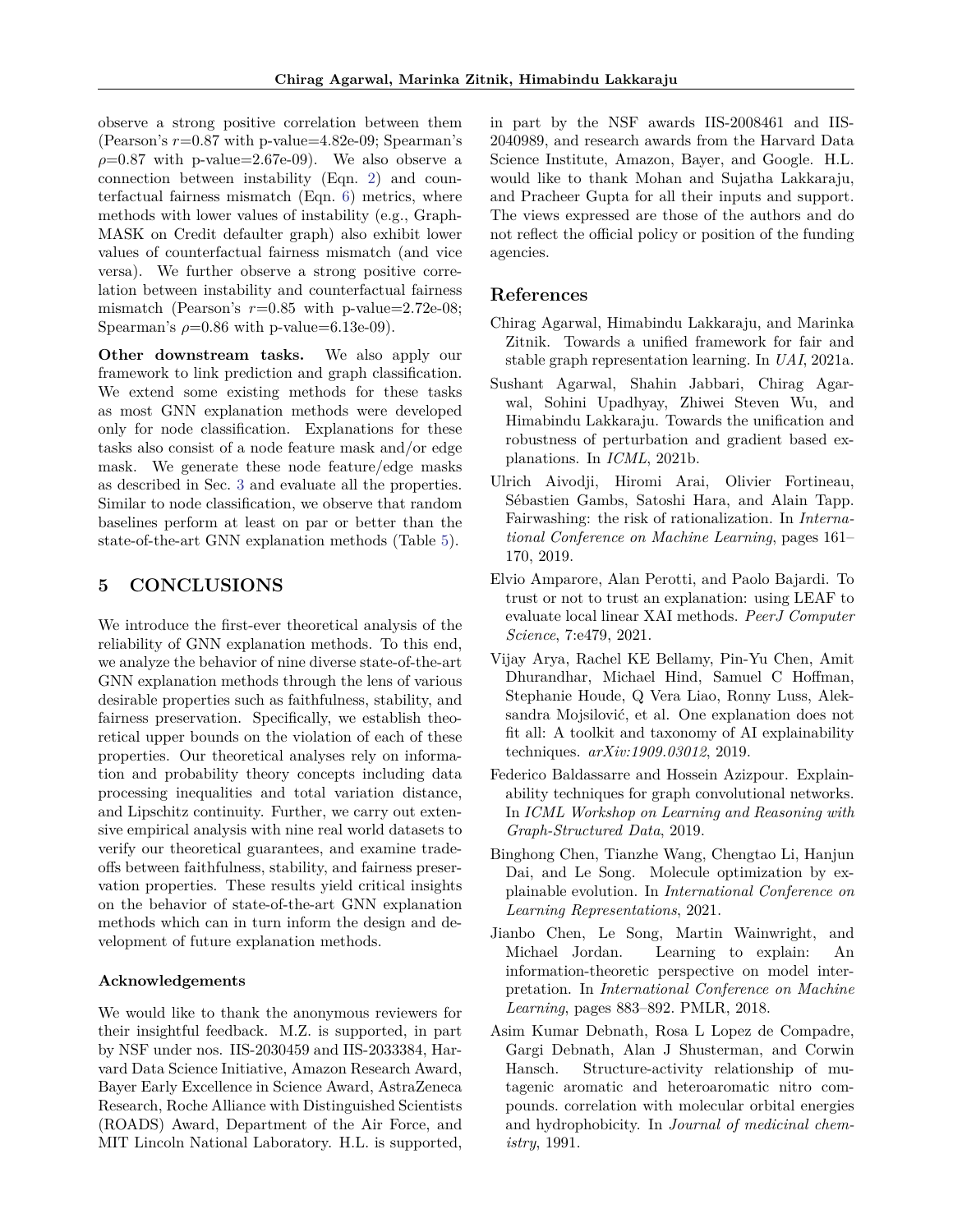- <span id="page-9-13"></span>Jay DeYoung, Sarthak Jain, Nazneen Fatema Rajani, Eric Lehman, Caiming Xiong, Richard Socher, and Byron C Wallace. Eraser: A benchmark to evaluate rationalized nlp models. In *ACL*, 2020.
- <span id="page-9-16"></span>Cynthia Dwork, Moritz Hardt, Toniann Pitassi, Omer Reingold, and Richard Zemel. Fairness through awareness. In *ITSC*. ACM, 2012.
- <span id="page-9-1"></span>Lukas Faber, Amin K Moghaddam, and Roger Wattenhofer. Contrastive graph neural network explanation. In *ICML Workshop on Graph Representation Learning and Beyond*, 2020.
- <span id="page-9-6"></span>Lukas Faber, Amin K. Moghaddam, and Roger Wattenhofer. When comparing to ground truth is wrong: On evaluating gnn explanation methods. In *KDD*, 2021.
- <span id="page-9-12"></span>Kevin Fauvel, Véronique Masson, and Elisa Fromont. A performance-explainability framework to benchmark machine learning methods: Application to multivariate time series classifiers. *arXiv:2005.14501*, 2020.
- <span id="page-9-25"></span>Matthias Fey and Jan E. Lenssen. Fast graph representation learning with PyTorch Geometric. In *ICLR Workshop on Representation Learning on Graphs and Manifolds*, 2019.
- <span id="page-9-14"></span>Damien Garreau and Ulrike Luxburg. Explaining the explainer: A first theoretical analysis of LIME. In *International Conference on Artificial Intelligence and Statistics*, pages 1287–1296. PMLR, 2020.
- <span id="page-9-23"></span>C Lee Giles, Kurt D Bollacker, and Steve Lawrence. Citeseer: An automatic citation indexing system. In *ACM conference on Digital libraries*, 1998.
- <span id="page-9-19"></span>Henry Gouk, Eibe Frank, Bernhard Pfahringer, and Michael J Cree. Regularisation of neural networks by enforcing lipschitz continuity. In *Machine Learning*. Springer, 2021.
- <span id="page-9-21"></span>Arthur Gretton, Olivier Bousquet, Alex Smola, and Bernhard Schölkopf. Measuring statistical dependence with hilbert-schmidt norms. In *ICALT*, 2005.
- <span id="page-9-9"></span>Zhen Han, Peng Chen, Yunpu Ma, and Volker Tresp. Explainable subgraph reasoning for forecasting on temporal knowledge graphs. In *International Conference on Learning Representations*, 2021.
- <span id="page-9-17"></span>Moritz Hardt, Eric Price, and Nathan Srebro. Equality of opportunity in supervised learning. In *NeurIPS*, 2016.
- <span id="page-9-24"></span>Weihua Hu, Matthias Fey, Marinka Zitnik, Yuxiao Dong, Hongyu Ren, Bowen Liu, Michele Catasta, and Jure Leskovec. Open graph benchmark: Datasets for machine learning on graphs. In *NeurIPS*, 2020.
- <span id="page-9-2"></span>Qiang Huang, Makoto Yamada, Yuan Tian, Dinesh Singh, Dawei Yin, and Yi Chang. Graphlime: Local

interpretable model explanations for graph neural networks. *arXiv*, 2020.

- <span id="page-9-10"></span>Jeya Vikranth Jeyakumar, Joseph Noor, Yu-Hsi Cheng, Luis Garcia, and Mani Srivastava. How can I explain this to you? an empirical study of deep neural network explanation methods. *Advances in Neural Information Processing Systems*, 2020.
- <span id="page-9-0"></span>Guangyin Jin, Qi Wang, Cunchao Zhu, Yanghe Feng, Jincai Huang, and Jiangping Zhou. Addressing crime situation forecasting task with temporal graph convolutional neural network approach. In *ICMTMA*. IEEE, 2020.
- <span id="page-9-15"></span>Himabindu Lakkaraju, Nino Arsov, and Osbert Bastani. Robust and stable black box explanations. In *ICML*. PMLR, 2020.
- <span id="page-9-7"></span>Michelle M Li, Kexin Huang, and Marinka Zitnik. Representation learning for networks in biology and medicine: Advancements, challenges, and opportunities. *arXiv*, 2021.
- <span id="page-9-18"></span>Wanyu Lin, Hao Lan, and Baochun Li. Generative causal explanations for graph neural networks. In *ICML*, 2021.
- <span id="page-9-11"></span>Yang Liu, Sujay Khandagale, Colin White, and Willie Neiswanger. Synthetic benchmarks for scientific research in explainable machine learning. In *NeurIPS Datasets and Benchmarks*, 2021.
- <span id="page-9-3"></span>Ana Lucic, Maartje ter Hoeve, Gabriele Tolomei, Maarten de Rijke, and Fabrizio Silvestri. Cfgnnexplainer: Counterfactual explanations for graph neural networks. *arXiv*, 2021.
- <span id="page-9-4"></span>Dongsheng Luo, Wei Cheng, Dongkuan Xu, Wenchao Yu, Bo Zong, Haifeng Chen, and Xiang Zhang. Parameterized explainer for graph neural network. In *NeurIPS*, 2020.
- <span id="page-9-22"></span>Andrew Kachites McCallum, Kamal Nigam, Jason Rennie, and Kristie Seymore. Automating the construction of internet portals with machine learning. In *Information Retrieval*, 2000.
- <span id="page-9-8"></span>Aldo Pareja, Giacomo Domeniconi, Jie Chen, Tengfei Ma, Toyotaro Suzumura, Hiroki Kanezashi, Tim Kaler, Tao Schardl, and Charles Leiserson. EvolveGCN: Evolving graph convolutional networks for dynamic graphs. In *AAAI*, 2020.
- <span id="page-9-20"></span>Hanchuan Peng and Chris Ding. Minimum redundancy and maximum relevance feature selection and recent advances in cancer classification. In *Feature Selection for Data Mining*, 2005.
- <span id="page-9-5"></span>Phillip E Pope, Soheil Kolouri, Mohammad Rostami, Charles E Martin, and Heiko Hoffmann. Explainability methods for graph convolutional neural networks. In *CVPR*, 2019.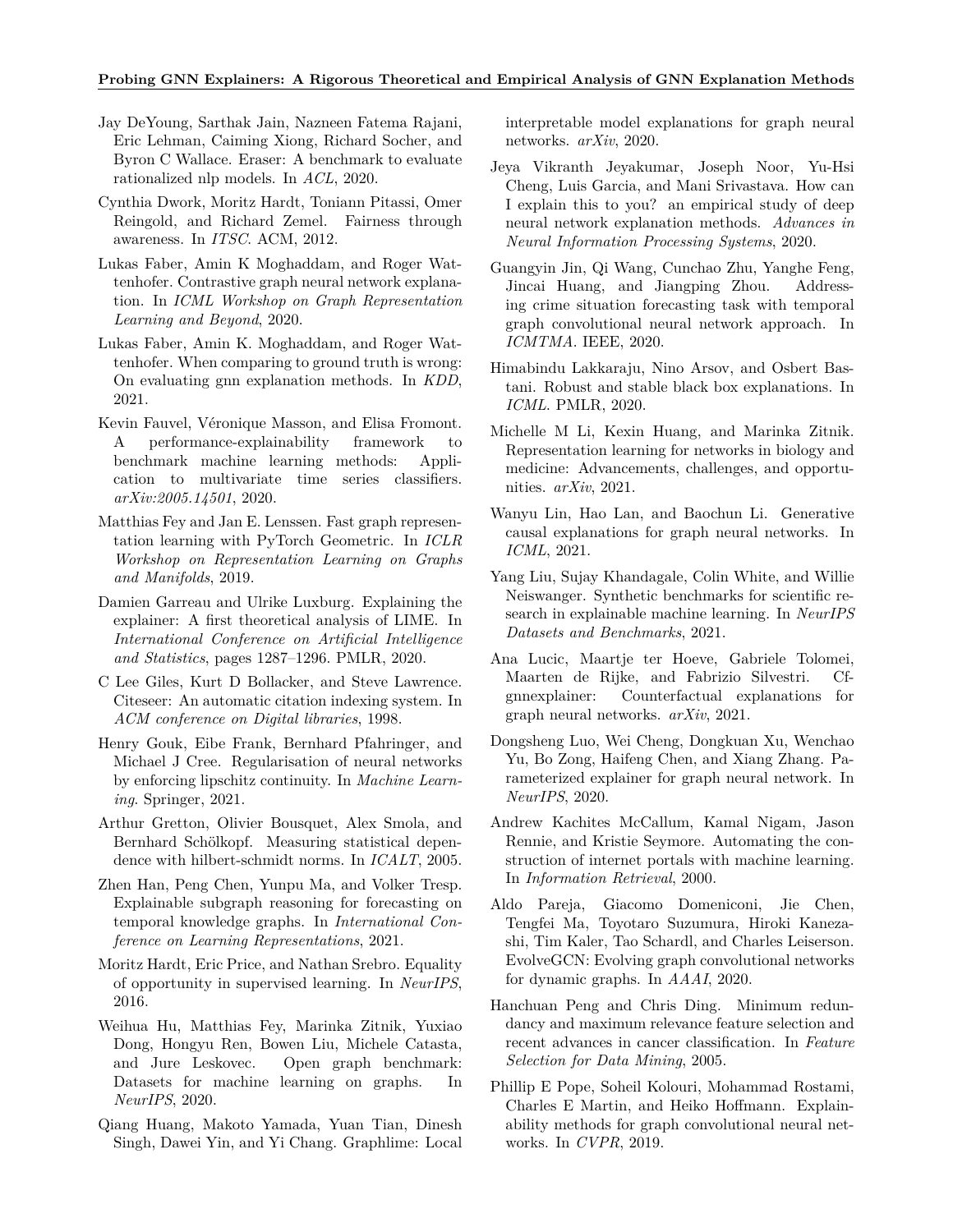- <span id="page-10-13"></span>Robert Reams. Hadamard inverses, square roots and products of almost semidefinite matrices. In *Linear Algebra and its Applications*, 1999.
- <span id="page-10-7"></span>Benjamin Sanchez-Lengeling, Jennifer Wei, Brian Lee, Emily Reif, Peter Wang, Wesley Wei Qian, Kevin McCloskey, Lucy Colwell, and Alexander Wiltschko. Evaluating attribution for graph neural networks. In *NeurIPS*, 2020.
- <span id="page-10-2"></span>Michael Sejr Schlichtkrull, Nicola De Cao, and Ivan Titov. Interpreting graph neural networks for nlp with differentiable edge masking. In *ICLR*, 2021.
- <span id="page-10-10"></span>Thomas Schnake, Oliver Eberle, Jonas Lederer, Shinichi Nakajima, Kristof T Schütt, Klaus-Robert Müller, and Grégoire Montavon. Higher-order explanations of graph neural networks via relevant walks. *arXiv*, 2020.
- <span id="page-10-15"></span>Prithviraj Sen, Galileo Namata, Mustafa Bilgic, Lise Getoor, Brian Galligher, and Tina Eliassi-Rad. Collective classification in network data. In *AI magazine*, 2008.
- <span id="page-10-4"></span>Karen Simonyan, Andrea Vedaldi, and Andrew Zisserman. Deep inside convolutional networks: Visualising image classification models and saliency maps. In *Workshop at ICLR*, 2014.
- <span id="page-10-5"></span>Mukund Sundararajan, Ankur Taly, and Qiqi Yan. Axiomatic attribution for deep networks. In *ICML*, 2017.
- <span id="page-10-17"></span>TorchGeometric. pytorch geometric 2.0.0 documentation. [https://pytorch-geometric.readthedocs.](https://pytorch-geometric.readthedocs.io/en/latest/modules/nn.html#torch_geometric.nn.models.InnerProductDecoder) [io/en/latest/modules/nn.html#torch\\_](https://pytorch-geometric.readthedocs.io/en/latest/modules/nn.html#torch_geometric.nn.models.InnerProductDecoder) [geometric.nn.models.InnerProductDecoder](https://pytorch-geometric.readthedocs.io/en/latest/modules/nn.html#torch_geometric.nn.models.InnerProductDecoder). (Accessed on 09/09/2021).
- <span id="page-10-9"></span>Clement Vignac, Andreas Loukas, and Pascal Frossard. Building powerful and equivariant graph neural networks with structural message-passing. In *NeurIPS*, 2020.
- <span id="page-10-3"></span>Minh N Vu and My T Thai. Pgm-explainer: Probabilistic graphical model explanations for graph neural networks. In *NeurIPS*, 2020.
- <span id="page-10-16"></span>Kuansan Wang, Zhihong Shen, Chiyuan Huang, Chieh-Han Wu, Yuxiao Dong, and Anshul Kanakia. Microsoft academic graph: When experts are not enough. In *Quantitative Science Studies*, 2020.
- <span id="page-10-12"></span>Makoto Yamada, Wittawat Jitkrittum, Leonid Sigal, Eric P Xing, and Masashi Sugiyama. Highdimensional feature selection by feature-wise kernelized lasso. In *Neural computation*, 2014.
- <span id="page-10-1"></span>Rex Ying, Dylan Bourgeois, Jiaxuan You, Marinka Zitnik, and Jure Leskovec. Gnnexplainer: Generating explanations for graph neural networks. In *NeurIPS*, 2019.
- <span id="page-10-11"></span>Hao Yuan, Jiliang Tang, Xia Hu, and Shuiwang Ji. Xgnn: Towards model-level explanations of graph neural networks. In *KDD*, 2020a.
- <span id="page-10-6"></span>Hao Yuan, Haiyang Yu, Shurui Gui, and Shuiwang Ji. Explainability in graph neural networks: A taxonomic survey. *arXiv*, 2020b.
- <span id="page-10-8"></span>Seongjun Yun, Minbyul Jeong, Raehyun Kim, Jaewoo Kang, and Hyunwoo J Kim. Graph transformer networks. *NeurIPS*, 2019.
- <span id="page-10-14"></span>Han Zhao and Geoffrey J Gordon. Inherent tradeoffs in learning fair representations. In *NeurIPS*, 2019.
- <span id="page-10-0"></span>Marinka Zitnik, Monica Agrawal, and Jure Leskovec. Modeling polypharmacy side effects with graph convolutional networks. In *Bioinformatics*, 2018.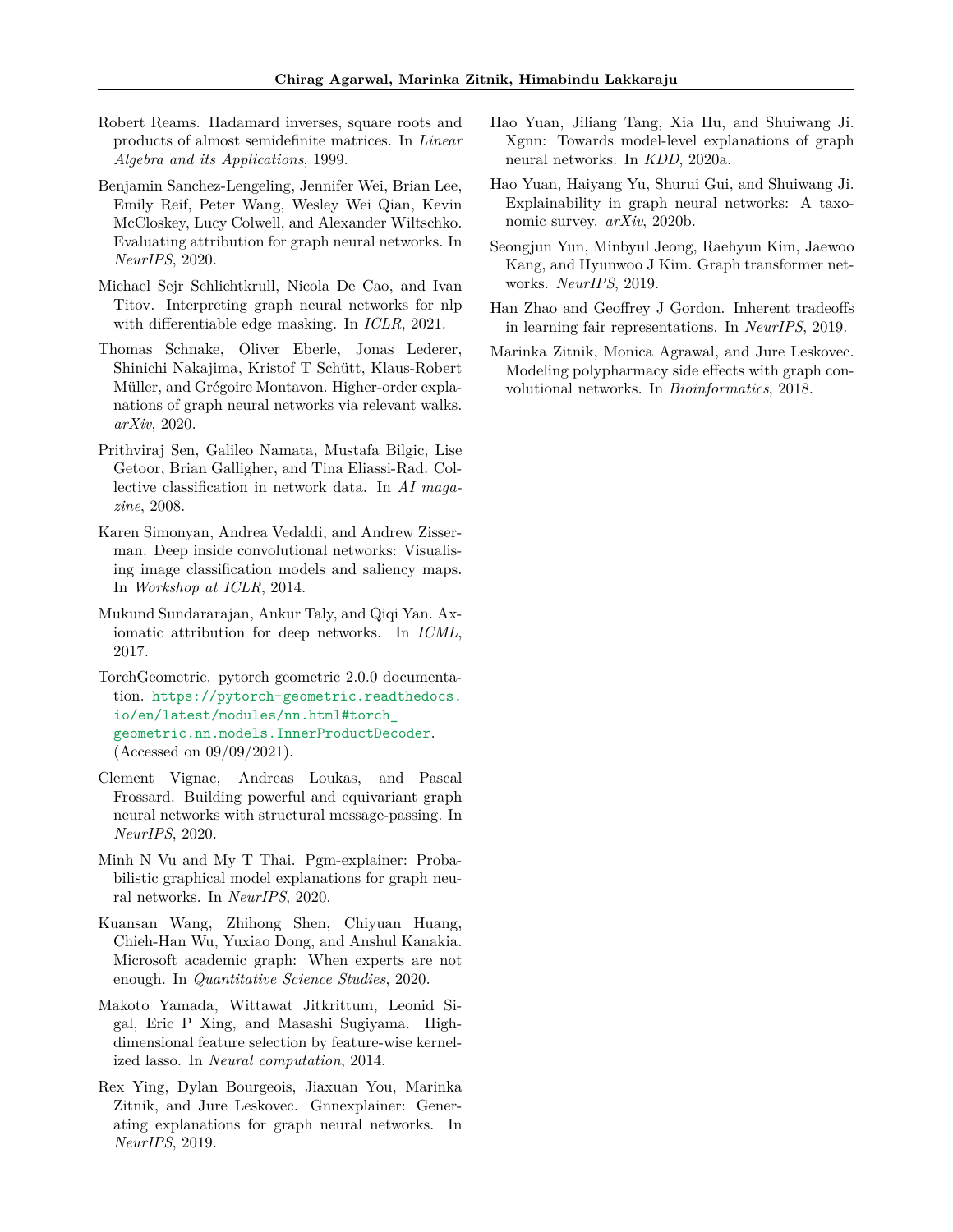# **Supplementary Materials: Probing GNN Explainers: Rigorous Theoretical and Empirical Analysis of GNN Explanation Methods**

## <span id="page-11-0"></span>**A Overview of GNN Explanation Methods**

We now provide an in-depth overview of the different GNN explanation methods that we analyze in this work. As described in the main text (Sec. [3\)](#page-2-0), a  $\mathcal{G}=(\mathcal{V}, \mathcal{E}, \mathbf{X})$  denote an undirected and unweighted graph comprising of a set of nodes  $V$ , a set of edges  $\mathcal{E}$ , and a set of node feature vectors  $\mathbf{X} = \{x_1, \ldots, x_N\}$  corresponding to nodes in V, where  $\mathbf{x}_u \in \mathbb{R}^M$ . The GNN model's f softmax prediction for node *u* is given by  $\mathbf{\hat{y}}_u = f(\mathcal{G}_u)$ , where  $\mathcal{G}_u$  denotes the subgraph associated with node *u* and  $\hat{\mathbf{y}}_u \in [0,1]^C$ . Finally, the explanation  $E_u$  consists of a discrete node feature mask  $\mathbf{r}_u \in \{0,1\}^M$  for  $v \in \mathcal{N}_u$  and/or a discrete edge mask  $\mathbf{R}_u \in \{0,1\}^{N \times N}$ , where 1 indicates that a node attribute/edge is included in the explanation and 0 indicates otherwise.

**Random Explanations.** As a control, we consider two methods which produce random explanations: 1) *Random Node Features*–a node feature mask defined by an *M*-dimensional Gaussian distributed vector; and 2) *Random Edges*–an  $N \times N$  edge mask drawn from a uniform distribution over *u*'s incident edges.

**VanillaGrad.** Gradient [\(Simonyan et al.,](#page-10-4) [2014\)](#page-10-4) based explanation generate local explanations for the prediction of a differentiable GNN model f using its gradient with respect to the node features  $\mathbf{x}_u$ :  $\nabla_{\mathbf{x}_u} f$ . Intuitively, gradient represents how much difference a tiny change in each feature of a node *u* would make to its corresponding classification score. VanillaGrad output an *M*-dimensional vector that comprises the vanilla gradient of the model, as explanations.

**Integrated Gradients.** Gradient explanations are often noisy and suffer from saturation problems [\(Sundarara](#page-10-5)[jan et al.,](#page-10-5) [2017\)](#page-10-5). Integrated gradients addresses the gradient saturation problem by averaging the gradients over a set of interpolated inputs derived using node *u*'s attribute and a baseline. Formally, integrated gradient explanation for a node *u* is an *M*-dimensional vector given by:

$$
E_u = (\mathbf{x}_u - \tilde{\mathbf{x}}) \times \int_{\alpha=0}^1 \frac{\partial f(\mathcal{G}_{u'})}{\partial \mathbf{x}_u} d\alpha,
$$
\n(11)

where  $\tilde{\mathbf{x}}$  is the baseline input which can be vector of all zeros/ones and  $\mathcal{G}_{u'}$  denotes the graph with the interpolated node attribute  $\mathbf{x}_{u'} = \tilde{\mathbf{x}} + \alpha(\mathbf{x}_u - \tilde{\mathbf{x}}).$ 

**GraphLIME.** GraphLIME [\(Huang et al.,](#page-9-2) [2020\)](#page-9-2) is a local interpretable model explanation for GNNs that identifies a nonlinear interpretable model over the neighbors of a node that is locally faithful to the node's prediction. It considers a feature-wise kernelized nonlinear method called Hilbert-Schmidt Independence Criterion Lasso (HSIC Lasso) as an explanation model. For each node prediction, the HSIC Lasso objective function is defined as:

<span id="page-11-1"></span>
$$
\min_{\beta \in \mathbb{R}^d} \frac{1}{2} ||\mathbf{L} - \sum_{k=1}^M \beta_k \mathbf{K}^{(k)}||_F^2 + \rho ||\beta||_1,
$$
\n(12)

where  $||\cdot||_F$  is the Frobenius norm,  $\rho \geq 0$  is the regularization parameter,  $||\cdot||_1$  is the  $l_1$  norm to enforce sparsity, L is the centered Gram matrix,  $L_{ij} = L(y_i, y_j)$  is the kernel for the output labels of the nodes,  $\mathbf{K}^k$  is the centered gram matrix for the *k*-th feature, and  $K_{ij} = K(x_i^{(k)}, x_j^{(k)})$  is the kernel for the *k*-th dimensional input node features  $\mathbf{x}_u$ .

**PGMExplainer.** Probabilistic Graphical models (PGMs) are statistical models that encode complex distributions using graph-based representation and provides a simple interpretation of the dependencies of those underlying random variables. Specifically, Bayesian network, a PGM represents conditional dependencies among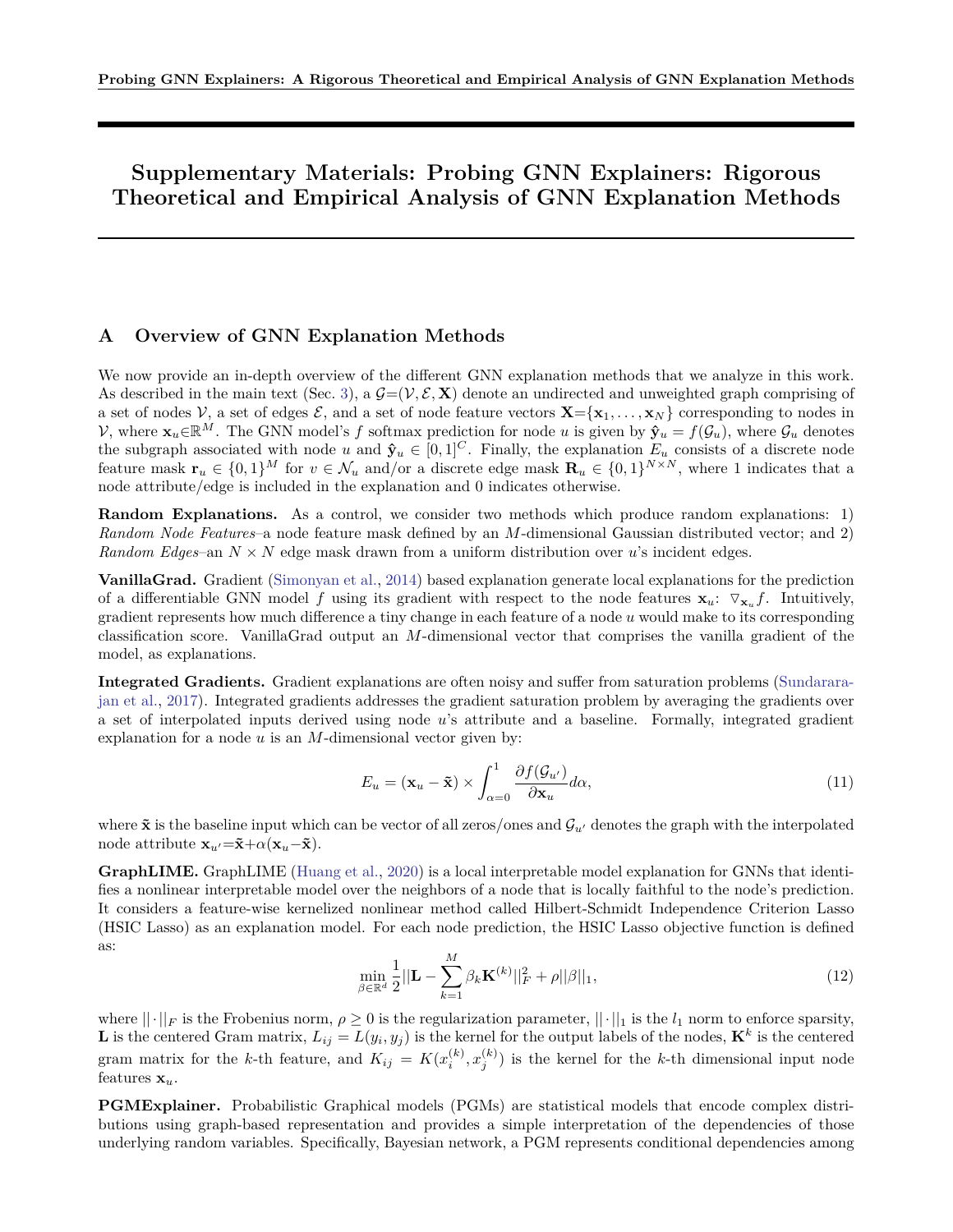variables via a directed acyclic graph. Given a target prediction  $\hat{y}_u$  to be explained, our proposed PGM explanation is the optimal Bayesian network  $\mathcal{B}^*$  of the following optimization:

$$
\underset{\mathcal{B}\in\mathcal{B}_{E_u}}{\arg\max} R_{\hat{y}_u}(\mathcal{B}),\tag{13}
$$

where  $R_{\hat{y}_u}: E_u \to \mathbb{R}$  associates each explanation with a score,  $\mathcal{B}_{E_u}$  is the set of all Bayesian networks, the optimization is subjected to the condition that the number of variables in  $\beta$  is bounded by a constant to encourage a compact solution and another constraint to ensure that the target prediction is included in the explanation.

**GraphMASK.** GraphMASK [\(Schlichtkrull et al.,](#page-10-2) [2021\)](#page-10-2) detect edges at each layer *l* that can be ignored without affecting the output model predictions. In general, dropping edges from a given graph is non-trivial, and, hence, for each edge at layer *l*, GraphMASK learns a binary choice  $z_{u,v}^l$  that indicates whether the edge can be dropped, and then replaces the given edge with a learned baseline. Here,  $z_{u,v}^l$  indicates an edge connecting node *u* and *v*. GraphMASK learns  $z_{u,v}^l$  for all  $(u, v) \in \mathcal{E}$  for the training data points using an erasure function  $g_\pi$ , where  $\pi$ denotes the parameters of *g*. For explaining a given prediction, GraphMASK uses this trained function *g<sup>π</sup>* and generates a masked representation of the graph using:

$$
\tilde{h}_u^l = \mathbf{Z}^l \circ h_u^l + \alpha^l \circ (1 - \mathbf{Z}^l),\tag{14}
$$

where  $\mathbf{Z}^l$  comprises of all the individual binary scores  $z_{u,v}^l = g_\pi(h_u^l, h_v^l), \alpha^l$  is the learned baseline, and ' $\circ$ ' denotes the element-wise Hadamard product.

**GNNExplainer.** For a single-instance explanation for node *u*, GNNExplainer [\(Ying et al.,](#page-10-1) [2019\)](#page-10-1) generates an explanation by identifying a subgraph of the computation graph for *u* and a subset of node features that are most influential for the model *f*'s prediction. Formally, GNNExplainer determines the importance of individual node attributes and incident edges for node *u* by leveraging Mutual Information (*MI*) using the following optimization framework:

<span id="page-12-0"></span>
$$
\max_{\mathcal{G}_S} MI(Y, (\mathcal{G}_S, \mathbf{X}_S)),\tag{15}
$$

where  $\mathcal{G}_S \subseteq \mathcal{G}_u$  is a subgraph and  $\mathbf{X}_S$  is the associated node attributes that are important for the GNN's prediction  $\hat{y}_u$ . Intuitively, MI quantifies the change in probability of prediction  $\hat{y}_u$  when *u*'s computation graph is limited to the explanation graph  $\mathcal{G}_S$  and its corresponding node attributes  $\mathbf{X}_S$ .

**PGExplainer.** In contrast to GNNExplainer, PGExplainer [\(Luo et al.,](#page-9-4) [2020\)](#page-9-4) generates explanation only on the graph structure. The direct optimization of the mutual information framework in Eqn. [15](#page-12-0) is intractable [\(Ying](#page-10-1) [et al.,](#page-10-1) [2019;](#page-10-1) [Luo et al.,](#page-9-4) [2020\)](#page-9-4). Thus, PGExplainer consider a relaxation by assuming that the explanatory graph  $\mathcal{G}_S$  is a Gilbert random graph, where selections of edges from the input graph  $\mathcal{G}_u$  are conditionally independent to each other. Due to the discrete nature of G*S*, PGExplainer employs the *reparameterization trick* where they relax the edge weights from binary to continuous variables in the range (0*,* 1) and then optimize the objective function using gradient-based methods. It approximates the sampling process of G*<sup>S</sup>* with a determinant function of parameters  $\Omega$ , temperature  $\rho$ , and an independent random variable  $\epsilon$ . Specifically, the weight for each edge  $\hat{e}(i, j)$  is calculated by:

$$
\epsilon \sim \text{Uniform}(0, 1), \quad \hat{e}(i, j) = \sigma((\log \epsilon - \log(1 - \epsilon) + \omega_{ij})/\rho), \tag{16}
$$

where  $\sigma(\cdot)$  is the Sigmoid function,  $\omega_{ij} \in \mathbb{R}$  is a trainable parameter. With the reparameterization, the objective function of PGExplainer becomes:

$$
\min_{\Omega} \mathbb{E}_{\epsilon \sim \text{Uniform}(0,1)} \ H(Y|\mathcal{G}_u = \hat{\mathcal{G}}_S),\tag{17}
$$

where *H* is the conditional entropy when the computational graph for  $\mathcal{G}_u$  is restricted to  $\mathcal{G}_S$ .

Note that recently proposed explanation methods, such as GNN-LRP [\(Schnake et al.,](#page-10-10) [2020\)](#page-10-10), Xgnn [\(Yuan et al.,](#page-10-11) [2020a\)](#page-10-11), and Gem [\(Lin et al.,](#page-9-18) [2021\)](#page-9-18), can also be empirically analyzed using our framework because all these methods generate explanations using subgraphs around the target node with associated edges and node attributes. Hence, we can select the topk edges/nodes from the subgraph and calculate the metric scores.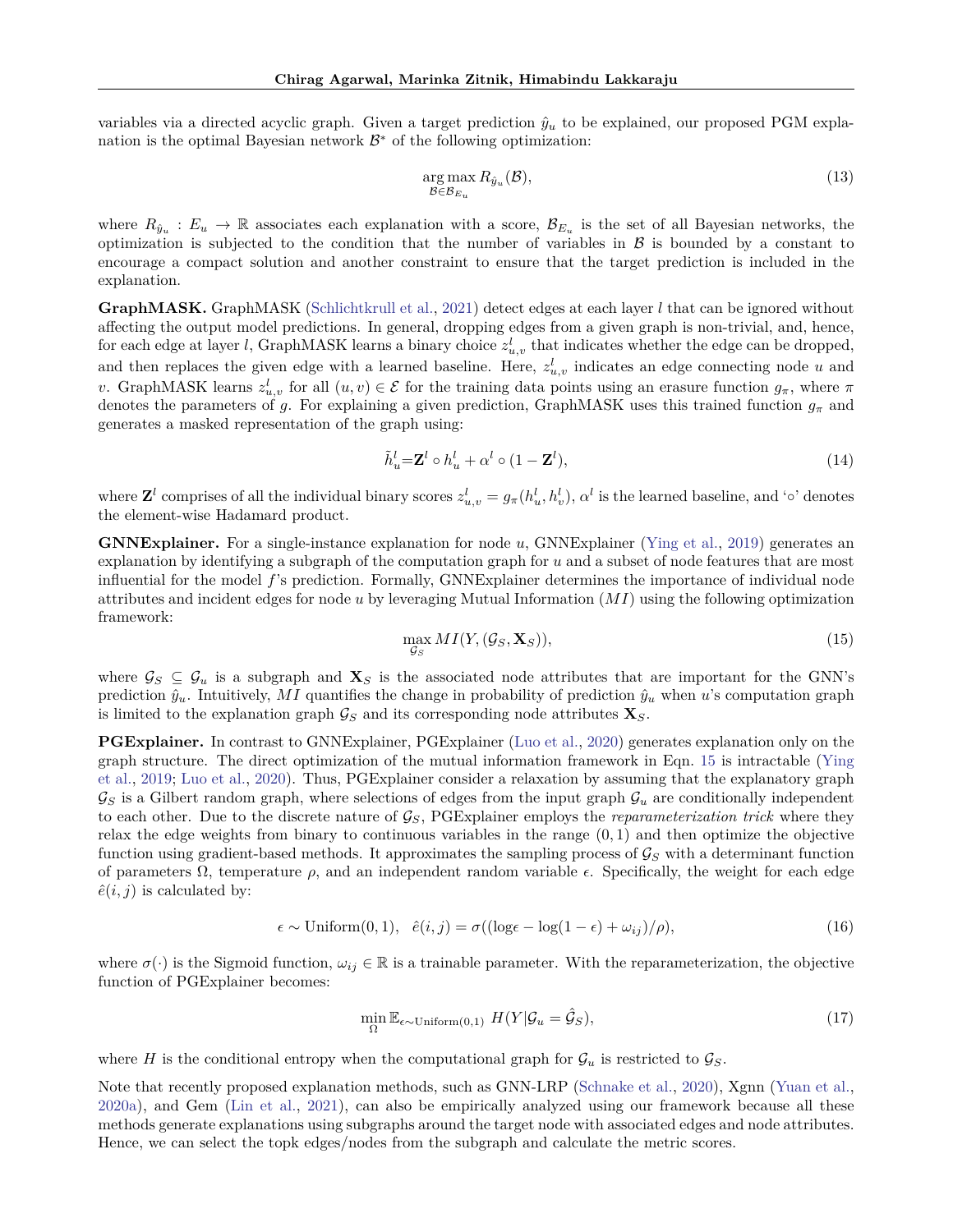## **B Proofs for Theorems in Section [3](#page-2-0)**

#### <span id="page-13-0"></span>**B.1 Analyzing Faithfulness of GNN Explanation Methods**

**Theorem 1.** *Given a node u and a set*  $K$  *of node perturbations, the unfaithfulness (Sec. [3.1,](#page-2-1) Eqn. [1\)](#page-3-0) of its explanation E<sup>u</sup> can be bounded as follows:*

<span id="page-13-1"></span>
$$
\frac{1}{|\mathcal{K}|} \sum_{u' \in \mathcal{K}} ||f(\mathcal{G}_{u'}) - f(t(E_u, \mathcal{G}_{u'}))||_2 \leq \gamma \frac{(1+|\mathcal{K}|)}{|\mathcal{K}|} ||\Delta||_2,
$$

where  $f(\mathcal{G}_{u'}) = \hat{\mathbf{y}}_{u'}$  are softmax predictions that use original attributes and  $f(t(E_u, \mathcal{G}_{u'})) = \hat{\mathbf{y}}_{u'}^E$  are softmax predictions that use attributes marked important by explanation  $E_u$ . Further,  $\gamma$  denotes the product of the Lipschitz constants for GNN's activation function and GNN's weight matrices across all layers in the GNN, and  $\Delta$  is an explanation method-specific term.

*Proof.* Without loss of generality, we use a two-layer GNN model for our proof and show its extension to a GNN model with *L* layers. The two-layer GNN formulated as a message-passing network is defined as:

$$
\mathbf{h}_u^1 = \mathrm{sp}(\mathbf{W}_a^1 \mathbf{x}_u + \mathbf{W}_n^1 \sum_{v \in \mathcal{N}_u} \mathbf{x}_v)
$$
  

$$
\mathbf{h}_u^2 = \mathbf{W}_{\mathrm{fc}} \mathbf{h}_u^1 + \mathbf{b}
$$
  

$$
\hat{\mathbf{y}}_u = \mathrm{softmax}(\mathbf{h}_u^2),
$$

where  $\mathbf{W}_n^1$  is the weight matrix associated with the neighbors of node  $u$ ,  $\mathbf{W}_a^1$  is the self-attention weight matrix at layer one, and "sp" is the softplus activation function. For the fully-connected layer, we have  $W_{fc}$  as the weight matrix and **b** as the bias term. The softplus function is a smooth approximation of the ReLU function. We generate  $|K|$  perturbations of node *u* by adding normal Gaussian noise to the node features, i.e.,  $\mathbf{x}_u = \mathbf{x}_u + \tau$ , and rewire edges with some probability  $p_r$ . For faithfulness, we get the predictions for node  $u$  using the weighted node features of node *u*, i.e., the element-wise product between  $\mathbf{r}_u$  (the feature importance mask generated as an explanation) and  $\mathbf{x}_u$ . Let  $\hat{\mathbf{y}}_u^E$  denote the softmax output for node *u* using the explanation  $E_u$ , i.e.,  $f(t(E_u, \mathcal{G}_u))$ . Therefore, the updated equations using the explanations are:

$$
\begin{aligned} (\mathbf{h}_u^1)^E &= \mathrm{sp}\left(\mathbf{W}_a^1(\mathbf{r}_u \circ \mathbf{x}_u) + \mathbf{W}_n^1 \sum_{v \in \mathcal{N}_u'} \mathbf{x}_v\right) \\ (\mathbf{h}_u^2)^E &= \mathbf{W}_{\text{fc}}(\mathbf{h}_u^1)^E + \mathbf{b} \\ \hat{\mathbf{y}}_u^E &= \mathrm{softmax}((\mathbf{h}_u^2)^E), \end{aligned}
$$

where  $\mathcal{N}'_u$  denotes the new neighborhood for node *u* due to the adjacency mask matrix  $\mathbf{R}_u$ . The difference between the predicted labels for the original and the important node features can be given as:

$$
\hat{\mathbf{y}}_u - \hat{\mathbf{y}}_u^E = \text{softmax}(\mathbf{h}_u^2) - \text{softmax}((\mathbf{h}_u^2)^E)
$$
\n(18)

**Corollary 1.** For any differentiable function  $g : \mathbb{R}^a \to \mathbb{R}^b$ ,

$$
||g(x) - g(y)||_2 \le ||\mathbf{J}||_F^* ||x - y||_2 \quad \forall x, y \in \mathbb{R},
$$
\n(19)

where  $||\mathbf{J}||_F^* = \max_x ||\mathbf{J}||_F$  and  $\mathbf{J}$  is the Jacobian matrix of  $g(x)$  w.r.t. *x*. This is implied from the mean value theorem, where for any function  $g(x)$  and its derivative  $\frac{\partial g(x)}{\partial x}$ , we have:  $g(x)-g(y)=\frac{\partial g(\phi)}{\partial \phi}(x-y)$ , for some  $\phi \in (y, x)$ . Hence, taking the norm on both sides in Eqn. [18,](#page-13-1) we get,

$$
\begin{aligned} ||\mathbf{\hat{y}}_u - \mathbf{\hat{y}}_u^E||_2 &= ||\text{softmax}(\mathbf{h}_u^2) - \text{softmax}((\mathbf{h}_u^2)^E)||_2 \\ &\leq \mathcal{C}_{\text{fc}}||\mathbf{h}_u^2 - (\mathbf{h}_u^2)^E||_2, \end{aligned} \tag{Using Corollary 1}
$$

where  $\mathcal{C}_{\text{fc}}$  represents the Lipschitz constant for the softmax function. Substituting the values of  $\mathbf{h}_u^2$  and  $(\mathbf{h}_u^2)^E$ we get:

$$
\begin{aligned}\n||\mathbf{\hat{y}}_u - \mathbf{\hat{y}}_u^E||_2 &\leq \mathcal{C}_{\text{fc}}||\mathbf{W}_{\text{fc}}\mathbf{h}_u^1 + \mathbf{b} - \mathbf{W}_{\text{fc}}(\mathbf{h}_u^1)^E - \mathbf{b}||_2 \\
&\leq \mathcal{C}_{\text{fc}}||\mathbf{W}_{\text{fc}}\mathbf{h}_u^1 - \mathbf{W}_{\text{fc}}(\mathbf{h}_u^1)^E||_2 \\
&\leq \mathcal{C}_{\text{fc}}||\mathbf{W}_{\text{fc}}||_2||\mathbf{h}_u^1 - (\mathbf{h}_u^1)^E||_2\n\end{aligned}
$$
\n(Using Cauchy-Schwartz inequality)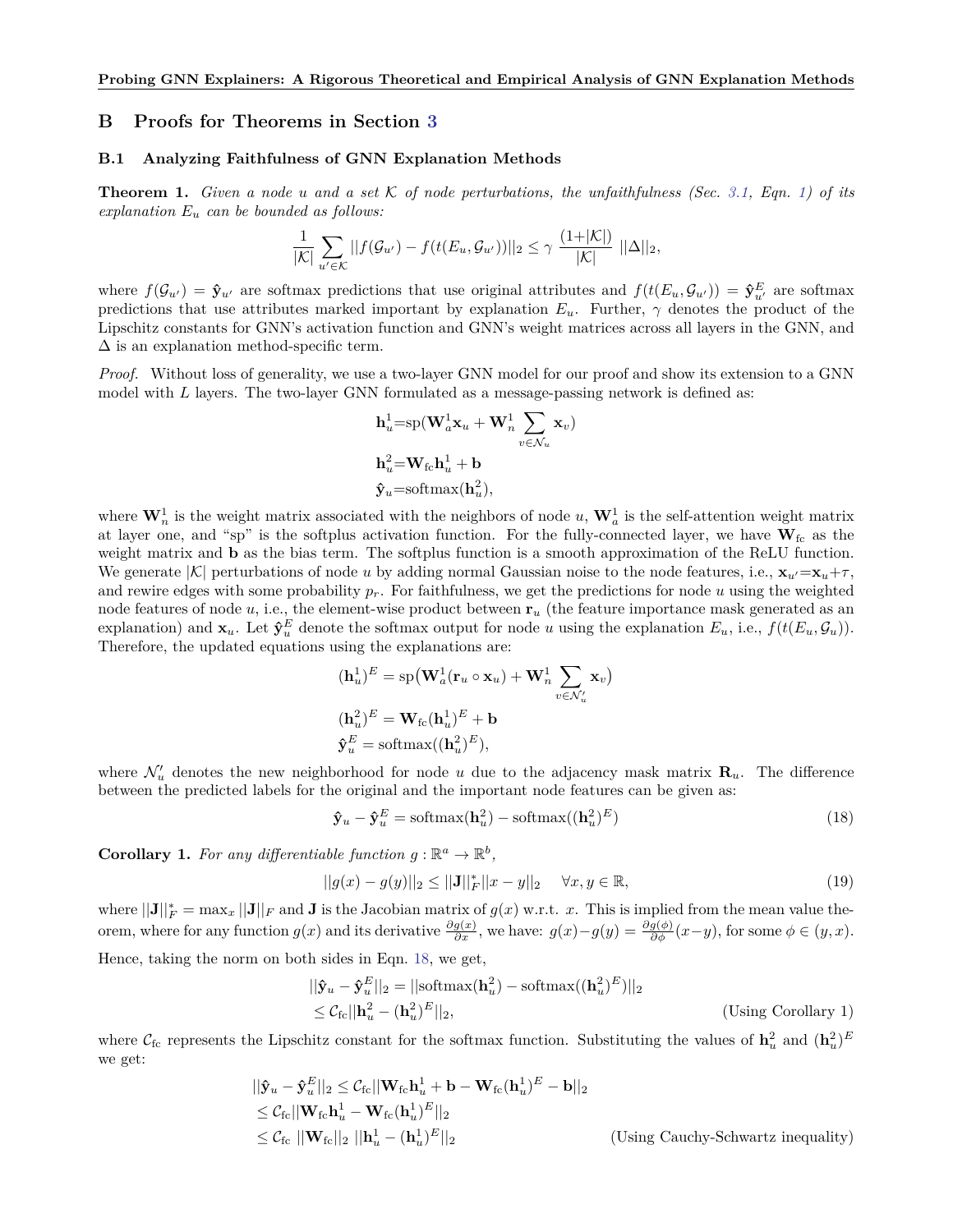Substituting the values of  $\mathbf{h}_u^1$  and  $(\mathbf{h}_u^1)^E$  we get:

$$
||\hat{\mathbf{y}}_u - \hat{\mathbf{y}}_u^E||_2 \leq C_{\text{fc}} ||\mathbf{W}_{\text{fc}}||_2 ||\text{sp}(\mathbf{W}_a^1 \mathbf{x}_u + \mathbf{W}_n^1 \sum_{v \in \mathcal{N}_u} \mathbf{x}_v) - \text{sp}(\mathbf{W}_a^1(\mathbf{r}_u \circ \mathbf{x}_u) + \mathbf{W}_n^1 \sum_{v \in \mathcal{N}_u'} \mathbf{x}_v)||_2
$$
  
\n
$$
\leq C_{\text{fc}} C_1 ||\mathbf{W}_{\text{fc}}||_2 ||\mathbf{W}_a^1 \mathbf{x}_u + \mathbf{W}_n^1 \sum_{v \in \mathcal{N}_u} \mathbf{x}_v - \mathbf{W}_a^1(\mathbf{r}_u \circ \mathbf{x}_u) - \mathbf{W}_n^1 \sum_{v \in \mathcal{N}_u'} \mathbf{x}_v||_2
$$
 (Using Corollary 1)  
\n
$$
\leq C_{\text{fc}} C_1 ||\mathbf{W}_{\text{fc}}||_2 ||\mathbf{W}_a^1(\mathbf{x}_u - (\mathbf{r}_u \circ \mathbf{x}_u))||_2 + ||\mathbf{W}_a^1(\mathbf{A}_u)||_2
$$
 (Using Corollary 1)

$$
\leq \mathcal{C}_{\text{fc}} \; \mathcal{C}_1 \; ||\mathbf{W}_{\text{fc}}||_2 \; (||\mathbf{W}_a^1(\mathbf{x}_u - (\mathbf{r}_u \circ \mathbf{x}_u))||_2 + ||\mathbf{W}_n^1 \Delta_{\mathbf{x}_v}||_2), \qquad \qquad \text{(Using triangle inequality)}
$$

where ∆**<sup>x</sup>***<sup>v</sup>* is the difference between the representations of the neighbors of *u* after dropping edges using the edge masks. This difference can be neglected for gradient and GraphLIME methods as they provide explanations in the node feature space. Now, using Cauchy-Schwartz inequality, the prediction difference for a node *u* using its original and just important node features is bounded by:

<span id="page-14-0"></span>
$$
||\hat{\mathbf{y}}_u - \hat{\mathbf{y}}_u^E||_2 \leq C_{\text{fc}} C_1 ||\mathbf{W}_{\text{fc}}||_2 ||\mathbf{W}_a^1||_2 ||(\mathbf{1} - \mathbf{r}_u) \circ \mathbf{x}_u||_2,
$$
\n(20)

where  $\mathcal{C}_1$  is the Lipschitz constant for the softplus activation function and  $\mathbf{1} \in \mathbb{R}^M$  is vector with all ones. For mathematical brevity, let  $\gamma_{11} = C_{\text{fc}} C_1 ||\mathbf{W}_{\text{fc}}||_2 ||\mathbf{W}_{a}^1||_2$ . Similarly, the prediction difference for GraphMASK which provides an explanation with respect to edges is bounded by:

<span id="page-14-2"></span>
$$
||\hat{\mathbf{y}}_u - \hat{\mathbf{y}}_u^E||_2 \leq \mathcal{C}_{\text{fc}} \mathcal{C}_1 ||\mathbf{W}_{\text{fc}}||_2 ||\mathbf{W}_n^1||_2 ||\Delta_{\mathbf{x}_v}||_2,
$$
\n(21)

where  $\gamma_{12} = C_{\text{fc}} C_1 ||\mathbf{W}_{\text{fc}}||_2 ||\mathbf{W}_n^1||_2$ .

**Node feature explanations.** Since all the perturbed nodes use the same node feature explanation  $\mathbf{r}_u$ , we obtain the difference between the predictions for a perturbed node u' using the perturbed and the masked node features, i.e.,

$$
||\mathbf{\hat{y}}_{u'} - \mathbf{\hat{y}}_{u'}^E||_2 \leq \gamma_{11} ||\mathbf{x}_{u'} - (\mathbf{r}_u \circ \mathbf{x}_{u'})||_2,
$$

where  $\hat{\mathbf{y}}_{u'}$  is the softmax prediction using the perturbed node feature  $\mathbf{x}_{u'} = \mathbf{x}_u + \tau$ , and as per the definition of faithfulness we use the explanation mask of node  $u$  for node  $u'$ . Finally, we get:

<span id="page-14-1"></span>
$$
||\mathbf{\hat{y}}_{u'} - \mathbf{\hat{y}}_u^E||_2 \le \gamma_{11} ||(\mathbf{1} - \mathbf{r}_u) \circ \mathbf{x}_{u'}||_2
$$
\n(22)

For faithfulness, we generate a set of K perturbed nodes and get  $|K|$  predictions from the model for each of the corresponding perturbations. Using Eqns. [20](#page-14-0) and [22,](#page-14-1) and getting the predictions from all  $|K|$  perturbations, we get:

$$
\sum_{u' \in \mathcal{K}} ||\hat{\mathbf{y}}_{u'} - \hat{\mathbf{y}}_{u'}^E||_2 \leq \gamma_{11} ||(\mathbf{1} - \mathbf{r}_u) \circ \mathbf{x}_u)||_2 + \gamma_{11} \sum_{u' \in \mathcal{K}} ||(\mathbf{1} - \mathbf{r}_u) \circ \mathbf{x}_{u'}||_2
$$
  
\n
$$
\leq \gamma_{11} ||(\mathbf{1} - \mathbf{r}_u) \circ \mathbf{x}_u)||_2 + \gamma_{11} ||(\mathbf{1} - \mathbf{r}_u) \circ \sum_{u' \in \mathcal{K}} \mathbf{x}_{u'}||_2,
$$

Assuming  $\tau$  to be drawn from a normal distribution, we get:  $\sum_{u' \in \mathcal{K}} \mathbf{x}_{u'} = |\mathcal{K}| \mathbf{x}_u + \sum_{u' \in \mathcal{K}} \tau_k$ . For sufficiently large  $|\mathcal{K}|$ , we have:  $\sum_{u' \in \mathcal{K}} (\mathbf{x}'_u)_k \approx |\mathcal{K}| \mathbf{x}_u$ . Putting everything together and taking the average across  $\mathcal{K}$  samples we get,

$$
\begin{aligned} &\frac{1}{|\mathcal{K}|}\sum_{u' \in \mathcal{K}}||\mathbf{\hat{y}}_{u'} - \mathbf{\hat{y}}_{u'}^E||_2 \leq \frac{1}{|\mathcal{K}|}(\gamma_{11}||(\mathbf{1} - \mathbf{r}_u) \circ \mathbf{x}_u)||_2 + \gamma_{11}||\mathcal{K}|| \, ||(\mathbf{1} - \mathbf{r}_u) \circ \mathbf{x}_u||_2) \\ &\leq \gamma_{11}\,\frac{(\mathbf{1}+|\mathcal{K}|)}{|\mathcal{K}|}\,||(\mathbf{1} - \mathbf{r}_u) \circ \mathbf{x}_u||_2 \end{aligned}
$$

For a GNN model with *L* message-passing layers and one fully-connected layer for node classification, *γ*<sup>11</sup> takes the general form of:

<span id="page-14-3"></span>
$$
\gamma_{11} = C_{\text{fc}} ||\mathbf{W}_{\text{fc}}||_2 \prod_{l=1}^{L} C_l ||\mathbf{W}_a^l||_2,
$$
\n(23)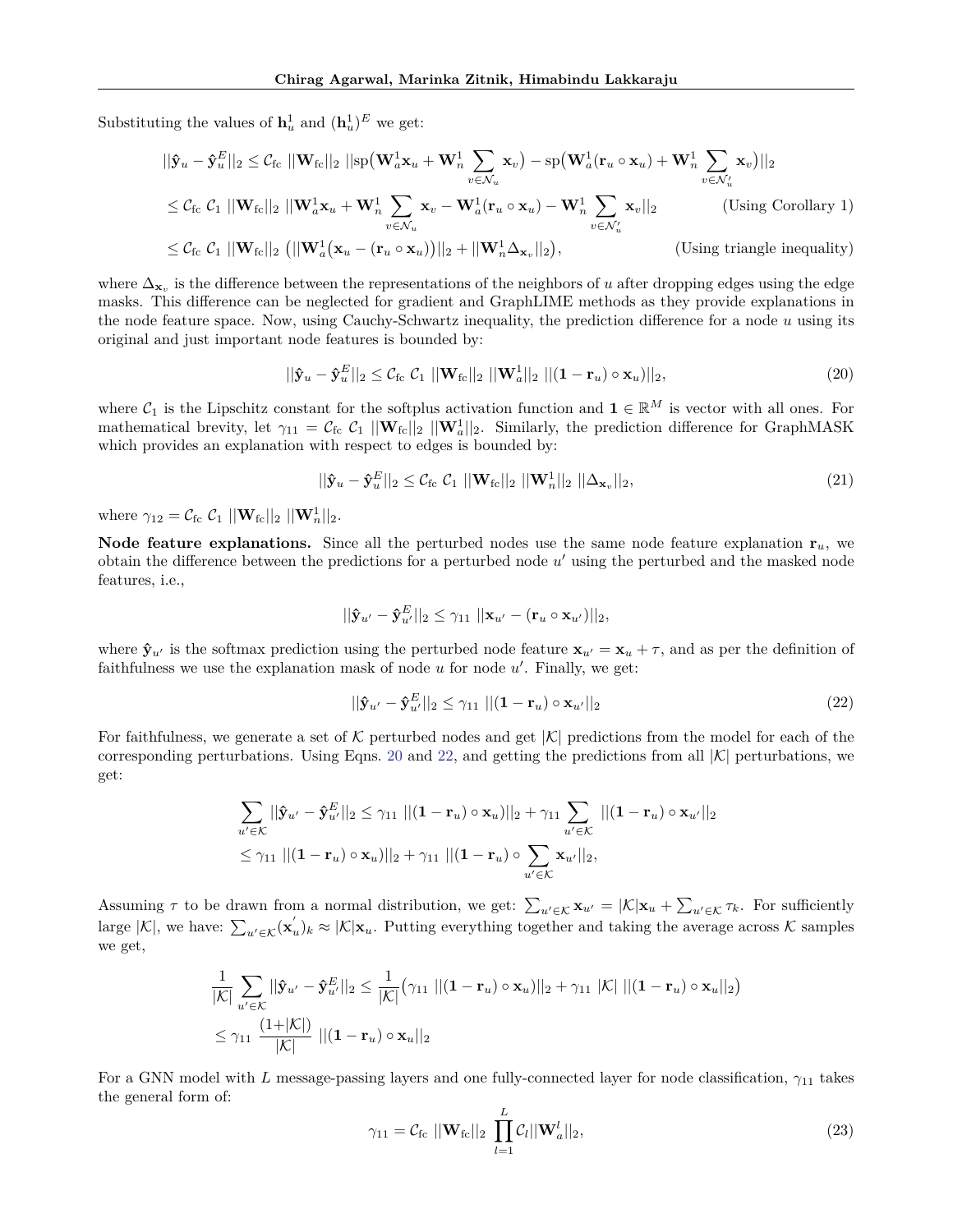where  $\mathcal{C}_{\text{fc}}$  is the Lipschitz constant for the softmax activation operating on the fully-connected layer,  $\mathbf{W}_{\text{fc}}$  is the weight matrix associated with the fully-connected layer,  $C_l$  is the Lipschitz constant of the softplus activation of each message-passing layer, and  $\mathbf{W}_a^l$  is the self-attention weight associated with the *l*-th message-passing layer.

Edge explanations. Note, the difference between the predictions for a perturbed node  $u'$  using the perturbed and the masked node features will be similar to Eqn. [21](#page-14-2) as for faithfulness, the perturbations are made only in node *u*, i.e.,

$$
||\mathbf{\hat{y}}_{u'} - \mathbf{\hat{y}}_{u'}^E||_2 \leq \gamma_{12} ||\Delta_{\mathbf{x}_v}||_2,
$$

Also, since we use the same explanation for all the nodes in set  $K$ , the bound for faithfulness using edge explanations is given by:

$$
\frac{1}{|\mathcal{K}|} \sum_{u' \in \mathcal{K}} ||\mathbf{\hat{y}}_{u'} - \mathbf{\hat{y}}_{u'}^E||_2 \leq \gamma_{12} \frac{(1+|\mathcal{K}|)}{|\mathcal{K}|} ||\Delta_{\mathbf{x}_v}||_2,
$$

where as in Eqn. [23,](#page-14-3)  $\gamma_{12}$  can take the general form for *L* message-passing layers as:  $\gamma_{12}$  $\mathcal{C}_{\text{fc}} \ ||\mathbf{W}_{\text{fc}}||_2 \ \prod_{l=1}^L \mathcal{C}_l ||\mathbf{W}_n^l||_2.$ 

#### **B.2 Analyzing Stability of GNN Explanation Methods**

#### <span id="page-15-0"></span>**B.2.1 VanillaGrad Explanation**

**Theorem 2.** *Given a non-linear activation function σ that is Lipschitz continuous, the instability (Sec. [3.2,](#page-3-2) Eqn. [2\)](#page-3-1) of explanation E<sup>u</sup> returned by VanillaGrad method can be bounded as follows:*

$$
||\nabla_{\mathbf{x}_{u'}}f - \nabla_{\mathbf{x}_{u}}f||_{p} \leq \gamma_{3}||\mathbf{x}_{u'} - \mathbf{x}_{u}||_{p},
$$
\n(24)

where  $\gamma_3$  is a constant,  $\mathbf{x}_u$  is node *u*'s feature vector, and  $\mathbf{x}_{u'}$  is the perturbed node feature vector.

*Proof.* Similar to Sec. [B.1,](#page-13-0) let us consider a two-layer GNN model trained on a node classification task using softmax cross-entropy loss function with the first layer a message-passing GNN layer and the second layer as a fully-connected layer. The cross-entropy  $(CE)$  loss is given as:

$$
CE = -\sum_{i} y_i \log \hat{y}_u,\tag{25}
$$

where **y** is a vector with one one non-zero element (which is 1),  $\hat{\mathbf{y}}_u = \text{softmax}(\mathbf{h}_u^2)$ ,  $\mathbf{h}_u^2 = \mathbf{W}_{\text{fc}} \mathbf{h}_u^1 + \mathbf{b}$ , and  $\mathbf{h}_u^1 = \mathrm{sp}(\mathbf{W}_a^1 \mathbf{x}_u + \mathbf{W}_n^1 \sum_{v \in \mathcal{N}_u} \mathbf{x}_v)$ .  $\mathbf{W}_n^1$  is the weight matrix associated with the neighbors of node u and  $\mathbf{W}_a^1$ is the self-attention weight matrix at layer one. For the fully-connected layer, we have  $\mathbf{W}_{\text{fc}}$  as the weight matrix and **b** as the bias term. "sp" is the softplus activation function which is a smooth approximation of the ReLU function. For stability, we generate  $\mathbf{x}_{u}$  by adding noise to the node features of node *u* and keep everything else constant. Therefore,  $\mathbf{h}_{u'}^1 = sp(\mathbf{W}_a^1 \mathbf{x}_{u'} + \mathbf{W}_n^1 \sum_{v \in \mathcal{N}_u'} \mathbf{x}_v)$ . Now, the differentiation of the model *w.r.t.* the node features can be given as:

$$
\nabla_{\mathbf{x}_u} f = \frac{\partial (\text{CE})}{\partial \mathbf{x}_u} = \frac{\partial (\text{CE})}{\partial \mathbf{h}_u^2} \frac{\partial \mathbf{h}_u^1}{\partial \mathbf{h}_u^1} \frac{\partial \mathbf{h}_u^1}{\partial \mathbf{x}_u},
$$
 (By chain rule)

Note, the advantage of using *softplus* activation function is that it is differentiable for all *x*, i.e.,

$$
sp(x) = ln(1 + exp^{x})
$$
  
\n
$$
\frac{\partial (sp(x))}{\partial x} = \frac{exp^{x}}{1 + exp^{x}} \cdot \frac{(1/exp^{x})}{(1/exp^{x})}
$$
  
\n
$$
= \frac{1}{1 + exp^{-x}}
$$
  
\n
$$
= \sigma(x),
$$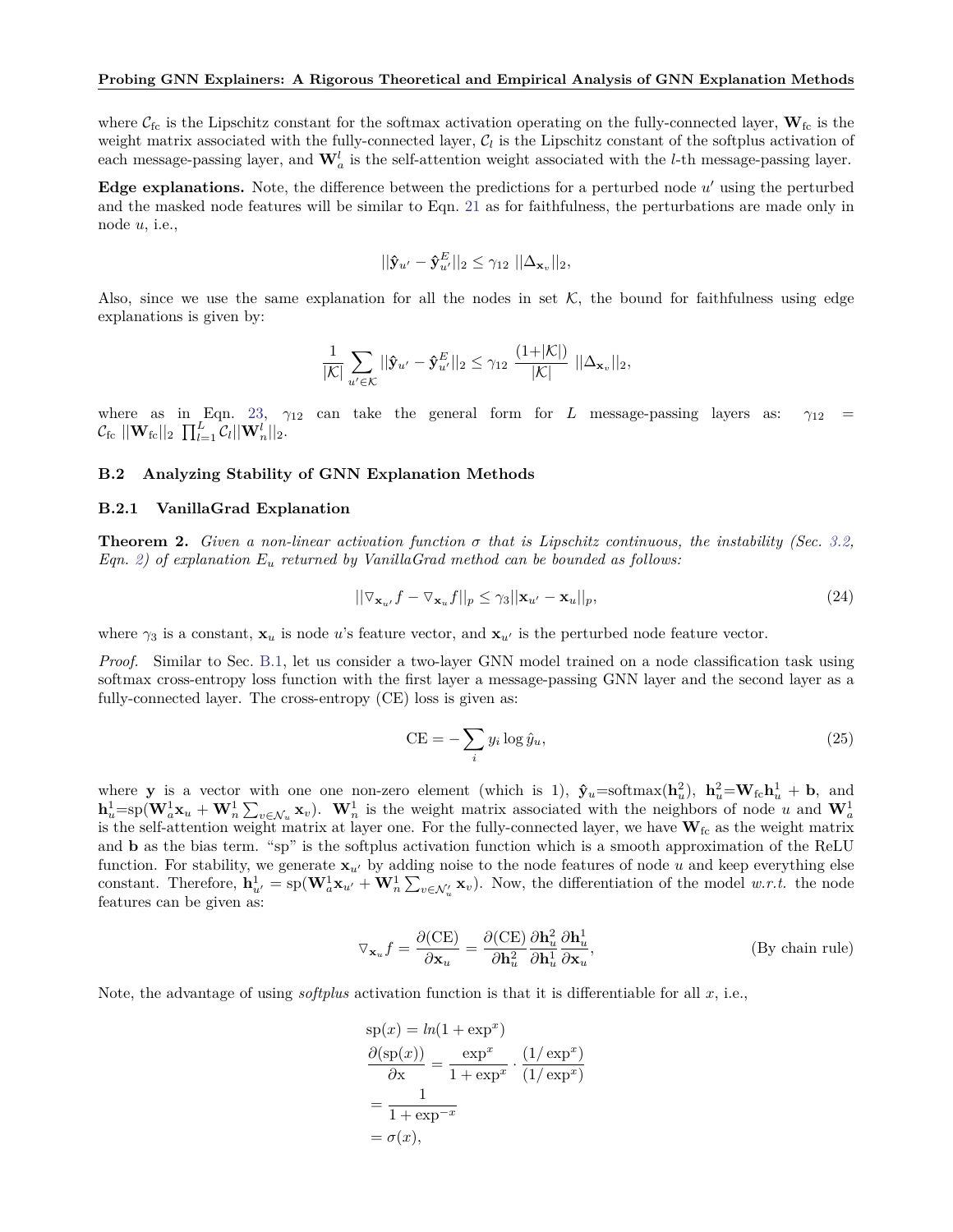where  $\sigma(\cdot)$  is the sigmoid activation function. Putting it all together we get,

$$
\nabla_{\mathbf{x}_u} f = (\mathbf{y}_u - \mathbf{\hat{y}}_u)(\mathbf{W}_{\text{fc}})^T \sigma (\mathbf{W}_a^1 \mathbf{x}_u + \mathbf{W}_n^1 \sum_{v \in \mathcal{N}_u} \mathbf{x}_v)(\mathbf{W}_a^1)^T
$$
(26)

$$
\nabla_{\mathbf{x}_{u'}} f = (\mathbf{y}_u - \mathbf{\hat{y}}_u) (\mathbf{W}_{\text{fc}})^T \sigma (\mathbf{W}_a^1 \mathbf{x}_{u'} + \mathbf{W}_n^1 \sum_{v \in \mathcal{N}_u'} \mathbf{x}_v) (\mathbf{W}_a^1)^T
$$
(27)

Note,  $\mathbf{\hat{y}}_u$  is same for both original and perturbed node according to the Definition 2 in Sec. [3](#page-2-0) and we drop the second neighborhood term since the probability  $(p_r)$  of rewiring the edges is very small to maintain the original graph structure. Hence, subtracting the explanations (model gradients) for the original and perturbed node features and taking the norm on both sides, we get:

$$
||\nabla_{\mathbf{x}_{u'}}f - \nabla_{\mathbf{x}_{u}}f||_p = ||(\mathbf{y}_{u} - \mathbf{\hat{y}}_u)(\mathbf{W}_{\rm fc})^T \big(\sigma(\mathbf{W}_a^1 \mathbf{x}_{u'}) - \sigma(\mathbf{W}_a^1 \mathbf{x}_{u})\big)(\mathbf{W}_a^1)^T||_p,
$$

Using Cauchy-Schwartz inequality, we get:

$$
||\nabla_{\mathbf{x}_{u'}}f - \nabla_{\mathbf{x}_{u}}f||_p \le ||\mathbf{y}_{u} - \mathbf{\hat{y}}_u||_p ||(\mathbf{W}_{\mathrm{fc}})^T||_p ||\sigma(\mathbf{W}_a^1 \mathbf{x}_{u'}) - \sigma(\mathbf{W}_a^1 \mathbf{x}_{u})||_p ||(\mathbf{W}_a^1)^T||_p
$$

Assuming that  $\sigma(\cdot)$  is normalized Lipschitz, i.e.,  $||\sigma(b) - \sigma(a)||_p \le ||b - a||_p$ , we get,

$$
\|\nabla_{\mathbf{x}_{u'}}f - \nabla_{\mathbf{x}_{u}}f\|_{p} \leq ||\mathbf{y}_{u} - \hat{\mathbf{y}}_{u}||_{p} ||(\mathbf{W}_{\mathrm{fc}})^{T}||_{p} ||\mathbf{W}_{a}^{\mathrm{1}}\mathbf{x}_{u'} - \mathbf{W}_{a}^{\mathrm{1}}\mathbf{x}_{u}||_{p} ||(\mathbf{W}_{a}^{\mathrm{1}})^{T}||_{p}
$$
  
\n
$$
\leq ||\mathbf{y}_{u} - \hat{\mathbf{y}}_{u}||_{p} ||(\mathbf{W}_{\mathrm{fc}})^{T}||_{p} ||\mathbf{W}_{a}^{\mathrm{1}}(\mathbf{x}_{u'} - \mathbf{x}_{u})||_{p} ||(\mathbf{W}_{a}^{\mathrm{1}})^{T}||_{p}
$$
  
\n
$$
\leq ||\mathbf{y}_{u} - \hat{\mathbf{y}}_{u}||_{p} ||(\mathbf{W}_{\mathrm{fc}})^{T}||_{p} ||\mathbf{W}_{a}^{\mathrm{1}}||_{p} ||\mathbf{x}_{u'} - \mathbf{x}_{u}||_{p} ||(\mathbf{W}_{a}^{\mathrm{1}})^{T}||_{p}
$$
 (Using Cauchy-Schwartz inequality)  
\n
$$
\leq \gamma_{3} ||\mathbf{x}_{u'} - \mathbf{x}_{u}||_{p},
$$

where  $\gamma_3 = ||\mathbf{y}_u - \mathbf{\hat{y}}_u||_p \ ||(\mathbf{W}_{\text{fc}})^T||_p \ ||\mathbf{W}_a^1||_p \ ||(\mathbf{W}_a^1)^T||_p.$ 

For a GNN model with *L* message-passing layers and one fully-connected layer for node classification, *γ*<sup>3</sup> takes the general form of:

$$
\gamma_3 = ||\mathbf{y}_u - \mathbf{\hat{y}}_u||_p ||(\mathbf{W}_{\text{fc}})^T||_p \prod_{l=1}^L ||\mathbf{W}_a^l||_p ||(\mathbf{W}_a^1)^T||_p, \tag{28}
$$

where  $\mathbf{W}_a^l$  is the self-attention weight associated with the *l*-th message-passing layer.

### <span id="page-16-0"></span>**B.2.2 GraphMASK**

**Setup.** GraphMASK computes the parameters  $\pi$  for the erasure function using fully-connected layers with non-linearity and layer-wise normalization. The scalar location parameter  $z_{u,v}^l$  is given as:

<span id="page-16-2"></span>
$$
z_{u,v}^l = \mathbf{W}_2^l \operatorname{sp}(\text{LN}^l(\mathbf{W}_1^l \mathbf{q}_{u,v}^l)),\tag{29}
$$

where sp is the softplus activation function, LN is the layer normalization function, and  $\mathbf{q}_{u,v}^l$  represents the concatenated representations of  $h_u^l$  and  $h_v^l$ . Note, the representations at  $l=0$  are the the node features in the original graph  $x_u$  and  $x_v$ . Since we are considering the task of node-classification, there is no relation-specific representation with respect to each edge. For explaining node *u*'s prediction, GraphMASK generates  $z_{u,v}^l$  for all its incident edges. Finally, the parameters *π* of the erasure function are trained on multiple datapoints, and then used for explaining predictions [\(Schlichtkrull et al.,](#page-10-2) [2021\)](#page-10-2). For deriving the instability and counterfactual fairness mismatch of GraphMASK, we first state a lemma that helps us prove that a layer normalization function is Lipschitz.

**Lemma 1.** *A normalization function LN for layer l is Lipschitz continuous, i.e.,*

$$
||LNl(\mathbf{h}_{u'}^{l}) - LNl(\mathbf{h}_{u}^{l})||_2 \le C_{LN}^{l} ||(\mathbf{h}_{u'}^{l} - \mathbf{h}_{u}^{l})||_2,
$$
\n(30)

where  $C_{LN}^l$  is the Lipschitz constant of the normalization function for layer *l*.

*Proof.* The layer normalization function is a reparametrization trick that significantly reduces the problem of coordinating updates across different layers. A given representation  $\mathbf{h}_u^l$  is normalized using mean and standard deviation parameters that are learned during the training stage, i.e.,

<span id="page-16-1"></span>
$$
LNl(\mathbf{h}_u^l) = \frac{(\mathbf{h}_u^l - \mu^l)}{\varsigma^l},
$$
\n(31)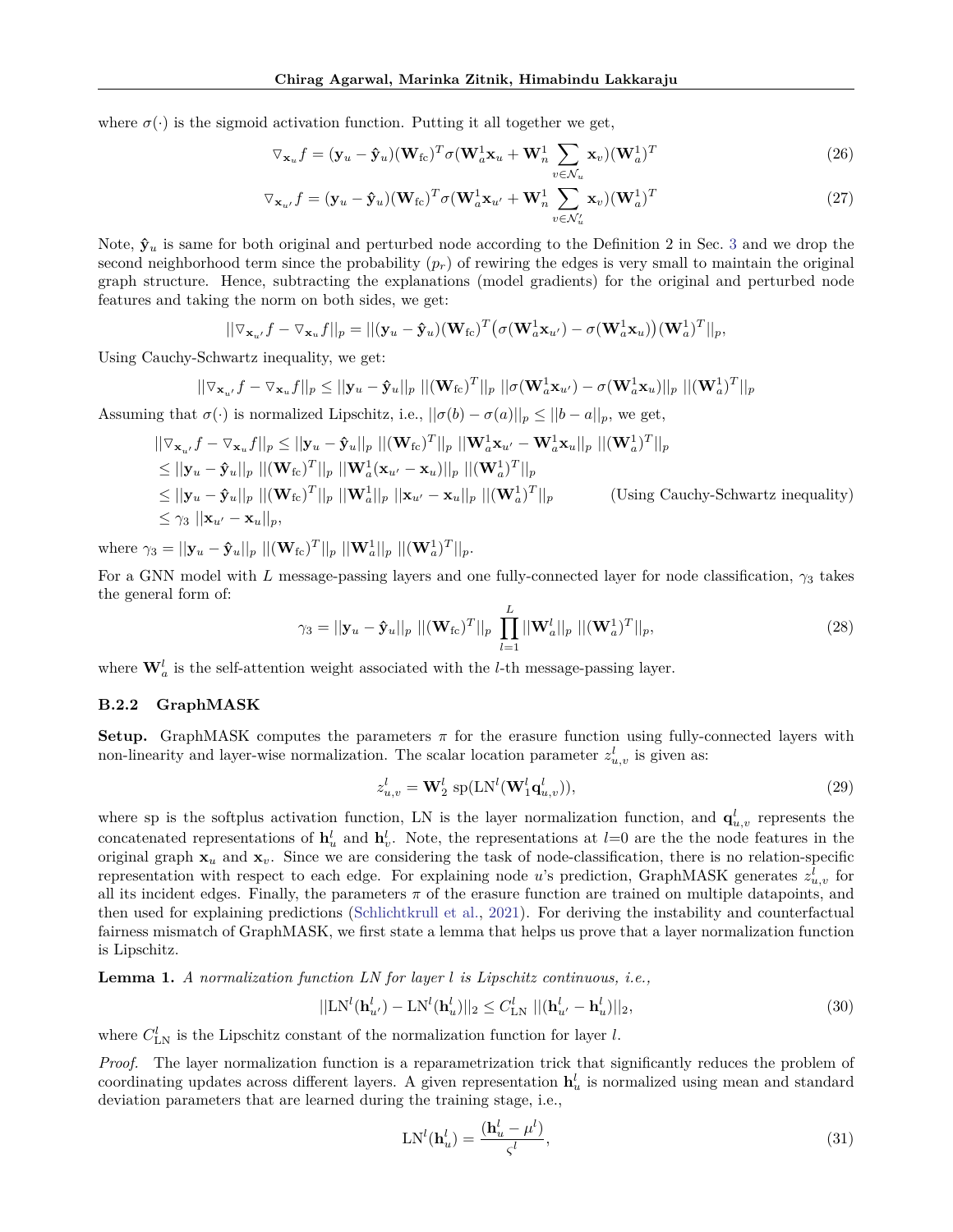#### **Probing GNN Explainers: A Rigorous Theoretical and Empirical Analysis of GNN Explanation Methods**

where  $\mu^l$  is the mean and  $\zeta^l$  is the standard deviation of the representations at layer *l*, and are fixed after the training completes. Using Eqn. [31,](#page-16-1) the difference between the layer normalized output at layer *l* of a perturbed and original representation can be given as:

$$
\begin{aligned} \text{LN}^l(\mathbf{h}^l_{u'}) - \text{LN}^l(\mathbf{h}^l_u) &= \frac{(\mathbf{h}^l_{u'} - \mu^l)}{\varsigma^l} - \frac{(\mathbf{h}^l_u - \mu^l)}{\varsigma^l} \\ \text{LN}^l(\mathbf{h}^l_{u'}) - \text{LN}^l(\mathbf{h}^l_u) &= \frac{(\mathbf{h}^l_{u'} - \mathbf{h}^l_u)}{\varsigma^l} \end{aligned}
$$

Taking  $L_2$ -norm on both sides and applying Cauchy-Schwartz inequality, we get:

$$
||LNl(\mathbf{h}_{u'}^{l}) - LNl(\mathbf{h}_{u}^{l})||_2 \leq ||\frac{1}{\varsigma^{l}}||_2 ||(\mathbf{h}_{u'}^{l} - \mathbf{h}_{u}^{l})||_2
$$

For consistency, we define  $C_{LN}^l = ||\frac{1}{\varsigma^l}||_2$  as the Lipschitz constant for the  $l^{\text{th}}$  normalization layer.

**Theorem 3.** *Given concatenated embeddings of node u and v, the instability (Sec. [3.2,](#page-3-2) Eqn. [2\)](#page-3-1) of explanation E<sup>u</sup> returned by GraphMASK method can be bounded as follows:*

$$
||\mathbf{z}_{u',v}^l - \mathbf{z}_{u,v}^l||_2 \le \gamma_4^l ||\mathbf{q}_{u',v}^l - \mathbf{q}_{u,v}^l||_2,
$$
\n(32)

where  $\mathbf{z}_{u,v}^l$  is the explanation output by GraphMASK indicating whether an edge connecting node *u* and  $v \in \mathcal{N}_u$ in layer *l* can be dropped or not,  $\mathbf{q}_{u,v}^l$  is the concatenated embeddings for node *u* and  $v \in \mathcal{N}_u$  at layer *l*, and *γ l* <sup>4</sup> denotes the Lipschitz constant which is a product of the weights of the *l*-th fully-connected layer, and the Lipschitz constants for the layer normalization and softplus activation function.

*Proof.* Using Eqn. [29,](#page-16-2) the scalar location parameter for a perturbed node u' can be written as:

$$
z_{u',v}^l = \mathbf{W}_2^l \, \operatorname{sp}(\operatorname{LN}^l(\mathbf{W}_1^l \mathbf{q}_{u',v}^l))
$$

Note, for explanation all the parameters of the fully-connected layers are fixed as they are trained initially using a set of training data points.

$$
\begin{aligned} & z_{u',v}^l - z_{u,v}^l = \mathbf{W}_2^l \, \operatorname{sp}(\operatorname{LN}^l(\mathbf{W}_1^l \mathbf{q}_{u',v}^l)) - \mathbf{W}_2^l \, \operatorname{sp}(\operatorname{LN}^l(\mathbf{W}_1^l \mathbf{q}_{u,v}^l)) \\ & z_{u',v}^l - z_{u,v}^l = \mathbf{W}_2^l \, \left( \operatorname{sp}(\operatorname{LN}^l(\mathbf{W}_1^l \mathbf{q}_{u',v}^l)) - \operatorname{sp}(\operatorname{LN}^l(\mathbf{W}_1^l \mathbf{q}_{u,v}^l)) \right) \end{aligned}
$$

Taking *L*2-norm on both sides and applying Cauchy-Schwartz inequality, we get:

$$
||z_{u',v}^l - z_{u,v}^l||_2 \le ||\mathbf{W}_2^l||_2 ||\text{sp}(\mathbf{LN}^l(\mathbf{W}_1^l \mathbf{q}_{u',v}^l)) - \text{sp}(\mathbf{LN}^l(\mathbf{W}_1^l \mathbf{q}_{u,v}^l))||_2
$$
  
\n
$$
\le C_{\text{SP}} ||\mathbf{W}_2^l||_2 ||\mathbf{LN}^l(\mathbf{W}_1^l \mathbf{q}_{u',v}^l) - \mathbf{LN}^l(\mathbf{W}_1^l \mathbf{q}_{u,v}^l)||_2,
$$
 (Using Corollary 1)

where  $C_{SP}$  is the Lipschitz constant for the softplus activation function. Simplifying further we get:

$$
||z_{u',v}^{l} - z_{u,v}^{l}||_2 \leq C_{\rm SP} C_{\rm LN}^{l} ||\mathbf{W}_2^{l}||_2 ||\mathbf{W}_1^{l} \mathbf{q}_{u',v}^{l} - \mathbf{W}_1^{l} \mathbf{q}_{u,v}^{l}||_2
$$
 (Using Lemma 1)  
\n
$$
\leq C_{\rm SP} C_{\rm LN}^{l} ||\mathbf{W}_2^{l}||_2 ||\mathbf{W}_1^{l}||_2 ||\mathbf{q}_{u',v}^{l} - \mathbf{q}_{u,v}^{l}||_2
$$
 (Using Cauchy-Schwartz inequality)

Hence, for a given layer *l* the difference between the scalar location parameter of a perturbed and original node *u* is given by:

<span id="page-17-0"></span>
$$
||z_{u',v}^l - z_{u,v}^l||_2 \le \gamma_4^l ||\mathbf{q}_{u',v}^l - \mathbf{q}_{u,v}^l||_2,
$$
\n(33)

where  $\gamma_4^l = C_{\rm SP} C_{\rm LN}^l ||\mathbf{W}_2^l||_2 ||\mathbf{W}_1^l||_2$ . Now, for explaining the prediction for node  $u$ , we can repeat this process for all edges  $(u, v) \in \mathcal{E}$  in the neighborhood  $\mathcal{N}_u$  of node *u* and generate the matrix  $\mathbf{Z}^l$ . It is to be noted, that the values of the  $z_{u,v}^l$  elements represent whether a given edge can be dropped or not—an explanation. Further, the composition of multiple Lipschitz continuous functions with Lipschitz constants  $\{\mathcal{L}_1,\ldots,\mathcal{L}_L\}$  is a new Lipschitz continuous function with  $\mathcal{L}_1 \times \cdots \times \mathcal{L}_L$  as the Lipschitz constant [\(Gouk et al.,](#page-9-19) [2021\)](#page-9-19). Using the formulation for a single layer *l* (Eqn. [33\)](#page-17-0), we can generate a bound for all *L* layers of the model *f*, where the Lipschitz constant will be:  $\prod_{l=1}^{L} \gamma_4^l$ .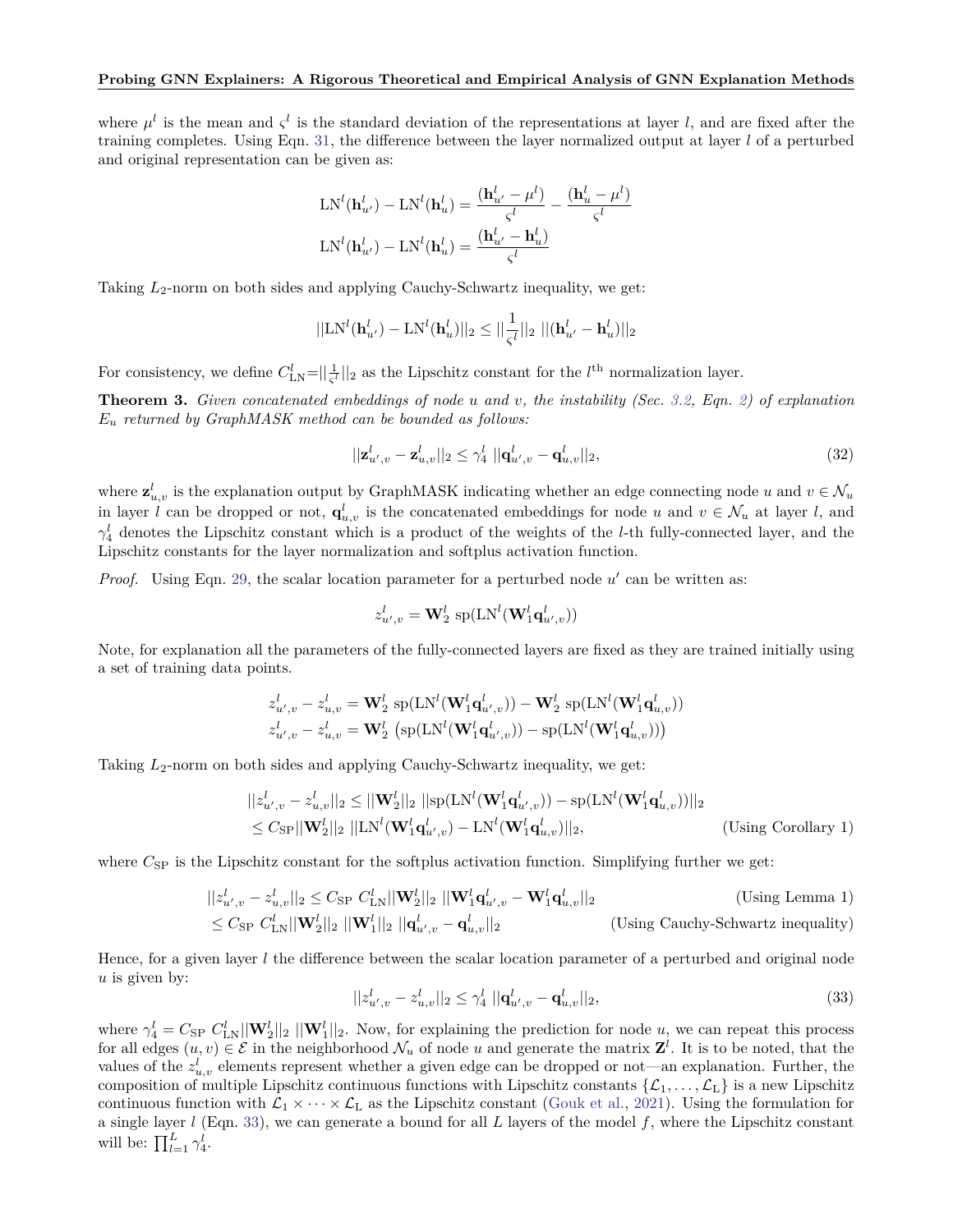#### <span id="page-18-0"></span>**B.2.3 GraphLIME**

**Setup.** We use Gaussian kernel for both input and the predictions of all neighbors of node *u*.

$$
K(x_i^{(k)}, x_j^{(k)}) = \exp\big(-\frac{(x_i^{(k)} - x_j^{(k)})^2}{2\sigma_x^2}\big); L(y_i^{(k)}, y_j^{(k)}) = \exp\big(-\frac{||y_i^{(k)} - y_j^{(k)}||_2^2}{2\sigma_y^2}\big),\tag{34}
$$

The HSIC Lasso objective can be regarded as a minimum redundancy maximum relevancy (mRMR) based feature selection method [\(Peng and Ding,](#page-9-20) [2005\)](#page-9-20). Eqn. [12](#page-11-1) can be rewritten as:

$$
||\mathbf{L} - \sum_{k=1}^{M} \beta_k \mathbf{K}^{(k)}||_F^2 = \text{HSIC}(\mathbf{y}, \mathbf{y}) + \sum_{i=1}^{M} \beta_i \text{HSIC}(\mathbf{x}_i, \mathbf{y}) + \sum_{i,j=1}^{M} \beta_i \beta_j \text{HSIC}(\mathbf{x}_i, \mathbf{x}_j),
$$
(35)

where  $\text{HSIC}(\mathbf{x}_i, \mathbf{y}) = \text{tr}(\mathbf{K}^{(k)}, \mathbf{L})$  is a kernel-based independence measure called the (empirical) Hilbert-Schmidt independence criterion (HSIC) [\(Gretton et al.,](#page-9-21) [2005\)](#page-9-21). Further, the HSIC lasso is a convex optimization problem [\(Yamada et al.,](#page-10-12) [2014\)](#page-10-12) and hence given a set of features it will learn feature importance that fit to the predicted labels. We now derive the upper bound for the explanation generated by GraphLIME (or simply GLIME) for the *k*-th node feature. We exclude the sparsity regularizer in our analysis as GLIME enforces sparsity by selecting the top-*P* features after the optimization.

**Theorem 4 (GraphLIME).** *Given the centered Gram matrices for the original and perturbed node features, the instability (Sec. [3.2,](#page-3-2) Eqn. [2\)](#page-3-1) of explanation E<sup>u</sup> returned by GraphLIME method can be bounded as:*

$$
||\beta'_{k} - \beta_{k}||_{F} \leq \gamma_{2} \cdot \text{tr}((\frac{1}{\mathbf{e}^{T}\mathbf{W}^{-1}\mathbf{e}})^{-1} - \mathbf{I}),
$$
\n(36)

where  $\beta'_k$  and  $\beta_k$  are attribute importance generated by GraphLIME for the perturbed and original node features,  $\gamma_2$  is a noise-independent constant, **e** is an all-one vector, and **W** is a matrix of the noise terms.

*Proof.* Note,  $||Q||_F^2 = \text{tr}(QQ^T) = \text{tr}(QQ)$ , where *Q* is a symmetric matrix and  $\text{tr}(\cdot)$  is the trace of the matrix. Using this, the objective function can be simplified as:

$$
\frac{1}{2}||\mathbf{L} - \sum_{i=1}^{M} \beta_i \mathbf{K}^{(i)}||_F^2
$$
\n  
\n
$$
= \frac{1}{2} \text{tr} \left( (\mathbf{L} - \sum_{i=1}^{M} \beta_i \mathbf{K}^{(i)} ) \cdot (\mathbf{L}^T - \sum_{i=1}^{M} \beta_i \mathbf{K}^{(i)^T}) \right)
$$
\n  
\n
$$
= \frac{1}{2} \text{tr} \left( (\mathbf{L} - \sum_{i=1}^{M} \beta_i \mathbf{K}^{(i)} ) \cdot (\mathbf{L}^T - \sum_{i=1}^{M} \beta_i \mathbf{K}^{(i)} ) \right)
$$
\n  
\n
$$
= \frac{1}{2} \text{tr} \left( \mathbf{L} \mathbf{L}^T - 2 \sum_{i=1}^{M} \beta_i \mathbf{L} \mathbf{K}^{(i)} + \sum_{i,j=1}^{M} \beta_i \beta_j \mathbf{K}^{(i)} \mathbf{K}^{(j)} \right)
$$

We want to minimize the above objective function *O*. We take the partial derivative of *O* w.r.t.  $\beta_k$ :

$$
\frac{\partial O}{\partial \beta_k} = -\mathbf{LK}^{(k)} + \sum_{j=1}^{M} \beta_j \mathbf{K}^{(j)} \mathbf{K}^{(k)} = 0
$$
  
\n
$$
\implies -\mathbf{LK}^{(k)} + \sum_{j=1}^{M} \beta_j \mathbf{K}^{(j)} \mathbf{K}^{(k)} = 0
$$
  
\n
$$
\implies (-\mathbf{L} + \sum_{j=1}^{M} \beta_j \mathbf{K}^{(j)}) \mathbf{K}^{(k)} = 0
$$
  
\n
$$
\implies (-\mathbf{L} + \sum_{j=1, j \neq k}^{M} \beta_j \mathbf{K}^{(j)} + \beta_k \mathbf{K}^{(k)}) \mathbf{K}^{(k)} = 0
$$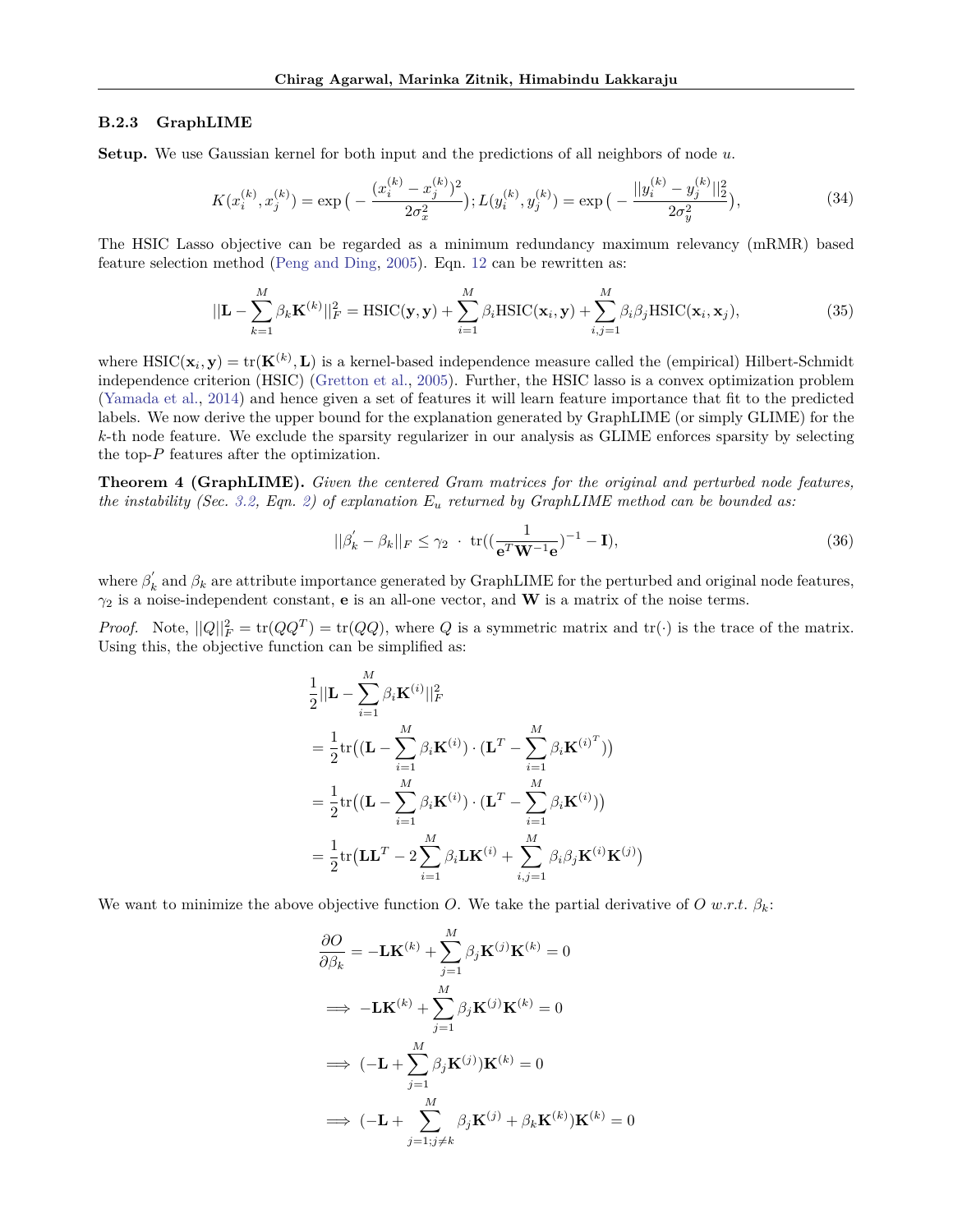#### **Probing GNN Explainers: A Rigorous Theoretical and Empirical Analysis of GNN Explanation Methods**

We finally get,

$$
\beta_k \mathbf{K}^{(k)} = \mathbf{L} - \sum_{j=1; j \neq k}^{M} \beta_j \mathbf{K}^{(j)} \tag{37}
$$

The gram matrix is invertible as it is a full rank symmetric matrix with all the diagonal elements as 1 (since  $K(x_i, x_i) = 1$  and so:

$$
\beta_k = \bar{\mathbf{L}}(\mathbf{K}^{(k)})^{-1},\tag{38}
$$

where  $\bar{\mathbf{L}} = \mathbf{L} - \sum_{j=1;j\neq k}^{M} \beta_j \mathbf{K}^{(j)}$ .

On adding infinitesimal noise  $\eta$  to the *k*-th feature, we obtain a new gram matrix given by:  $\mathbf{K}^{(k)} = \mathbf{K}^{(k)} \circ \mathbf{W}$ , where  $\mathbf{W} \in \mathbb{R}^{M \times M}$  is a function of  $\eta$  and  $x_i$ . For instance, adding noise  $\eta$  to  $x_i^{(k)}$ , we get  $K'(x_i^{(k)}, x_j^{(k)})$  as:

$$
K'(x_i^{(k)}, x_j^{(k)}) = \exp\left(-\frac{(x_i^{(k)} + \eta - x_j^{(k)})^2}{2\sigma_x^2}\right)
$$
  
\n
$$
= \exp\left(-\frac{(x_i^{(k)} - x_j^{(k)})^2 + \eta^2 + 2\eta(x_i^{(k)} - x_j^{(k)})}{2\sigma_x^2}\right)
$$
  
\n
$$
= \exp\left(-\frac{(x_i^{(k)} - x_j^{(k)})^2 + 2\eta(x_i^{(k)} - x_j^{(k)})}{2\sigma_x^2}\right)
$$
  
\n
$$
= \exp\left(-\frac{(x_i^{(k)} - x_j^{(k)})^2}{2\sigma_x^2}\right) \cdot \exp\left(-\frac{2\eta(x_i^{(k)} - x_j^{(k)})}{2\sigma_x^2}\right)
$$
  
\n
$$
( \eta^2 = 0 \text{ as } \eta \text{ is infinitesimal noise})
$$

The importance for the *k*-th node feature is generated by GraphLIME as *βk*. We can now represent the Frobenius norm of the difference between the explanations from GLIME for the original and noisy graph as:

$$
||\beta'_{k} - \beta_{k}||_{F} = ||\overline{\mathbf{L}}(\mathbf{K}^{(k)})^{-1} - \overline{\mathbf{L}}(\mathbf{K}^{(k)})^{-1}||_{F}
$$
  
\n
$$
= ||\overline{\mathbf{L}}((\mathbf{K}^{(k)})^{-1} - (\mathbf{K}^{(k)})^{-1})||_{F}
$$
  
\n
$$
\leq ||\overline{\mathbf{L}}||_{F} ||(\mathbf{K}^{(k)})^{-1} - (\mathbf{K}^{(k)})^{-1}||_{F}
$$
  
\n
$$
\leq ||\overline{\mathbf{L}}||_{F} ||(\mathbf{K}^{(k)} \circ \mathbf{W})^{-1} - (\mathbf{K}^{(k)})^{-1}||_{F}
$$
  
\n
$$
\leq ||\overline{\mathbf{L}}||_{F} ||(\mathbf{K}^{(k)} \circ \mathbf{W})^{-1} - (\mathbf{K}^{(k)})^{-1}||_{F}
$$
  
\n
$$
\leq ||\overline{\mathbf{L}}||_{F} ||(\frac{1}{e^{T}\mathbf{W}^{-1}e}\mathbf{K}^{(k)})^{-1} - (\mathbf{K}^{(k)})^{-1}||_{F},
$$
 (Using Theorem 3.1 from (Reams, 1999))

where **e** is a  $m \times 1$  vector of all ones. Note that for using Theorem 3.1 from [\(Reams,](#page-10-13) [1999\)](#page-10-13) we need: (1)  $\mathbf{K}^{(k)}$ is positive semidefinite; and  $(2)$  **W** is positive definite or is almost positive definite and invertible. (1) is true by definition as  $\mathbf{K}^{(k)}$  is a gram matrix and it is positive semidefinite. For  $(2)$ , let us consider a case where  $\mathbf{W} \in \mathbb{R}^{2 \times 2}$ . Using the Gaussian kernel  $\mathbf{K}^{(k)}$ , the perturbed gram matrix is:

$$
\begin{split} \mathbf{K}^{(k)}^{'}&=\begin{bmatrix}1&\exp\big(-\frac{(x_1^{(k)}-x_2^{(k)})^2}{2\sigma_x^2}\big)\cdot\exp\big(-\frac{(x_1^{(k)}-x_2^{(k)})^2}{2\sigma_x^2}\big)\end{bmatrix}\cdot\exp\big(-\frac{2\eta(x_1^{(k)}-x_2^{(k)})}{2\sigma_x^2}\big)\\ &=\begin{bmatrix}1&\exp\big(-\frac{(x_1^{(k)}-x_2^{(k)})^2}{2\sigma_x^2}\big)\end{bmatrix}\\\exp\big(-\frac{(x_1^{(k)}-x_2^{(k)})^2}{2\sigma_x^2}\big) &1\end{bmatrix}\circ\begin{bmatrix}1&\exp\big(-\frac{2\eta(x_1^{(k)}-x_2^{(k)})}{2\sigma_x^2}\big)\\ \exp\big(-\frac{2\eta(x_1^{(k)}-x_2^{(k)})}{2\sigma_x^2}\big) &1\end{bmatrix}\end{split}
$$

Hence, **W** is:

$$
\mathbf{W} = \begin{bmatrix} 1 & \exp\left(-\frac{2\eta(x_1^{(k)} - x_2^{(k)})}{2\sigma_x^2}\right) \\ \exp\left(-\frac{2\eta(x_1^{(k)} - x_2^{(k)})}{2\sigma_x^2}\right) & 1 \end{bmatrix}
$$
(39)

For positive definite, we need to show  $b^T \mathbf{W} b > 0$  for any non-zero vector *b*. All the elements of **W** are positive and using a *b* vector with all ones will result in  $b^T \mathbf{W} b > 0$ . Hence, **W** is positive definite. Now, both **W** and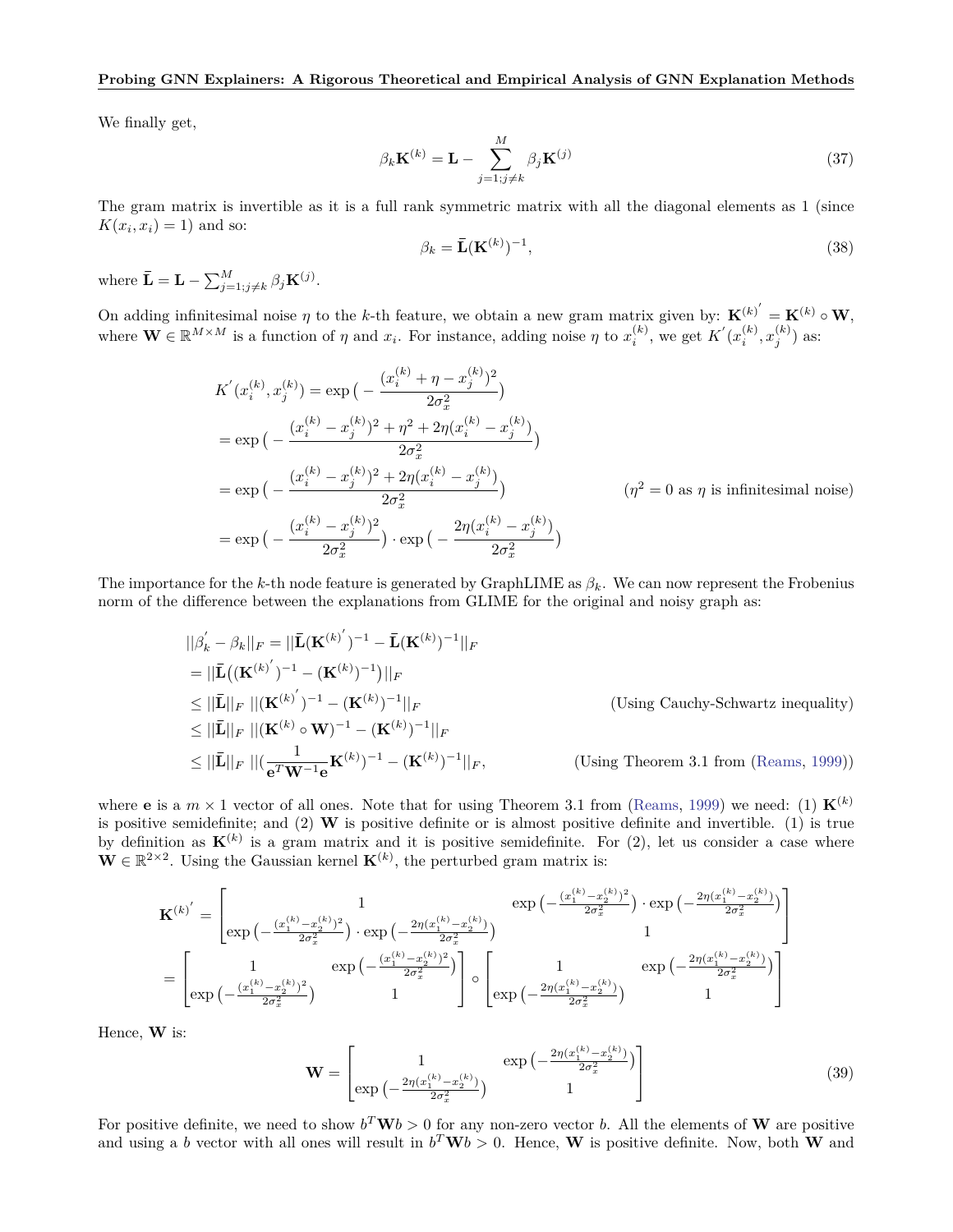$\mathbf{K}^{(k)}$  are invertible matrix so we can use the property  $(AB)^{-1} = B^{-1}A^{-1}$ . Putting everything together we get:

$$
||\beta'_{k} - \beta_{k}||_{F} \le ||\bar{\mathbf{L}}||_{F} ||(\mathbf{K}^{(k)})^{-1}(\frac{1}{e^{T}\mathbf{W}^{-1}\mathbf{e}})^{-1} - (\mathbf{K}^{(k)})^{-1}||_{F}
$$
  
\n
$$
\le ||\bar{\mathbf{L}}||_{F} ||(\mathbf{K}^{(k)})^{-1}((\frac{1}{e^{T}\mathbf{W}^{-1}\mathbf{e}})^{-1} - \mathbf{I})||_{F}
$$
  
\n
$$
\le ||\bar{\mathbf{L}}||_{F} ||(\mathbf{K}^{(k)})^{-1}||_{F} ||(\frac{1}{e^{T}\mathbf{W}^{-1}\mathbf{e}})^{-1} - \mathbf{I}||_{F}
$$
 (Using Cauchy-Schwartz inequality)  
\n
$$
\le tr(\bar{\mathbf{L}}) tr((\mathbf{K}^{(k)})^{-1}) tr((\frac{1}{e^{T}\mathbf{W}^{-1}\mathbf{e}})^{-1} - \mathbf{I})
$$
  
\n
$$
\le \gamma_{2} \cdot tr((\frac{1}{e^{T}\mathbf{W}^{-1}\mathbf{e}})^{-1} - \mathbf{I}),
$$

where  $\gamma_2 = \text{tr}(\mathbf{L}) \text{ tr}((\mathbf{K}^{(k)})^{-1})$  is a constant independent of the added noise.

## <span id="page-20-0"></span>**B.3 Analyzing Fairness of GNN Explanation Methods**

**Theorem 8.** *Given a node u, a sensitive feature s, and a set* K *comprising of u and its perturbations, the group fairness mismatch (Sec. [3.3,](#page-4-1) Eqn. [10\)](#page-5-2) of an explanation E<sup>u</sup> can be bounded as follows:*

$$
|\text{SP}(\hat{\mathbf{y}}_{\mathcal{K}}) - \text{SP}(\hat{\mathbf{y}}_{\mathcal{K}}^{E_u})| \leq \sum_{s \in \{0,1\}} |\text{Err}_{D_s}(f(t(E_u, \mathcal{G}_{u'})) - f(\mathcal{G}_{u'}))|,
$$

where  $SP(\hat{\mathbf{y}}_k)$  and  $SP(\hat{\mathbf{y}}_k^{E_u})$  are statistical parity estimates, *D* is the joint distribution over node features  $\mathbf{x}_{u'}$  in  $\mathcal{G}_{u'}$  and their respective labels  $\mathbf{y}_{u'}$  for  $\forall u' \in \mathcal{K}, D_s$  is D conditioned on the value of the sensitive feature *s*, and  $\text{Err}_{D_s}(\cdot)$  is the model error under  $D_s$ .

*Proof.* For group fairness, we define the total variation divergence  $d_{TV}$  to measure the difference between two probability distributions, i.e.,  $\hat{\mathbf{y}}_k$  and  $\hat{\mathbf{y}}_k^{E_u}$ . For a given binary sensitive attribute  $s \in \{0,1\}$ , we can write:  $d_{TV}(D_s(\mathbf{y}_{u'}), D_s(\mathbf{\hat{y}}_{\mathcal{K}})) \leq \mathbb{E}_{D_s}[[\mathbf{y}_{u'} - f(\mathbf{\hat{G}}_{u'})]]$  [\(Zhao and Gordon,](#page-10-14) [2019\)](#page-10-14). The total variation divergence is symmetrical and satisfies triangle inequality. Hence, we have:

$$
d_{\text{TV}}(D_0(\mathbf{y}_{u'}), D_1(\mathbf{y}_{u'})) \leq d_{\text{TV}}(D_0(\mathbf{y}_{u'}), D_0(\mathbf{\hat{y}}_{\mathcal{K}})) + d_{\text{TV}}(D_0(\mathbf{\hat{y}}_{\mathcal{K}}), D_1(\mathbf{\hat{y}}_{\mathcal{K}})) + \nd_{\text{TV}}(D_1(\mathbf{y}_{u'}), D_1(\mathbf{\hat{y}}_{\mathcal{K}}))
$$

Now, the middle term in the right side of the inequality is the statistical parity (SP) for the binary sensitive attribute and therefore we can simplify the equation as:

$$
d_{\mathrm{TV}}(D_0(\mathbf{y}_{u'}), D_1(\mathbf{y}_{u'})) \le d_{\mathrm{TV}}(D_0(\mathbf{y}_{u'}), D_0(\mathbf{\hat{y}}_{\mathcal{K}})) + \mathrm{SP}(\mathbf{\hat{y}}_{\mathcal{K}}) + d_{\mathrm{TV}}(D_1(\mathbf{y}_{u'}), D_1(\mathbf{\hat{y}}_{\mathcal{K}}))
$$
(40)

Similarly, using the explanation E, we can write a similar inequality of the group predictions  $\hat{\mathbf{y}}_k^{E_u}$  and equate the left hand side terms to get:

$$
d_{\text{TV}}(D_0(\mathbf{y}_{u'}), D_0(\mathbf{\hat{y}}_k)) + \text{SP}(\mathbf{\hat{y}}_k) + d_{\text{TV}}(D_1(\mathbf{y}_{u'}), D_1(\mathbf{\hat{y}}_k)) = d_{\text{TV}}(D_0(\mathbf{y}_{u'}), D_0(\mathbf{\hat{y}}_k^{E_u})) + \text{SP}(\mathbf{\hat{y}}_k^{E_u}) + d_{\text{TV}}(D_1(\mathbf{y}_{u'}), D_1(\mathbf{\hat{y}}_k^{E_u}))
$$
\n(41)

<span id="page-20-1"></span>Using Lemma 3.1 of [Zhao and Gordon](#page-10-14) [\(2019\)](#page-10-14), we can write  $d_{\text{TV}}(D_s(\mathbf{y}_{u}), D_s(\mathbf{\hat{y}}_{\mathcal{K}})) \leq \text{Err}_{D_s}(f(\mathcal{G}_{u'}))$ . Further simplification of Eqn. [41](#page-20-1) and plugging the lemma, we get:

$$
SP(\hat{\mathbf{y}}_{\mathcal{K}}^{E_u}) - SP(\hat{\mathbf{y}}_{\mathcal{K}}) = d_{\text{TV}}(D_0(\mathbf{y}_{u'}), D_0(\hat{\mathbf{y}}_{\mathcal{K}}^{E_u})) - d_{\text{TV}}(D_0(\mathbf{y}_{u'}), D_0(\hat{\mathbf{y}}_{\mathcal{K}})) + d_{\text{TV}}(D_1(\mathbf{y}_{u'}), D_1(\hat{\mathbf{y}}_{\mathcal{K}}^{E_u})) - d_{\text{TV}}(D_1(\mathbf{y}_{u'}), D_1(\hat{\mathbf{y}}_{\mathcal{K}}))
$$
\n
$$
(42)
$$

$$
SP(\hat{\mathbf{y}}_{\mathcal{K}}^{E_u}) - SP(\hat{\mathbf{y}}_{\mathcal{K}}) \leq \text{Err}_{D_0}(f(t(E_u, \mathcal{G}_{u'}))) - \text{Err}_{D_0}(f(\mathcal{G}_{u'})) + \text{Err}_{D_1}(f(t(E_u, \mathcal{G}_{u'}))) -
$$
\n
$$
\tag{43}
$$

$$
\text{Err}_{D_1}(f(\mathcal{G}_{u'}))
$$
\n
$$
\text{S}\text{P}(\hat{\mathbf{y}}_{K}^{E_u}) - \text{S}\text{P}(\hat{\mathbf{y}}_{K}) \leq \text{Err}_{D_0}(f(t(E_u, \mathcal{G}_{u'})) - f(\mathcal{G}_{u'})) + \text{Err}_{D_1}(f(t(E_u, \mathcal{G}_{u'})) - f(\mathcal{G}_{u'}))
$$
\n
$$
\tag{44}
$$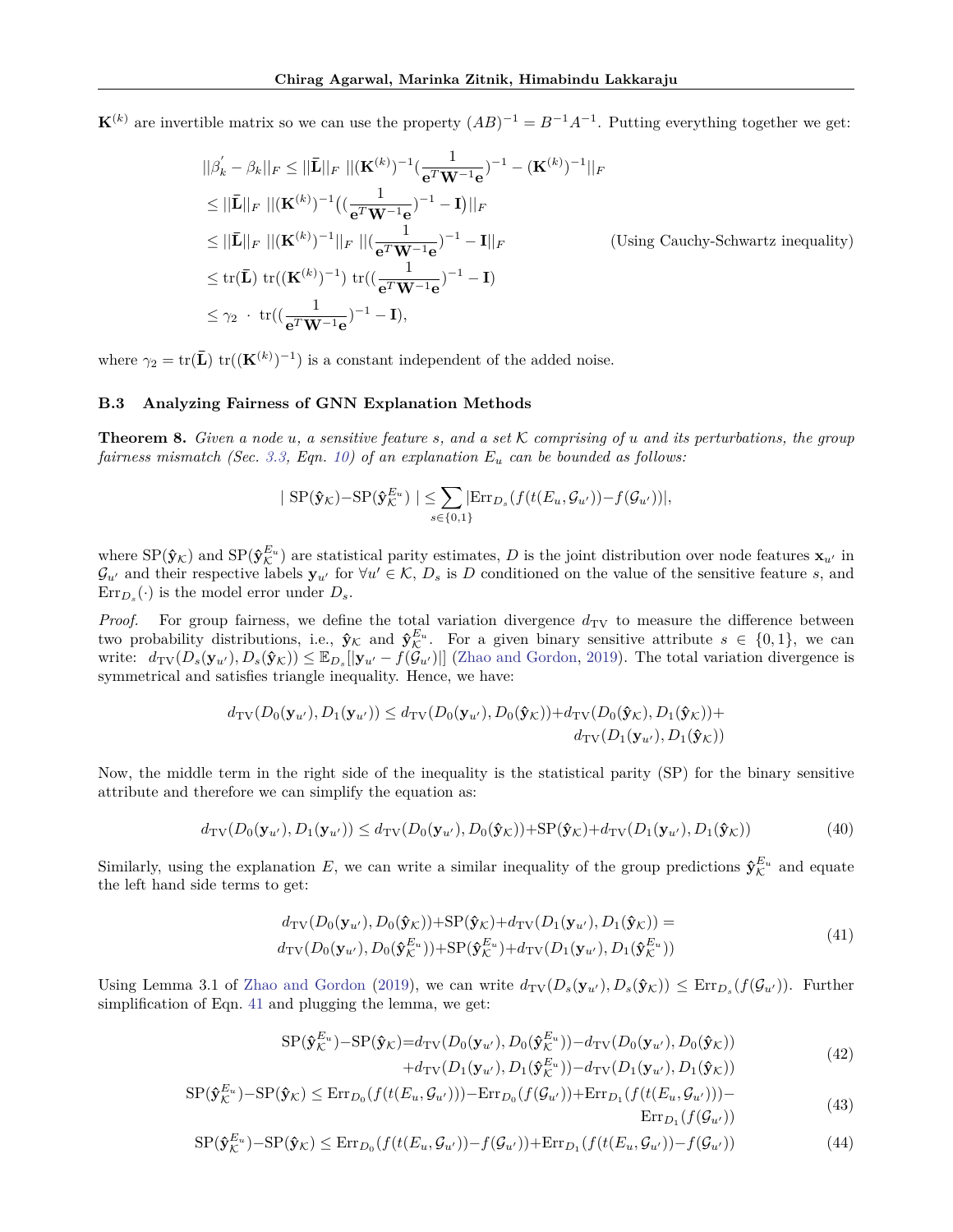#### **Probing GNN Explainers: A Rigorous Theoretical and Empirical Analysis of GNN Explanation Methods**

<span id="page-21-1"></span>

Figure 2: The empirically calculated group fairness mismatch measure (in red) and our theoretical upper bounds for group fairness mismatch (in blue) for nine explanation methods. Results show that no explanation method violate the group fairness bounds for the German credit graph dataset.

Taking the absolute value as norms on both sides, we get:

$$
|\text{SP}(\hat{\mathbf{y}}_{\mathcal{K}}^{E_u}) - \text{SP}(\hat{\mathbf{y}}_{\mathcal{K}})| \leq |\text{Err}_{D_0}(f(t(E_u, \mathcal{G}_{u'})) - f(\mathcal{G}_{u'}))| + \text{Err}_{D_1}(f(t(E_u, \mathcal{G}_{u'})) - f(\mathcal{G}_{u'}))|
$$
  
\n
$$
|\text{SP}(\hat{\mathbf{y}}_{\mathcal{K}}^{E_u}) - \text{SP}(\hat{\mathbf{y}}_{\mathcal{K}})| \leq |\text{Err}_{D_0}(f(t(E_u, \mathcal{G}_{u'})) - f(\mathcal{G}_{u'}))| + |\text{Err}_{D_1}(f(t(E_u, \mathcal{G}_{u'})) - f(\mathcal{G}_{u'}))|
$$
  
\n
$$
|\text{SP}(\hat{\mathbf{y}}_{\mathcal{K}}) - \text{SP}(\hat{\mathbf{y}}_{\mathcal{K}}^{E_u})| \leq \sum_{s \in \{0, 1\}} |\text{Err}_{D_s}(f(t(E_u, \mathcal{G}_{u'})) - f(\mathcal{G}_{u'}))|
$$
  
\n
$$
|\text{S}(\hat{\mathbf{y}}_{\mathcal{K}}) - \text{SP}(\hat{\mathbf{y}}_{\mathcal{K}}^{E_u})| \leq \sum_{s \in \{0, 1\}} |\text{Err}_{D_s}(f(t(E_u, \mathcal{G}_{u'})) - f(\mathcal{G}_{u'}))|
$$

## <span id="page-21-0"></span>**C Experiments**

**Datasets.** We experiment with nine datasets in this work:

1) *German credit graph* [\(Agarwal et al.,](#page-8-7) [2021a\)](#page-8-7) has 1,000 nodes representing customers in a German bank, connected based on similarity of their credit applications. The task is to classify clients into good vs. bad credit risks considering clients' gender as the sensitive attribute.

2) *Recidivism graph* [\(Agarwal et al.,](#page-8-7) [2021a\)](#page-8-7) has 18,876 nodes representing defendants released on bail that are connected based on similarity of their past criminal records and demographics. The task is to classify defendants into bail (i.e., unlikely to commit a violent crime if released) vs. no bail (i.e., likely to commit a violent crime) considering race information as the protected attribute.

3) *Credit defaulter graph* [\(Agarwal et al.,](#page-8-7) [2021a\)](#page-8-7) has 30,000 nodes representing individuals connected based on payment behaviors and demographics. The task is to classify individuals into credit card payment vs. no payment on time considering age as the sensitive attribute.

4) *Cora* dataset [\(McCallum et al.,](#page-9-22) [2000\)](#page-9-22) comprises of 2708 nodes representing scientific publications classified into one of seven classes. The data contains bibliographic records of machine learning papers that have been manually clustered into classes that refer to the same publication. The citation network consists of 5429 links. Each publication in the dataset is described by a 0/1-valued word vector indicating the absence/presence of the corresponding word from the dictionary. The dictionary consists of 1433 unique words.

5) *PubMed* dataset [\(Sen et al.,](#page-10-15) [2008\)](#page-10-15) consists of 19717 nodes representing scientific publications from PubMed database pertaining to diabetes classified into one of three classes. The citation network consists of 44338 links. Each publication in the dataset is described by a TF/IDF weighted word vector from a dictionary which consists of 500 unique words.

6) *Citeseer* dataset [\(Giles et al.,](#page-9-23) [1998\)](#page-9-23) consists of 3312 nodes representing scientific publications classified into one of six classes. The citation network consists of 4732 links. Each publication in the dataset is described by a 0/1-valued word vector indicating the absence/presence of the corresponding word from the dictionary. The dictionary consists of 3703 unique words.

7) *Ogbn-mag* dataset [\(Hu et al.,](#page-9-24) [2020\)](#page-9-24) is a heterogeneous graph composed of a subset of the Microsoft Academic Graph (MAG) [\(Wang et al.,](#page-10-16) [2020\)](#page-10-16). It contains four types of entities—papers (736,389 nodes), authors (1,134,649 nodes), institutions (8,740 nodes), and fields of study (59,965 nodes)—as well as four types of directed relations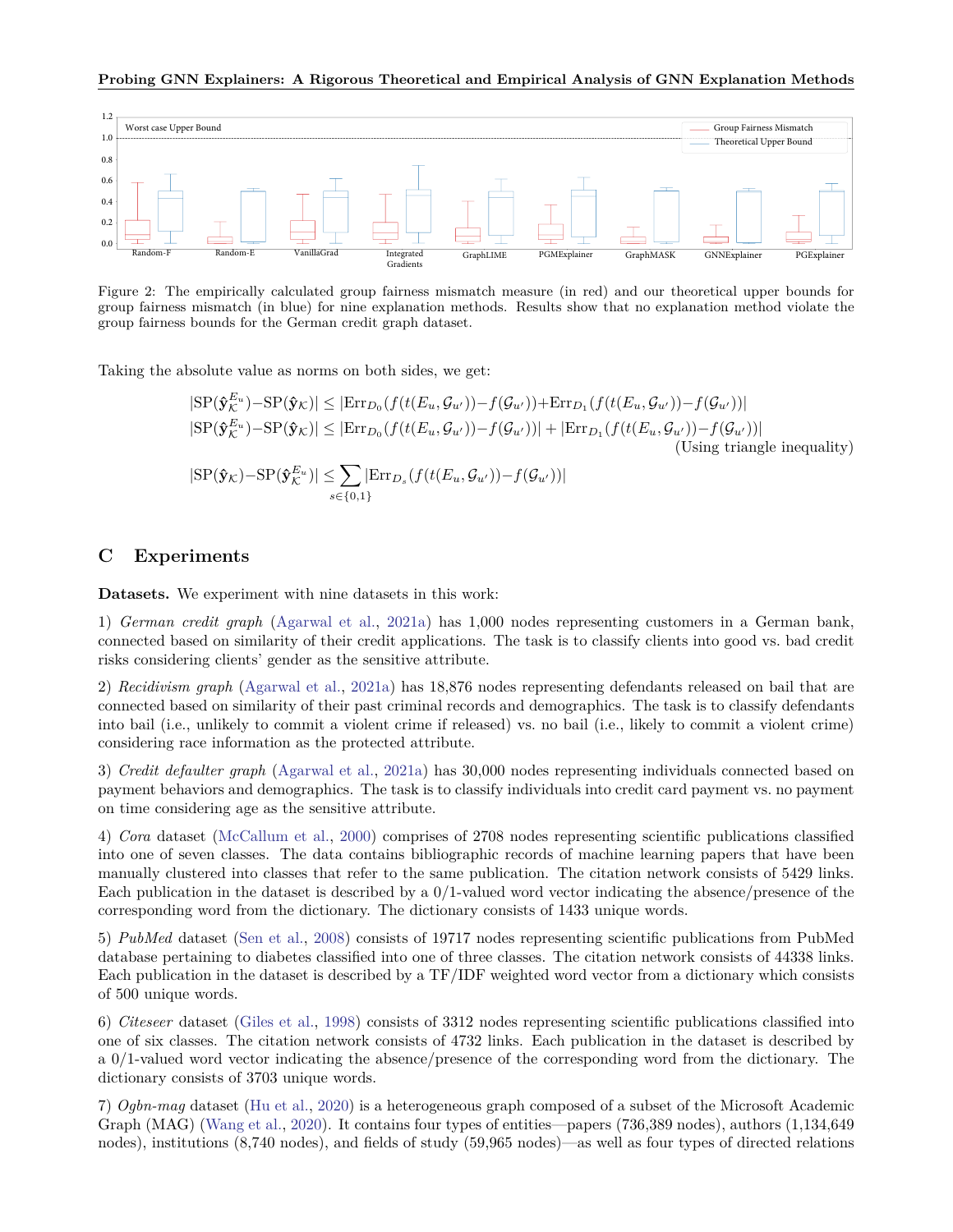connecting two types of entities—an author is "affiliated with" an institution, an author "writes" a paper, a paper "cites" a paper, and a paper "has a topic of" a field of study. The task is to classify papers into 349 venues (conference or journal), given its content, references, authors, and authors' affiliations.

8) *Ogbn-arxiv* citation graph [\(Hu et al.,](#page-9-24) [2020\)](#page-9-24) has 169,343 nodes representing CS arXiv papers linked based on who cites whom patterns. The task is to classify papers into 40 thematic categories, *e.g.,* cs.AI, cs.LG, and cs.OS.

9) *MUTAG* dataset [\(Debnath et al.,](#page-8-8) [1991\)](#page-8-8) contains 4,337 graphs representing chemical compounds where nodes represent different atoms and edges represent chemical bonds. The graphs are labeled into two different classes according to their mutagenic effect on the Gram-negative bacterium *S. typhimuriuma*.

The training and testing splits for the *German credit graph*, *Recidivism graph*, and *Credit defaulter graph* dataset is setup following the codes released by [\(Agarwal et al.,](#page-8-7) [2021a\)](#page-8-7). For the *Cora*, *PubMed*, *Citeseer*, *Ogbn-mag*, and *Ogbn-arxiv*, we use the training and testing data loader<sup>[1](#page-22-0)</sup> provided by [Hu et al.](#page-9-24) [\(2020\)](#page-9-24). Finally, for *MUTAG* dataset we used the training and testing splits following [\(Fey and Lenssen,](#page-9-25) [2019\)](#page-9-25). All datasets used in this work are publicly available and are accordingly cited.

**Implementation details.** All codes and datasets are available at [https://anonymous.4open.science/r/](https://anonymous.4open.science/r/GNNExEval-CC00/) [GNNExEval-CC00/](https://anonymous.4open.science/r/GNNExEval-CC00/). We use a mutli-layer GraphSAGE model as our GNN predictor *f* for all node classification tasks. For the *German credit graph*, *Recidivism graph*, and *Credit defaulter graph* datasets, we follow [\(Agarwal](#page-8-7) [et al.,](#page-8-7) [2021a\)](#page-8-7) and design a model comprising of two GraphSAGE convolution layers with ReLU non-linear activation function and a fully-connected linear classification layer with Softmax activations. The hidden dimensionality of the layers is set to 16. The same configuration was also used for *Cora*, *PubMed* and *Citeseer* datasets.

For the *Ogbn-arxiv* dataset, we follow [Hu et al.](#page-9-24) [\(2020\)](#page-9-24) and design a model comprising of three GraphSAGE convolution layers with ReLU non-linear activation function and a fully-connected linear classification layer with Softmax activations. The hidden dimensionality of the layers is set to 256. Similarly, for *Ogbn-mag* dataset, we design a model comprising of three GraphSAGE convolution layers with ReLU non-linear activation function for first two layers and Softmax for the final layer. The hidden dimensionality of the layers is set to 192.

For *MUTAG* dataset, we follow [Fey and Lenssen](#page-9-25) [\(2019\)](#page-9-25) and design a model comprising of three GCN convolution layers with ReLU non-linear activation function, global mean pooling layer and a fully-connected linear classification layer with Softmax activations. The hidden dimensionality of the layers is set to 16.

Finally, for the link prediction task using *Cora* dataset, we use a Graph AutoEncoder model with two GraphSAGE convolution layers with ReLU activation as the encoder model and an InnerProduct layer [\(TorchGeometric\)](#page-10-17) as the decoder. The hidden dimensionality of the layers is set to 16. Table [2](#page-22-1) details the performance of the above models on their respective tasks.

<span id="page-22-1"></span>Table 2: Statistics of all nine graph datasets used for node, link, and graph prediction with the GNN's testing accuracy measured using all nodes in the test split. For the MUTAG graph classification dataset, we detail the mean nodes, edges, and degrees across all the molecules in the test split, and for the Cora-link dataset we report the AUROC for the link prediction task on the test split.

| Datasets         | <b>Nodes</b> | Edges                |       | Node features Sensitive Attribute Classes Accuracy |                |           |
|------------------|--------------|----------------------|-------|----------------------------------------------------|----------------|-----------|
| German credit    | 1,000        | 22.242               | 27    | Gender                                             | $\overline{2}$ | 70.43\%   |
| Recidivism       | 18,876       | 321,308              | 18    | Race                                               | 2              | 92.68\%   |
| Credit defaulter | 30,000       | 1,436,858            | 13    | Age                                                | $\overline{2}$ | 70.69%    |
| Cora             | 2,708        | 5,429                | 1,433 | N/A                                                |                | 85.78%    |
| PubMed           | 19.717       | 44.338               | 500   | N/A                                                | 3              | 93.77%    |
| Citeseer         | 3.327        | 4,732                | 3,703 | N/A                                                | 6              | 82.69%    |
| $Ogbn-mag$       |              | 1,939,743 21,111,007 | 128   | N/A                                                | 349            | 37.03%    |
| $Ogbn-arxiv$     | 169,343      | 1,166,243            | 128   | N/A                                                | 40             | 66.13\%   |
| MUTAG            | 19.79        | 17.93                |       | N/A                                                | $\overline{2}$ | $76.32\%$ |
| Cora-link        | 2,708        | 5.429                | 1,433 | N/A                                                |                | 97.00%    |

**Compute details.** We use a Intel(R) Xeon(R) CPU E5-2680 with 250Gb RAM and a single NVIDIA Tesla M40 GPU for all our experiments.

**Hyperparameters.** For all experiments, we use normal Gaussian noise  $\mathcal{N}(0,1)$  for perturbing node attributes

<span id="page-22-0"></span><sup>1</sup> <https://ogb.stanford.edu/docs/home/>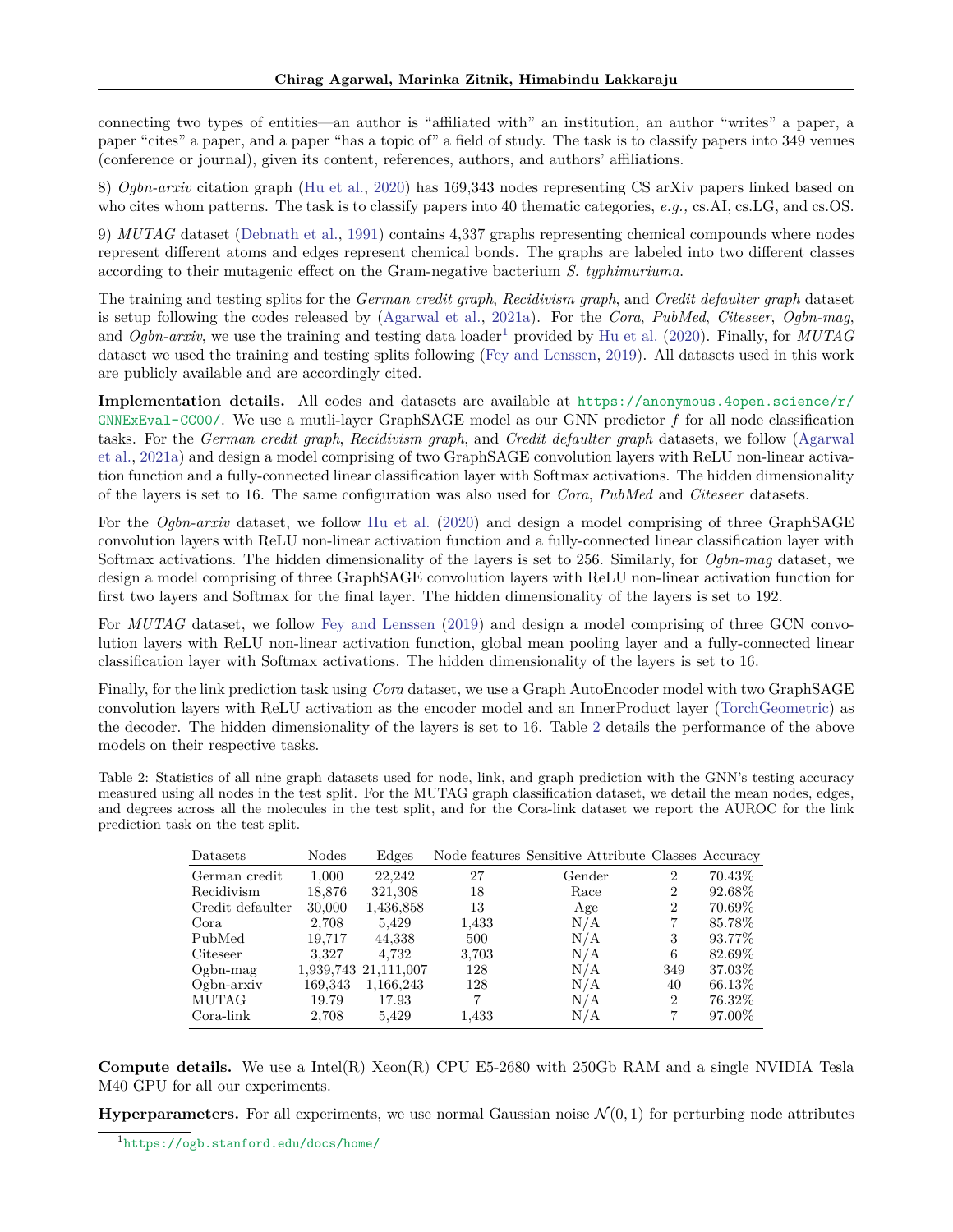<span id="page-23-1"></span>

Figure 3: The theoretical upper bounds (in blue) for the instability and counterfactual fairness mismatch metric for (a) VanillaGrad, (b) GraphLIME, and (c) GraphMASK explanation method. Results across both properties show that the empirically calculated explanation differences  $\Delta_{\rm EXP}$  (in red) do not violate our theoretical bounds when evaluated on the German credit graph dataset.

and set the probability of perturbing an attribute dimension to 0.1. For training GraphSAGE, we use an Adam optimizer with a learning rate of  $1 \times 10^{-3}$ , weight decay of  $1 \times 10^{-5}$ , and the number of epochs to 1000. For the GNN explanation methods, all hyperparameters are set following the authors' guidelines.

### **C.1 Results**

**Empirically verifying our theoretical bounds.** We compare the reliability of explanation methods by computing the faithfulness, stability, counterfactual, and group fairness metrics as described in Sec. [4.](#page-6-0) The empirical and theoretical bounds for group fairness (Fig. [2\)](#page-21-1) shows that no bounds were violated in our experiments. We observe consistent trend between empirically computed group fairness mismatch and theoretical bounds for all nine explanation methods, with the empirical values always lower than our theoretical upper bounds. Further, we compare the empirical and theoretical bounds for stability and counterfactual fairness for the three representative explanation methods: VanillaGrads (Fig. [3a\)](#page-23-1), GraphLIME (Fig. [3b\)](#page-23-1), and GraphMASK (Fig. [3c\)](#page-23-1). Across all explanation methods, the theoretical bounds are well below the worst case upper bound with only some outlier points for stability in GraphLIME. Despite that, the median (horizontal line inside each box in Fig. [3\)](#page-23-1) of the theoretical bounds are an order of magnitude smaller than that provided by the worst case upper bound.

<span id="page-23-0"></span>

Figure 4: Shown are bar plots with mean values and standard errors of computed metrics for explanation methods generating node- (VanillaGrad, Integrated Gradients, GraphLIME, GNNExplainer) and graph-level (PGMExplainer, GraphMASK, PGExplainer) explanations across all datasets. We observe that graph structure-based explanations are more stable than node feature explanations, but performs on par in terms of other properties.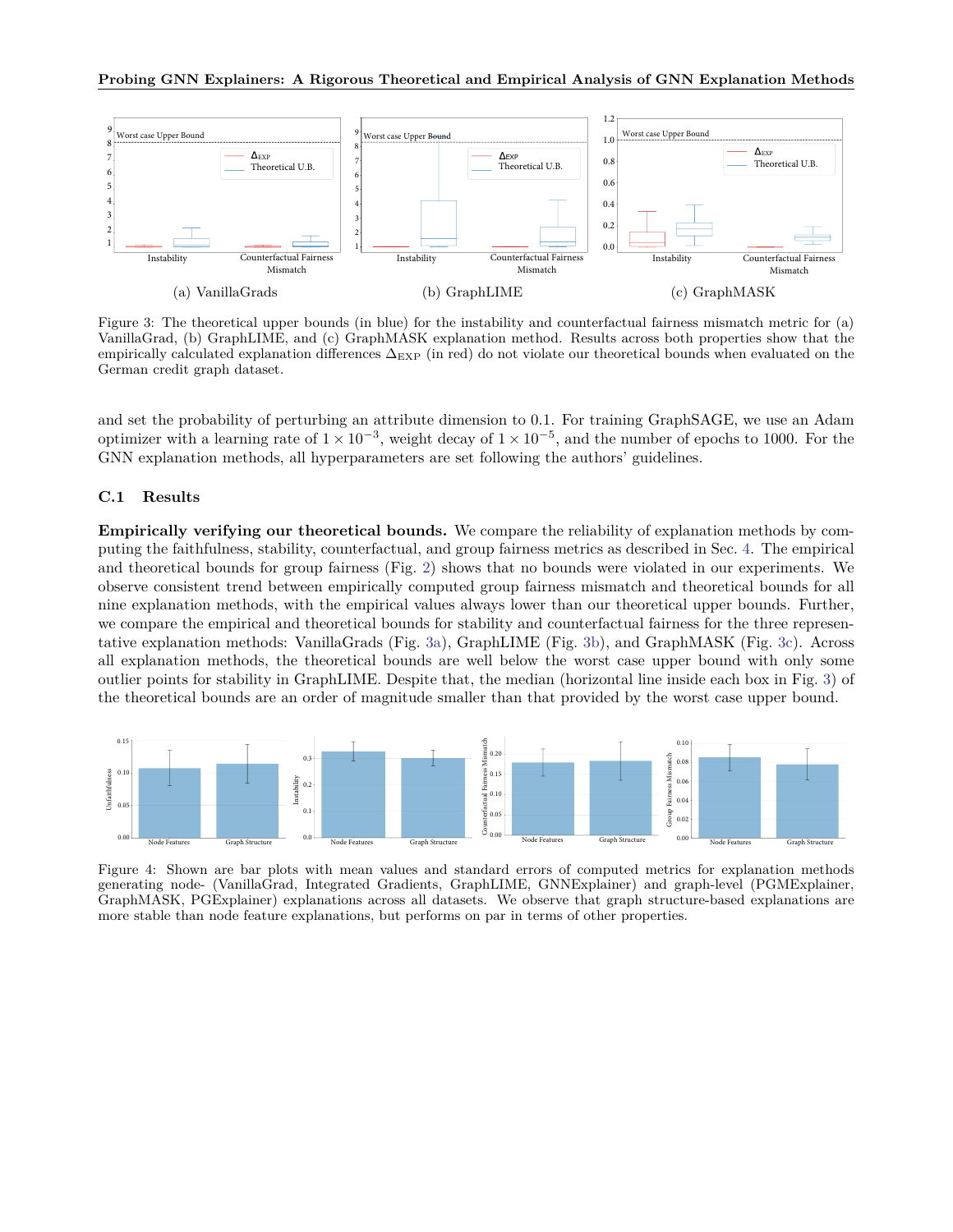<span id="page-24-1"></span>Table 3: Systematic evaluation of GNN explanation methods (random strategies (in grey), gradient-based methods (in yellow), surrogate-based methods (in purple), and perturbation-based methods (in red)) for node classification tasks. Shown are average values of metrics and standard errors across all nodes in the test set. Arrows (↓) indicate the direction of better performance. Note that fairness does not apply to some datasets (i.e., N/A) as they do not contain sensitive attributes.

|              |                             | Evaluation metrics            |                            |                                  |                   |
|--------------|-----------------------------|-------------------------------|----------------------------|----------------------------------|-------------------|
| Dataset      | Method                      | Unfaithfulness $(\downarrow)$ | Instability $(\downarrow)$ | Fairness Mismatch $(\downarrow)$ |                   |
|              |                             |                               |                            | Counterfactual                   | Group             |
|              | Random Node Features        | $0.208 + 0.011$               | $0.386 \pm 0.006$          | $0.387 \pm 0.006$                | $0.165 \pm 0.015$ |
|              | Random Edges                | $0.049 \pm 0.004$             | $0.375 \pm 0.001$          | $0.375 \pm 0.001$                | $0.061 \pm 0.009$ |
|              | VanillaGrad                 | $0.185 \pm 0.010$             | $0.222 + 0.010$            | $0.137 \pm 0.007$                | $0.154 \pm 0.012$ |
|              | <b>Integrated Gradients</b> | $0.199 \pm 0.011$             | $0.254 \pm 0.019$          | $0.210 \pm 0.018$                | $0.150 \pm 0.012$ |
| German       | GraphLIME                   | $0.158 \pm 0.009$             | $0.096 \pm 0.013$          | $0.063 \pm 0.008$                | $0.114 \pm 0.010$ |
| credit graph | PGMExplainer                | $0.131 \pm 0.007$             | $0.183 \pm 0.006$          | $0.185 \pm 0.006$                | $0.129 \pm 0.010$ |
|              | GraphMASK                   | $0.034 \pm 0.003$             | $0.270 \pm 0.008$          | $0.006 \pm 0.001$                | $0.046 \pm 0.006$ |
|              | GNNExplainer                | $0.046 \pm 0.004$             | $0.377 \pm 0.001$          | $0.359 \pm 0.002$                | $0.060 \pm 0.009$ |
|              | PGExplainer                 | $0.074 \pm 0.006$             | $0.367 \pm 0.004$          | $0.360 \pm 0.009$                | $0.079 \pm 0.001$ |
|              | Random Node Features        | $0.312 \pm 0.004$             | $0.403 \pm 0.002$          | $0.403 \pm 0.002$                | $0.144 \pm 0.003$ |
|              | Random Edges                | $0.040 \pm 0.001$             | $0.376 \pm 0.000$          | $0.376 \pm 0.000$                | $0.046 \pm 0.001$ |
|              | VanillaGrad                 | $0.233 \pm 0.004$             | $0.285 \pm 0.003$          | $0.173 \pm 0.002$                | $0.114 \pm 0.002$ |
|              | <b>Integrated Gradients</b> | $0.308 + 0.005$               | $0.226 \pm 0.003$          | $0.104 \pm 0.003$                | $0.139 \pm 0.003$ |
| Recidivism   | GraphLIME                   | $0.191 \pm 0.004$             | $0.264 \pm 0.004$          | $0.072 \pm 0.003$                | $0.107 \pm 0.003$ |
| graph        | PGMExplainer                | $0.128 \pm 0.001$             | $0.226 \pm 0.002$          | $0.223 \pm 0.002$                | $0.130 \pm 0.002$ |
|              | GraphMASK                   | $0.053 \pm 0.002$             | $0.251 \pm 0.003$          | $0.013 \pm 0.000$                | $0.060 \pm 0.002$ |
|              | GNNExplainer                | $0.042 \pm 0.001$             | $0.374 \pm 0.000$          | $0.364 \pm 0.001$                | $0.051 \pm 0.002$ |
|              | PGExplainer                 | $0.056 \pm 0.001$             | $0.371 \pm 0.001$          | $0.355 \pm 0.002$                | $0.064 \pm 0.002$ |
|              | Random Node Features        | $0.098 \pm 0.002$             | $0.426 \pm 0.002$          | $0.424 \pm 0.002$                | $0.045 \pm 0.002$ |
|              | Random Edges                | $0.020 \pm 0.001$             | $0.376 \pm 0.000$          | $0.376 \pm 0.000$                | $0.017 \pm 0.001$ |
|              | VanillaGrad                 | $0.092 \pm 0.002$             | $0.333 \pm 0.002$          | $0.171 \pm 0.002$                | $0.042 \pm 0.002$ |
|              | <b>Integrated Gradients</b> | $0.147 \pm 0.003$             | $0.140 \pm 0.002$          | $0.069 \pm 0.001$                | $0.053 \pm 0.002$ |
| Credit       | GraphLIME                   | $0.038 \pm 0.002$             | $0.225 \pm 0.004$          | $0.063 \pm 0.003$                | $0.018 \pm 0.001$ |
| defaulter    | PGMExplainer                | $0.283{\pm}0.002$             | $0.156 \pm 0.002$          | $0.154 \pm 0.002$                | $0.161 \pm 0.003$ |
| graph        | <b>GraphMASK</b>            | $0.012 \pm 0.001$             | $0.036 \pm 0.002$          | $0.004 \pm 0.000$                | $0.010 \pm 0.001$ |
|              | GNNExplainer                | $0.021 \pm 0.001$             | $0.375 \pm 0.000$          | $0.366 \pm 0.000$                | $0.019 \pm 0.001$ |
|              | PGExplainer                 | $0.028 \pm 0.001$             | $0.364 \pm 0.001$          | $0.348 \pm 0.002$                | $0.022 \pm 0.001$ |

<span id="page-24-0"></span>

Figure 5: Shown are bar plots with mean values and standard errors of computed metrics for four categories of explanation methods (random strategies (in grey), gradient-based methods (in yellow), surrogate-based methods (in purple), and perturbation-based methods (in red)) across all datasets. We observe that surrogate-based explanation methods are more stable and better preserves counterfactual fairness, whereas perturbation-based explanation methods outperform others on unfaithfulness and group fairness mismatch scores.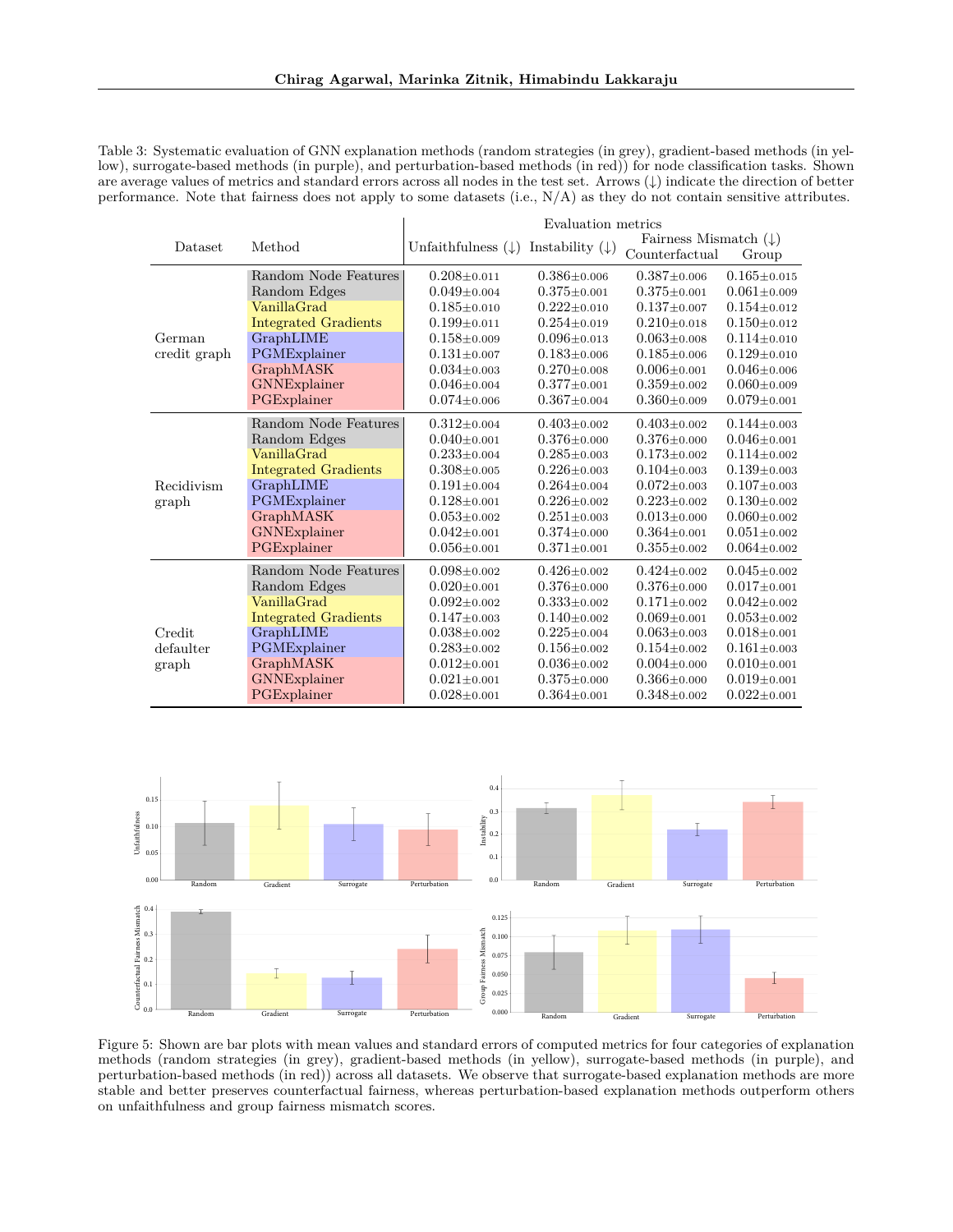## **Probing GNN Explainers: A Rigorous Theoretical and Empirical Analysis of GNN Explanation Methods**

<span id="page-25-0"></span>Table 4: Systematic evaluation of GNN explanation methods (random strategies (in grey), gradient-based methods (in yellow), surrogate-based methods (in purple), and perturbation-based methods (in red)) for node classification tasks. Shown are average values of metrics and standard errors across all nodes in the test set. Arrows (↓) indicate the direction of better performance. Note that fairness does not apply to some datasets (i.e., N/A) as they do not contain sensitive attributes.

|            |                             | Evaluation metrics            |                            |                                  |       |
|------------|-----------------------------|-------------------------------|----------------------------|----------------------------------|-------|
| Dataset    | Method                      | Unfaithfulness $(\downarrow)$ | Instability $(\downarrow)$ | Fairness Mismatch $(\downarrow)$ |       |
|            |                             |                               |                            | Counterfactual                   | Group |
| Cora       | Random Node Features        | $0.002 \pm 0.000$             | $0.181 \pm 0.000$          | N/A                              | N/A   |
|            | Random Edges                | $0.004 \pm 0.000$             | $0.196 \pm 0.006$          | N/A                              | N/A   |
|            | VanillaGrad                 | $0.002 \pm 0.000$             | $0.154 \pm 0.002$          | N/A                              | N/A   |
|            | <b>Integrated Gradients</b> | $0.002 \pm 0.000$             | $0.894 \pm 0.002$          | N/A                              | N/A   |
|            | GraphLIME                   | $0.001\pm$ 0.001              | $0.052 \pm 0.015$          | N/A                              | N/A   |
|            | PGMExplainer                | $0.016{\pm}0.001$             | $0.224 \pm 0.011$          | N/A                              | N/A   |
|            | GraphMASK                   | $0.023 \pm 0.005$             | $0.600 \pm 0.027$          | N/A                              | N/A   |
|            | GNNExplainer                | $0.003 \pm 0.000$             | $0.377 + 0.009$            | N/A                              | N/A   |
|            | PGExplainer                 | $0.112 \pm 0.005$             | $0.372 \pm 0.008$          | N/A                              | N/A   |
|            | Random Node Features        | $0.002 \pm 0.000$             | $0.180 \pm 0.000$          | N/A                              | N/A   |
|            | Random Edges                | $0.002 \pm 0.000$             | $0.195 \pm 0.002$          | N/A                              | N/A   |
|            | VanillaGrad                 | $0.003 \pm 0.000$             | $0.139 \pm 0.002$          | N/A                              | N/A   |
|            | <b>Integrated Gradients</b> | $0.004 \pm 0.000$             | $0.855 \pm 0.003$          | N/A                              | N/A   |
| PubMed     | GraphLIME                   | $0.001 \pm 0.001$             | $0.440 \pm 0.023$          | N/A                              | N/A   |
|            | PGMExplainer                | $0.045 \pm 0.003$             | $0.142 \pm 0.008$          | N/A                              | N/A   |
|            | GraphMASK                   | $0.010 \pm 0.002$             | $0.742 \pm 0.018$          | N/A                              | N/A   |
|            | GNNExplainer                | $0.002 \pm 0.000$             | $0.192 \pm 0.002$          | N/A                              | N/A   |
|            | PGExplainer                 | $0.094 \pm 0.004$             | $0.367 \pm 0.006$          | N/A                              | N/A   |
|            | Random Node Features        | $0.003 \pm 0.000$             | $0.180 \pm 0.000$          | N/A                              | N/A   |
|            | Random Edges                | $0.005 \pm 0.000$             | $0.263 \pm 0.019$          | N/A                              | N/A   |
|            | VanillaGrad                 | $0.003 \pm 0.000$             | $0.142 \pm 0.002$          | N/A                              | N/A   |
|            | <b>Integrated Gradients</b> | $0.004\pm0.000$               | $0.896 \pm 0.000$          | N/A                              | N/A   |
| Citeseer   | GraphLIME                   | $0.001 \pm 0.000$             | $0.048 \pm 0.015$          | N/A                              | N/A   |
|            | PGMExplainer                | $0.009 \pm 0.001$             | $0.262 \pm 0.015$          | N/A                              | N/A   |
|            | GraphMASK                   | $0.170 \pm 0.007$             | $0.200 \pm 0.028$          | N/A                              | N/A   |
|            | GNNExplainer                | $0.003 \pm 0.000$             | $0.212 \pm 0.015$          | N/A                              | N/A   |
|            | PGExplainer                 | $0.129 \pm 0.010$             | $0.400 \pm 0.017$          | N/A                              | N/A   |
|            | Random Node Features        | $0.002 \pm 0.000$             | $0.373 \pm 0.002$          | N/A                              | N/A   |
|            | Random Edges                | $0.002 \pm 0.000$             | $0.376 \pm 0.002$          | N/A                              | N/A   |
|            | VanillaGrad                 | $0.002 \pm 0.000$             | $0.312 \pm 0.005$          | N/A                              | N/A   |
| $Ogbn-mag$ | <b>Integrated Gradients</b> | $0.002 \pm 0.000$             | $0.368 \pm 0.002$          | N/A                              | N/A   |
|            | GraphLIME                   | $0.001 \pm 0.000$             | $0.354 \pm 0.023$          | N/A                              | N/A   |
|            | PGMExplainer                | $0.002{\pm}0.000$             | $0.222 \pm 0.006$          | N/A                              | N/A   |
|            | GraphMASK                   | $0.002 \pm 0.000$             | $0.323 \pm 0.003$          | N/A                              | N/A   |
|            | GNNExplainer                | $0.002 \pm 0.000$             | $0.375 \pm 0.002$          | N/A                              | N/A   |
|            | PGExplainer                 | $0.002 \pm 0.000$             | $0.375 \pm 0.006$          | N/A                              | N/A   |
|            | Random Node Features        | $0.529 \pm 0.002$             | $0.375 \pm 0.000$          | N/A                              | N/A   |
|            | Random Edges                | $0.431 \pm 0.002$             | $0.378 \pm 0.001$          | N/A                              | N/A   |
|            | VanillaGrad                 | $0.528 \pm 0.002$             | $0.359 \pm 0.001$          | N/A                              | N/A   |
|            | <b>Integrated Gradients</b> | $0.528 \pm 0.002$             | $0.372 \pm 0.000$          | N/A                              | N/A   |
| Ogbn-arxiv | GraphLIME                   | $0.260 \pm 0.003$             | $0.374 \pm 0.004$          | N/A                              | N/A   |
|            | PGMExplainer                | $0.413 \pm 0.002$             | $0.270 \pm 0.002$          | N/A                              | N/A   |
|            | GraphMASK                   | $0.586 \pm 0.001$             | $0.125 \pm 0.002$          | N/A                              | N/A   |
|            | GNNExplainer                | $0.430 \pm 0.002$             | $0.376 \pm 0.001$          | N/A                              | N/A   |
|            | PGExplainer                 | $0.338 \pm 0.002$             | $0.381 \pm 0.001$          | N/A                              | N/A   |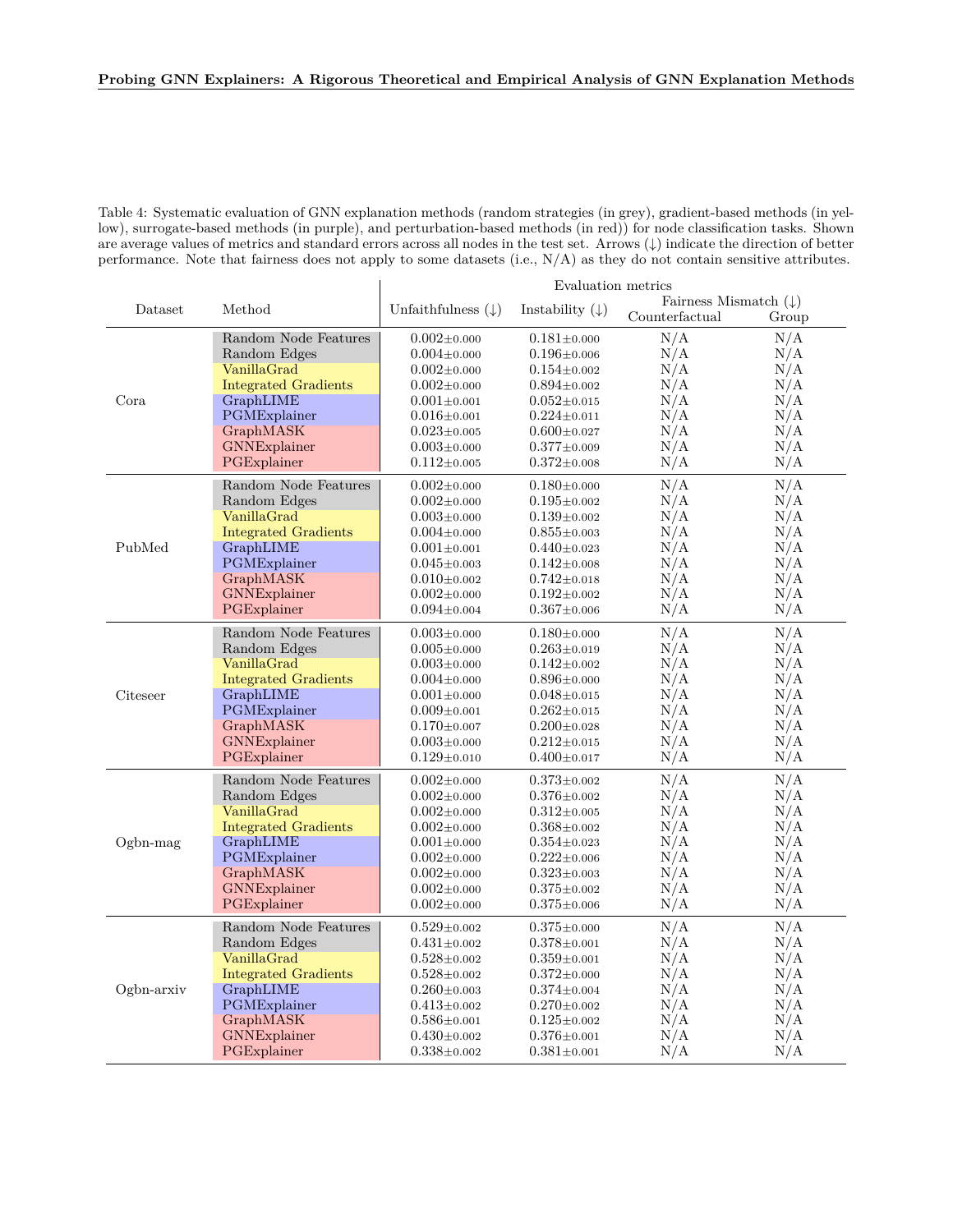<span id="page-26-1"></span>Table 5: Systematic evaluation of GNN explanation methods (random strategies (in grey), gradient- (in yellow), perturbation- (in red), and surrogate-based (in purple) method) for link prediction on Cora-link and graph classification on MUTAG dataset. For both tasks, VanillaGrad method perform on par or better than other explanation methods on instability, and random strategies outperform other GNN explanation methods on unfaithfulness.

| Task                    | Method                                                                                                             | Unfaithfulness $(\downarrow)$                                                                                              | Instability $(\downarrow)$                                                                                                 |
|-------------------------|--------------------------------------------------------------------------------------------------------------------|----------------------------------------------------------------------------------------------------------------------------|----------------------------------------------------------------------------------------------------------------------------|
| Link prediction         | Random Node Features<br>VanillaGrad<br><b>Integrated Gradients</b><br>GNNExplainer                                 | $0.037 + 0.013$<br>$0.046 \pm 0.017$<br>$0.069 \pm 0.028$<br>$0.040 \pm 0.017$                                             | $0.375 \pm 0.003$<br>$0.310 \pm 0.062$<br>$0.747 \pm 0.002$<br>$0.376 \pm 0.000$                                           |
| Graph<br>classification | Random Node Features<br>Random Edges<br>VanillaGrad<br><b>Integrated Gradients</b><br>PGMExplainer<br>GNNExplainer | $0.105 \pm 0.056$<br>$0.022 \pm 0.029$<br>$0.295 \pm 0.078$<br>$0.086 \pm 0.046$<br>$0.154 \pm 0.083$<br>$0.094 \pm 0.052$ | $0.492 \pm 0.046$<br>$0.366 \pm 0.064$<br>$0.363 \pm 0.129$<br>$0.473 \pm 0.087$<br>$0.385 \pm 0.118$<br>$0.490 \pm 0.046$ |

<span id="page-26-0"></span>

Figure 6: Shown are bar plots with mean values and standard errors of computed metrics for nine GNN explanation methods (random strategies (in grey), gradient-based methods (in yellow), surrogate-based methods (in purple), and perturbation-based methods (in red)) across all datasets. We observe that Random Edge baseline outperforms all explanation methods in terms of unfaithfulness, GraphMASK outperforms all explanation methods in preserving counterfactual and group fairness, and no explanation method satisfies all four properties.